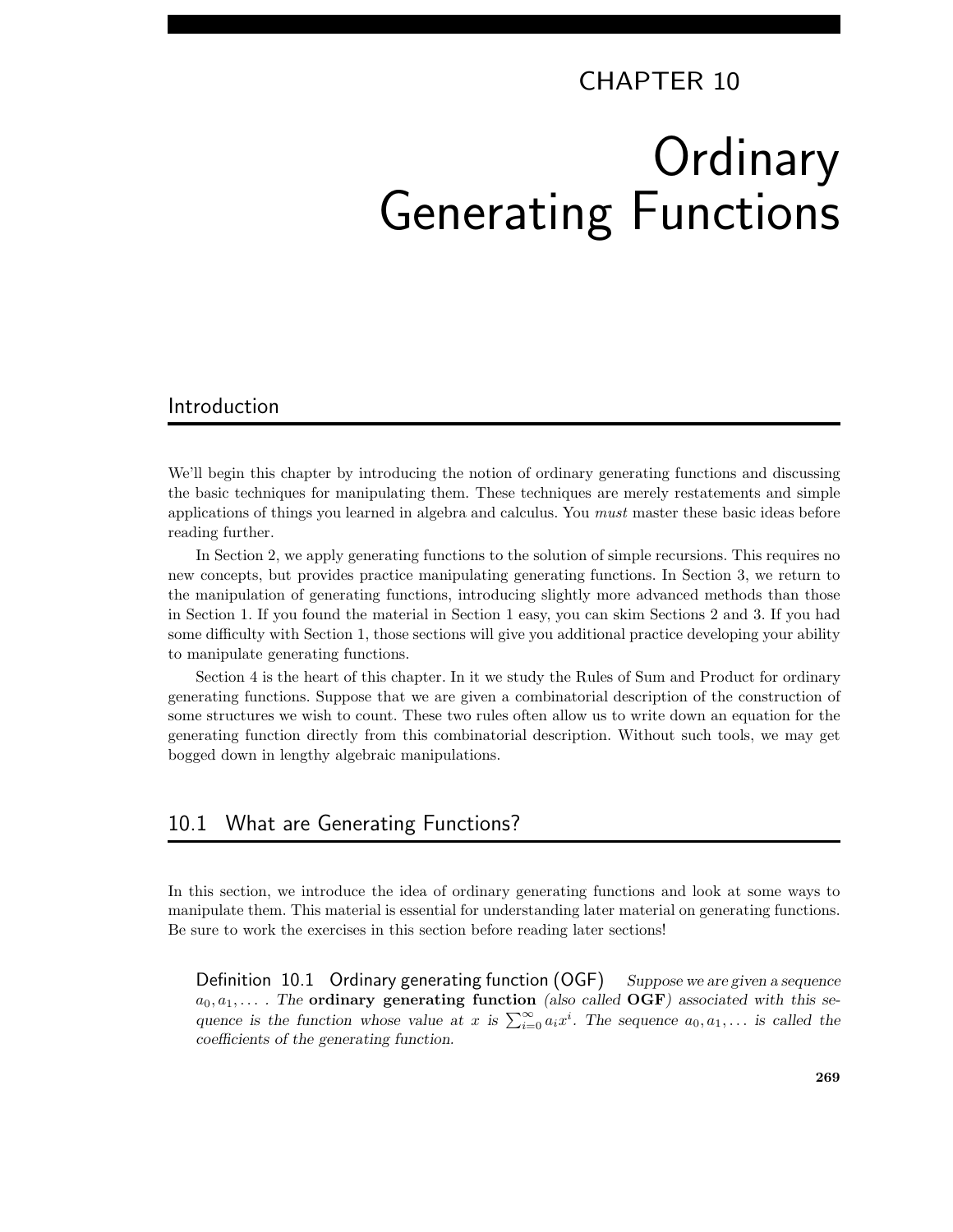People often drop "ordinary" and call this the *generating function* for the sequence. This is also called a "power series" because it is the sum of a series whose terms involve powers of  $x$ . The summation is often written  $\sum_{i\geq 0} a_i x^i$  or  $\sum a_i x^i$ .

If your sequence is finite, you can still construct a generating function by taking all the terms after the last to be zero. If you have a sequence that starts at  $a_k$  with  $k > 0$ , you can define  $a_0, \ldots, a_{k-1}$  to be any convenient values. "Convenient values" are ones that make equations nicer in some sense. For example, if  $H_{n+1} = 2H_n + 1$  for  $n > 0$  and  $H_1 = 1$ . It is convenient to let  $H_0 = 0$ so that the recursion is valid for  $n \geq 0$ . ( $H_n$  is the number of moves required for the Tower of Hanoi puzzle. See Exercise 7.3.9 (p. 218).) On the other hand, if  $b_1 = 1$  and  $b_n = \sum_{k=1}^{n-1} b_k b_{n-k}$  for  $n > 1$ , it's convenient to define  $b_0 = 0$  so that we have  $b_n = \sum_{k=0}^n b_k b_{n-k}$  for  $k \neq 1$ . (The latter sum is a "convolution", which we will define in a little while.)

To help us keep track of which generating function is associated with which sequence, we try to use lower case letters for sequences and the corresponding upper case letters for the generating functions. Thus we use the function A as generating function for a sequence of  $a_n$ 's and B as the generating function for  $b_n$ 's. Sometimes conventional notation for certain sequences make this upper and lower case pairing impossible. In those cases, we improvise.

You may have noticed that our definition is incomplete because we spoke of a function but did not specify its domain or range. The domain will depend on where the power series converges; however, for combinatorial applications, there is usually no need to be concerned with the convergence of the power series. As a result of this, we will often ignore the issue of convergence. In fact, we can treat the power series like a polynomial with an infinite number of terms. The domain in which the power series converges does matter when we study asymptotics, but that is still several sections in the future.

If we have a doubly indexed sequence  $b_{i,j}$ , we can extend the definition of a generating function:

$$
B(x,y) = \sum_{j\geq 0} \sum_{i\geq 0} b_{i,j} x^i y^j = \sum_{i,j=0}^{\infty} b_{i,j} x^i y^j.
$$

Clearly, we can extend this idea to any number of indices—we're not limited to just one or two.

**Definition 10.2**  $[x^n]$  Given a generating function  $A(x)$  we use  $[x^n] A(x)$  to denote  $a_n$ , the coefficient of  $x^n$ . For a generating function in more variables, the coefficient may be another generating function. For example  $[x^n y^k] B(x, y) = b_{n,k}$  and  $[x^n] B(x, y) = \sum_{i \geq 0} b_{n,i} y^i$ .

Implicit in the preceding definition is the fact that the generating function uniquely determines its coefficients. In other words, given a generating function there is just one sequence that gives rise to it. Without this uniqueness, generating functions would be of little use since we wouldn't be able to recover the coefficients from the function alone.

This leads to another question. Given a generating function, say  $A(x)$ , how can we find its coefficients  $a_0, a_1, \ldots$ ? One possibility is that we might know the sequence already and simply recognize its generating function. Another is Taylor's Theorem. We'll phrase it slightly differently here to avoid questions of convergence. In our form, it is practically a tautology.

Theorem 10.1 Taylor's Theorem If  $A(x)$  is the generating function for a sequence  $a_0, a_1, \ldots$ , then  $a_n = A^{(n)}(0)/n!$ , where  $A^{(n)}$  is the nth derivative of A and  $0! = 1$ . (The theorem extends to more than one variable, but we will not state it.)

We stated this to avoid questions of convergence—but don't we have to worry about convergence of infinite series? Yes and no:

When manipulating generating functions we normally do not need to worry about convergence unless we are doing asymptotics (see Section 11.4) or substituting numbers for the variables (see the next example).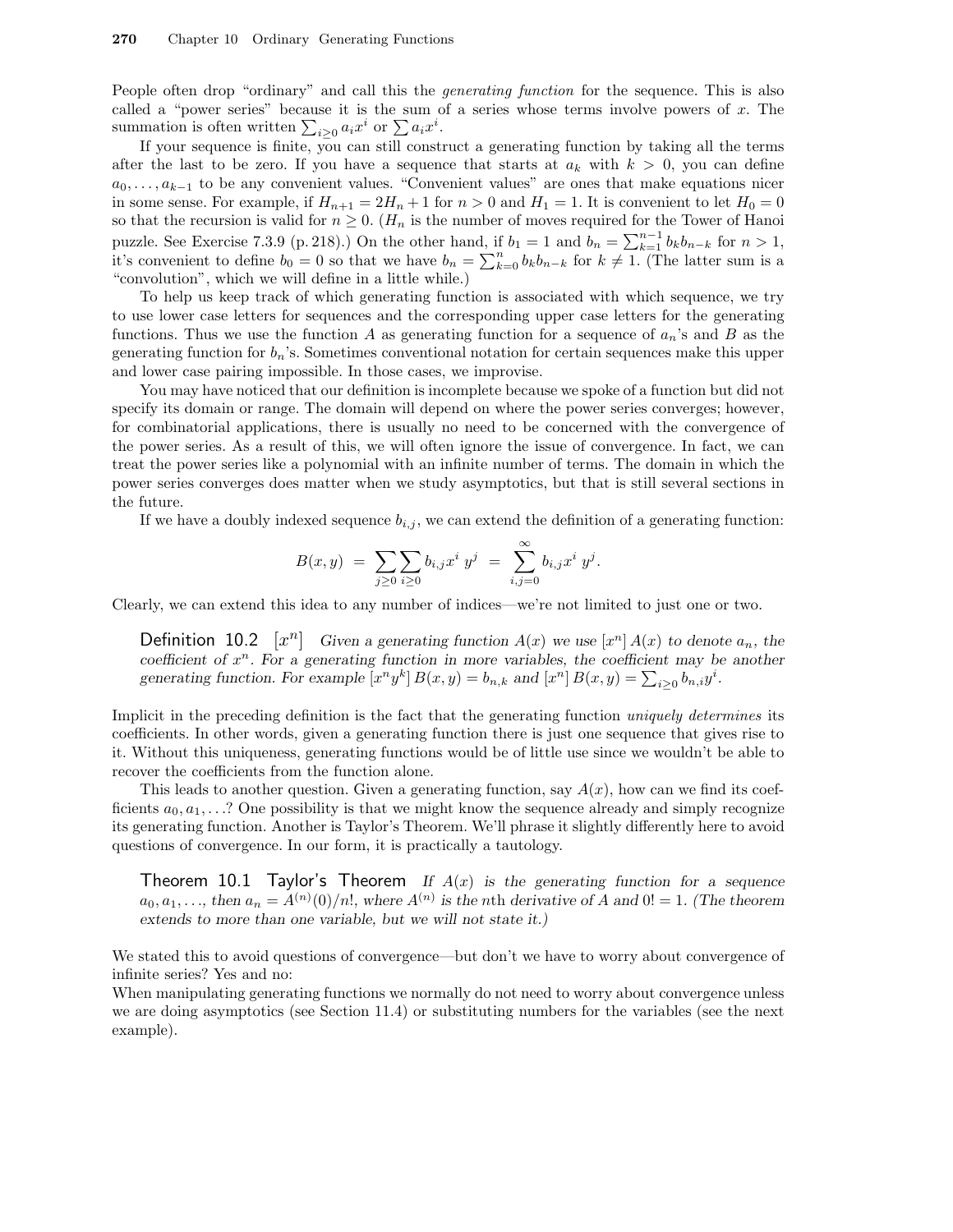Example 10.1 Binomial coefficients Let's use the binomial coefficients to get some practice. Set  $a_{k,n} = \binom{n}{k}$ . Remember that  $a_{k,n} = 0$  for  $k > n$ . From the Binomial Theorem,  $(1+x)^n = \sum_{k=0}^n {n \choose k} x^k$ . Thus  $\sum a_{k,n} x^k = (1+x)^n$  and so

$$
A(x,y) = \sum_{n\geq 0} \sum_{k\geq 0} a_{k,n} x^k y^n = \sum_{n\geq 0} (1+x)^n y^n = \sum_{n=0}^{\infty} ((1+x)y)^n.
$$

From the formula  $\sum_{k\geq 0} a z^k = a/(1-z)$  for summing a *geometric series*, we have

$$
A(x,y) = \frac{1}{1 - (1+x)y} = \frac{1}{1 - y - xy}.
$$
 10.1

Let's see what we can get from this.

• From our definitions,  $[x^k y^n] A(x, y) = \binom{n}{k}$  and  $[y^n] A(x, y) = (1 + x)^n$ , which is equivalent to

$$
\sum_{k=0}^{n} \binom{n}{k} x^{k} = (1+x)^{n} \tag{10.2}
$$

Of course, this is nothing new — it's what we started out with when we worked out the formula for  $A(x, y)$ . We just did this to become more familiar with the notation and manipulation.

• Now let's look at  $[x^k] A(x, y)$ . From (10.1) and the formula for a geometric series,

$$
A(x,y) = \frac{1}{(1-y) - xy} = \frac{1/(1-y)}{1 - xy/(1-y)}
$$
  
= 
$$
\sum_{k\geq 0} \frac{1}{1-y} \left(\frac{xy}{1-y}\right)^k = \sum_{k\geq 0} \frac{1}{1-y} \left(\frac{y}{1-y}\right)^k x^k.
$$

Thus  $[x^k] A(n,k) = \frac{1}{1-y}$  $\left(\frac{y}{1-y}\right)$  $k$ . In other words, we have the generating function

$$
\sum_{n\geq 0} \binom{n}{k} y^n = \frac{y^k}{(1-y)^{k+1}}.
$$

This is new and we'll get more in a minute.

• We can replace the x and y in our generating functions by numbers. If we do that in  $(10.2)$  it's not very interesting. Let's do it in (10.3). We must be careful: The sum on the left side is infinite and so convergence is an issue. With  $y = 1/3$  we have

$$
\sum_{n\geq 0} \binom{n}{k} 3^{-n} = \frac{3^k}{2^{k+1}},\tag{10.4}
$$

and it can be shown that the sum converges. So this is a new result. On the other hand, if we set  $y = 2$  instead the series would have been  $\sum {n \choose k} 2^n$  which diverges to infinity. The right side of (10.3) is not infinity but  $(-1)^{k+1}2^k$ , which is nonsensical for a sum of positive terms. That's a warning that something is amiss, namely a lack of convergence.

• Returning to (10.1), let's set  $x = y$ . In that case, we obtain

$$
\sum_{n,k\geq 0} \binom{n}{k} x^{n+k} = A(x,x) = \frac{1}{1-x-x^2}.
$$

What is the coefficient of  $x^m$  on the left side? You should be able to see that it will be the sum of  $\binom{n}{k}$  over all n and k such that  $n + k = m$ . Thus  $n = m - k$  and so

$$
\sum_{k\geq 0} \binom{m-k}{k} = [x^m] \left( \frac{1}{1-x-x^2} \right).
$$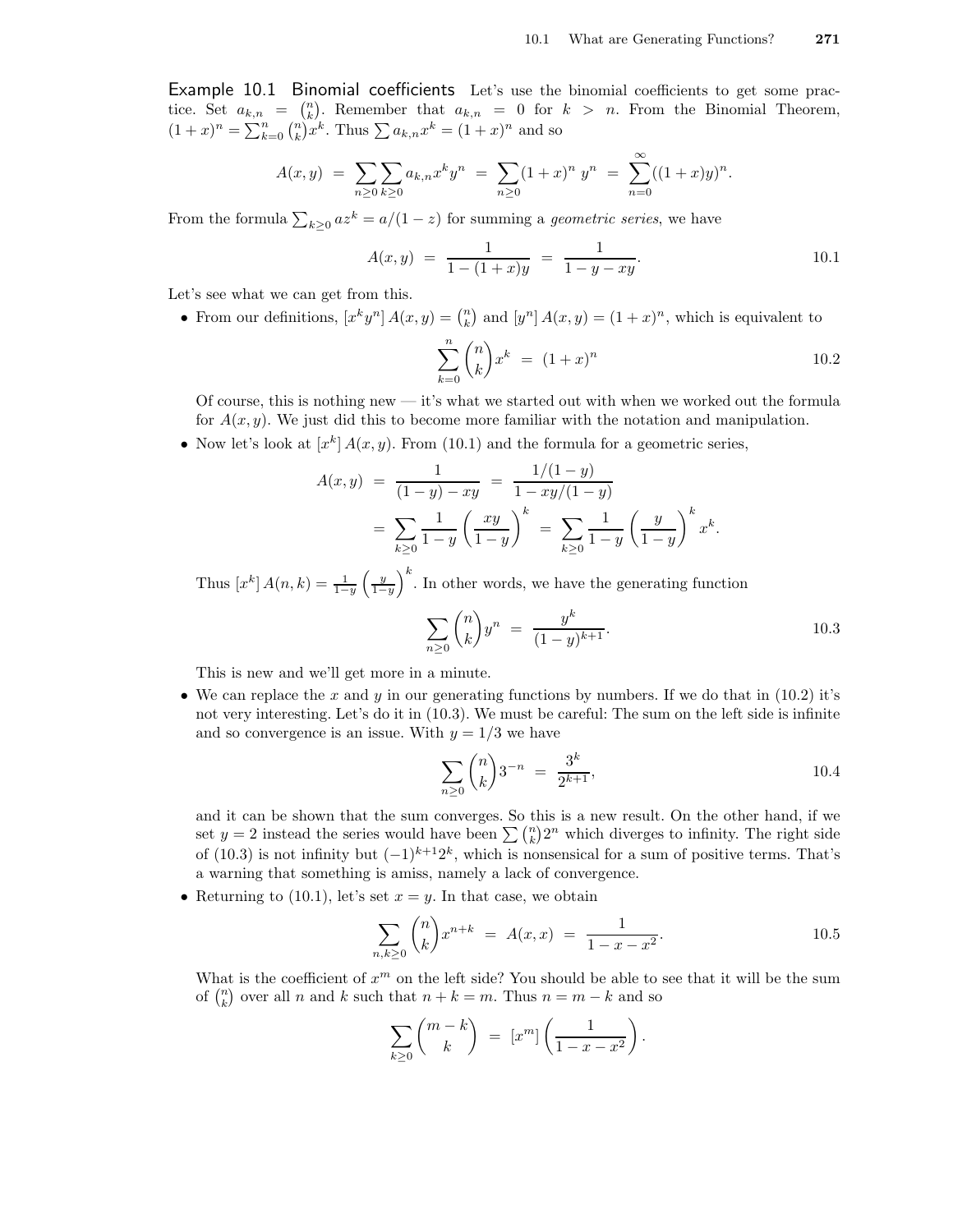In the next section, we will see how to obtain such coefficients, which turn out to be the Fibonacci numbers. Convergence is not an issue: the sum on the left is finite since the binomial coefficients are nonzero only when  $m - k \geq k$ , that is  $k \leq m/2$ . □

There are two important differences in the study of generating functions here and in calculus. We've already noted one: convergence is usually not an issue as long as we know the coefficients make sense. The second is that our interest is in the reverse direction: We study generating functions to learn about their coefficients but in calculus one studies the coefficients to learn about the functions. For example, one might use the first few terms of the sum to estimate the value of the function.

The following simple theorem is important in combinatorial uses of generating functions. Some applications can be found in the exercises. It plays a crucial role in the Rule of Product in Section 10.4. Later, we will extend the theorem to generating functions with more than one variable.

Theorem 10.2 Convolution Formula Let  $A(x)$ ,  $B(x)$ , and  $C(x)$  be generating functions. Then  $C(x) = A(x)B(x)$  if and only if

$$
c_n = \sum_{k=0}^{n} a_k b_{n-k} \text{ for all } n \ge 0.
$$
 10.6

The sum can also be written  $\sum_{k\geq 0} a_{n-k}b_k$  and also as the sum of  $a_i b_j$  over all i, j such that  $i + j = n$ . We call (10.6) a convolution.

Proof: You should have no difficulty verifying that the two other forms given for the sum are in fact the same as  $\sum a_k b_{n-k}$ .

We first prove that  $C(x) = A(x)B(x)$  gives the claimed summation. Since we are not concerning ourselves with convergence, we can multiply generating functions like polynomials:

$$
A(x)B(x) = \left(\sum_{k\geq 0} a_k x^k\right)\left(\sum_{j\geq 0} b_j x^j\right) = \sum_{k,j\geq 0} a_k b_j x^{k+j} = \sum_{n\geq 0} \left(\sum_{k=0}^n a_k b_{n-k}\right) x^n,
$$

where the last equality follows by letting  $k+j = n$ ; that is,  $j = n-k$ . The sum on k stops at n because  $j \geq 0$  is equivalent to  $n - k \geq 0$ , which is equivalent to  $k \leq n$ . This proves that  $C(x) = A(x)B(x)$ implies (10.6).

Now suppose we are given (10.6). Multiply by  $x^n$ , sum over  $n \geq 0$ , let  $j = n - k$  and reverse the steps in the previous paragraph to obtain

$$
C(x) = \sum_{n\geq 0} c_n x^n = \sum_{k,j\geq 0} a_k b_j x^{k+j} = A(x)B(x).
$$

We've omitted a few computational details that you should fill in.  $\Box$ 

Here are a few generating functions that are useful to know about. The first you've already encountered, the second appears in Exercise 10.1.4, the third is an application of the convolution formula (Exercise 10.1.6), and the others are results from calculus.

$$
\sum_{k=0}^{\infty} (ar^k)x^k = \frac{a}{1-rx},\tag{10.7}
$$

$$
\sum_{k=0}^{\infty} {r \choose k} x^k = (1+x)^r \text{ where } {r \choose k} = \frac{r(r-1)\cdots(r-k+1)}{k!} \text{ for all } r,
$$
 10.8

$$
\sum_{n=0}^{\infty} \left( \sum_{k=0}^{n} a_k \right) x^n = \frac{1}{1-x} \sum_{n \ge 0} a_n x^n,
$$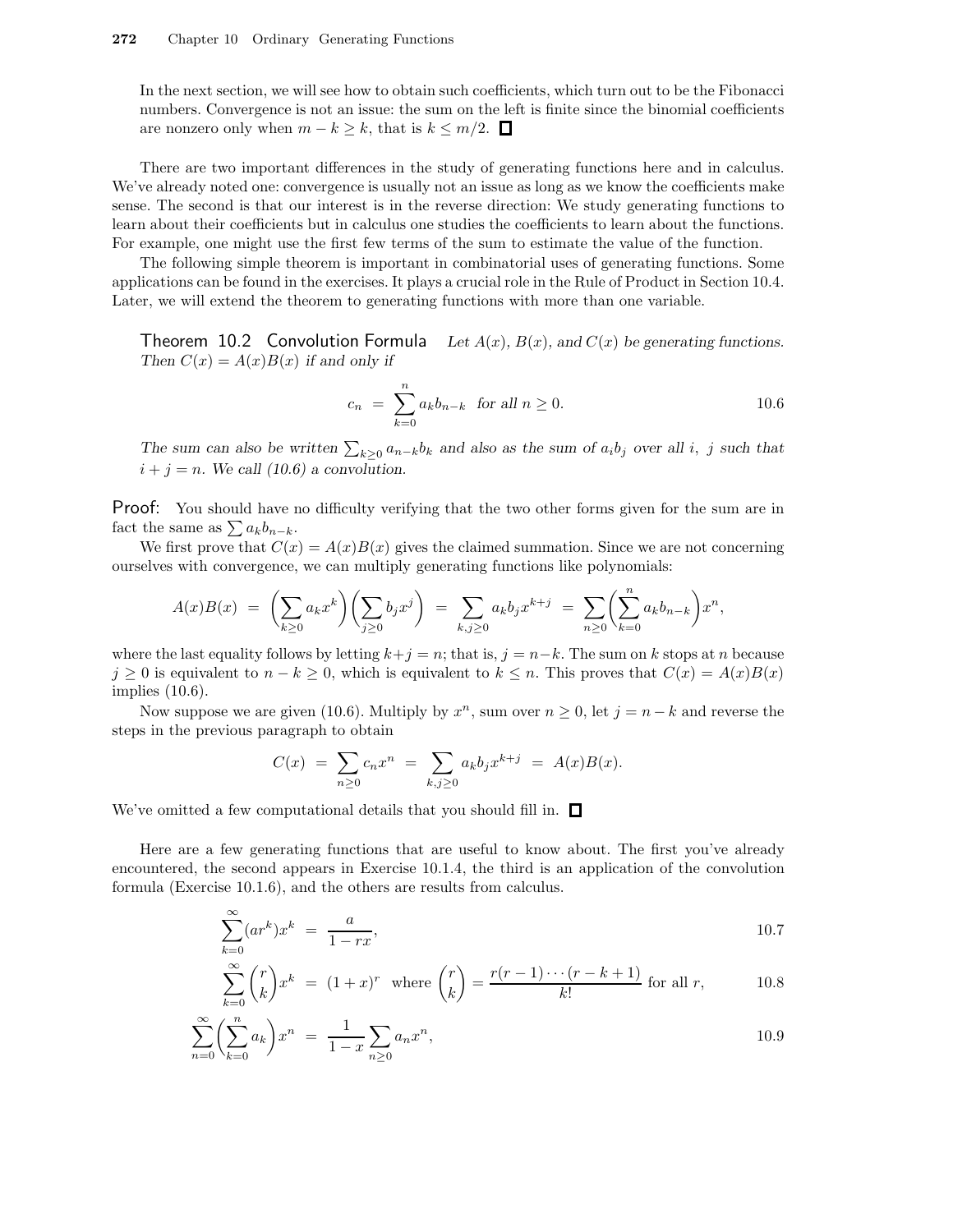$$
\sum_{k=0}^{\infty} \frac{a^k x^k}{k!} = e^{ax}, \qquad 10.10
$$

$$
\sum_{k=1}^{\infty} \frac{a^k x^k}{k} = -\ln(1 - ax). \tag{10.11}
$$

#### **Exercises**

These exercises will give you some practice manipulating generating functions.

10.1.1. Let  $p = 1 + x + x^2 + x^3$ ,  $q = 1 + x + x^2 + x^3 + x^4$ , and  $r = \frac{1}{1-x}$ .

- (a) Find the coefficient of  $x^3$  in  $p^2$ ; in  $p^3$ ; in  $p^4$ .
- (b) Find the coefficient of  $x^3$  in  $q^2$ ; in  $q^3$ ; in  $q^4$ .
- (c) Find the coefficient of  $x^3$  in  $r^2$ ; in  $r^3$ ; in  $r^4$ .
- (d) Can you offer a simple explanation for the fact that p, q and r all gave the same answers?
- (e) Repeat (a)–(c), this time finding the coefficient of  $x^4$ . Explain why some are equal and some are not.
- 10.1.2. Find the coefficient of  $x^2$  in each of the following.
	- (a)  $(2+x+x^2)(1+2x+x^2)(1+x+2x^2)$
	- (b)  $(2+x+x^2)(1+2x+x^2)^2(1+x+2x^2)^3$
	- (c)  $x(1+x)^{43}(2-x)^5$
- 10.1.3. Find the coefficient of  $x^{21}$  in  $(x^2 + x^3 + x^4 + x^5 + x^6)^8$ . Hint. If you are clever, you can do this without a lot of calculation.
- 10.1.4. This exercise explores the general binomial theorem, geometric series and related topics. Part (a) requires calculus.
	- (a) Let  $r$  be any real number. Use Taylor's Theorem without worrying about convergence to prove

$$
(1+z)^r = \sum_{k\geq 0} \binom{r}{k} z^k \quad \text{where} \quad \binom{r}{k} = \frac{r(r-1)\cdots(r-k+1)}{k!}.
$$

If you're familiar with some form of Taylor's Theorem with remainder, use it to show that, for some  $C > 0$ , the infinite sum converges when  $|z| < C$ . (The largest possible value is  $C = 1$ , but you may find it easier to use a smaller value.)

- (b) Use the previous result to obtain the geometric series fo rmula:
	- $\sum_{k\geq 0} az^k = a/(1-z).$
- (c) Show that  $\sum_{k=0}^{n} az^{k} = (a az^{n+1})/(1-z)$ .
- (d) Find a *simple* formula for the coefficient of  $x^n$  in  $(1 ax)^{-2}$ .
- 10.1.5. In this exercise we'll explore the effect of derivatives. Let  $A(x) = \sum_{m=0}^{\infty} a_m x^m$ , the ordinary generating function for the sequence a. In each case, first answer the question for  $k = 1$  and  $k = 2$ and then for general k.
	- (a) What is  $[x^n]$   $(x^k A(x))$ , that is, the coefficient of  $x^n$  in  $x^k A(x)$ ?
	- (b) Show that  $[x^n] \left(\frac{d}{dx}\right)^k A(x) = \frac{(n+k)! \ a_{n+k}}{n!}$ . This notation means compute the kth derivative of  $A(x)$  and then find the coefficient of  $x^n$  in the generating function. It can also be written  $[x^n] A^{(k)}(x).$
	- (c) Show that  $[x^n]$   $\left(x \frac{d}{dx}\right)^k A(x) = n^k a_n$ . This notation means that you repeat alternately the operations of differentiating and multiplying by  $x$  a total of  $k$  times each. For example, when  $k = 2$  we have  $x(xA'(x))'$ .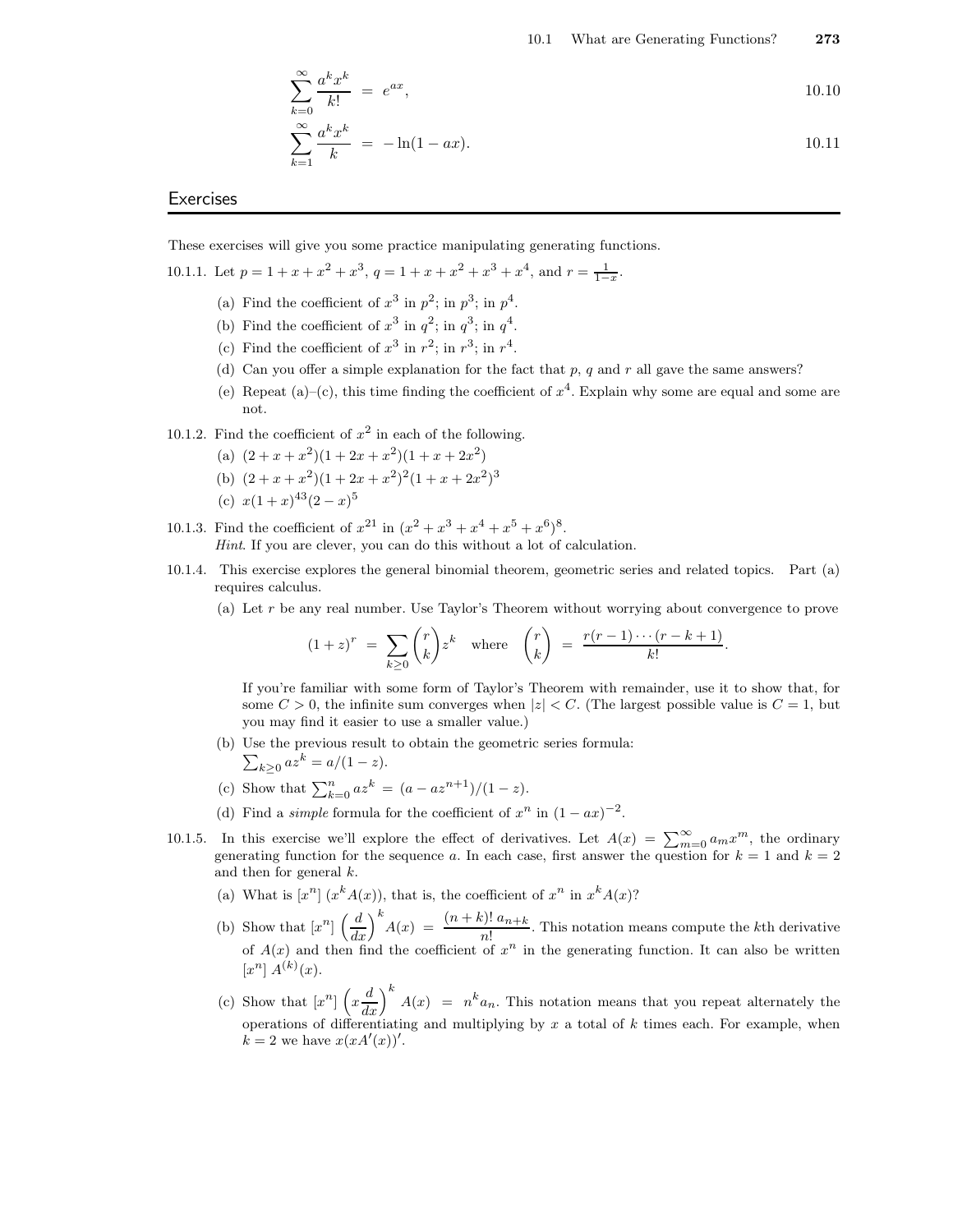- 10.1.6. Using Theorem 10.2 or otherwise, do the following.
	- (a) Prove: If  $c_n = a_0 + a_1 + \cdots + a_n$ , then  $C(x) = A(x)/(1-x)$ .
	- (b) Simplify  $\binom{n}{0} \binom{n}{1} + \cdots + (-1)^k \binom{n}{k}$  when  $n > 0$ .
	- (c) Suppose that  $d_n$  is the sum of  $a_i b_j c_k$  over all  $i, j, k \ge 0$  such that  $i + j + k = n$ . Express  $D(x)$ in terms of  $A(x)$ ,  $B(x)$ , and  $C(x)$ .
- 10.1.7. Suppose that  $|r| < 1$ . Obtain a formula for  $\sum_{n\geq 0} {n \choose k} r^n$  as a function of k and r. Show that the sum converges by using the ratio test for series.
- 10.1.8. Note that  $(1+x)^{m+n} = (1+x)^m(1+x)^n$ . Note that the coefficients of powers of x in  $(1+x)^{m+n}$ ,  $(1+x)^m$ , and  $(1+x)^n$  are binomial coefficients. Use Theorem 10.2 to prove Vandermonde's formula:

$$
\binom{m+n}{k} = \sum_{i=0}^{k} \binom{m}{i} \binom{n}{k-i}.
$$

This is one of the many identities that are known for binomial coefficients. *Hint.* Remember that n and k in (10.6) can be replaced by other variables. Look at the index and limits on the summation.

- 10.1.9. Find a *simple* expression for  $\sum_i (-1)^i \binom{m}{i} \binom{m}{k-i}$ , where the sum is over all values of *i* for which the binomial coefficients in the sum are defined.
- 10.1.10. The results given here are referred to as *bisection of series*. Let  $A(x) = \sum_{n=0}^{\infty} a_n x^n$ .
	- (a) Show that  $(A(x) + A(-x))/2$  is the generating function for the sequence  $b_n$  which is zero for odd n and equals  $a_n$  for even n.
	- (b) What is the generating function for the sequence  $c_n$  which is zero for even n and equals  $a_n$  for odd n?
	- (c) Evaluate  $\sum_{k\geq 0} {n \choose 2k} x^{2k}$  where x is a real number. In particular, what is  $\sum_{k\geq 0} {n \choose 2k}$ ?
- \*10.1.11. Fix  $k > 1$  and  $0 \le j < k$ . If you are familiar with kth roots of unity, generalize the Exercise 10.1.10 to the sequence  $b_n$  which is  $a_n$  when  $n + j$  is a multiple of k and is zero otherwise:

$$
B(x) = \frac{1}{k} \sum_{s=0}^{k-1} \omega^{js} A(\omega^s x),
$$

where  $\omega = \exp(2\pi i / k)$ , a primitive kth root of unity. (The result is called *multisection of series.*)

10.1.12. Evaluate 
$$
s_k = \sum_{n=0}^{\infty} {2n \choose k} 2^{-n}
$$
.

 $*10.1.13$ . Using Exercise 10.1.11, show that

$$
\sum_{n=0}^{\infty} \frac{x^{3n}}{(3n)!} = \frac{e^x}{3} + \frac{2\cos(x\sqrt{3}/2)}{3e^{x/2}}
$$

and develop similar formulas for  $\sum p^{3n+1}/(3n+1)!$  and  $\sum p^{3n+2}/(3n+2)!$ .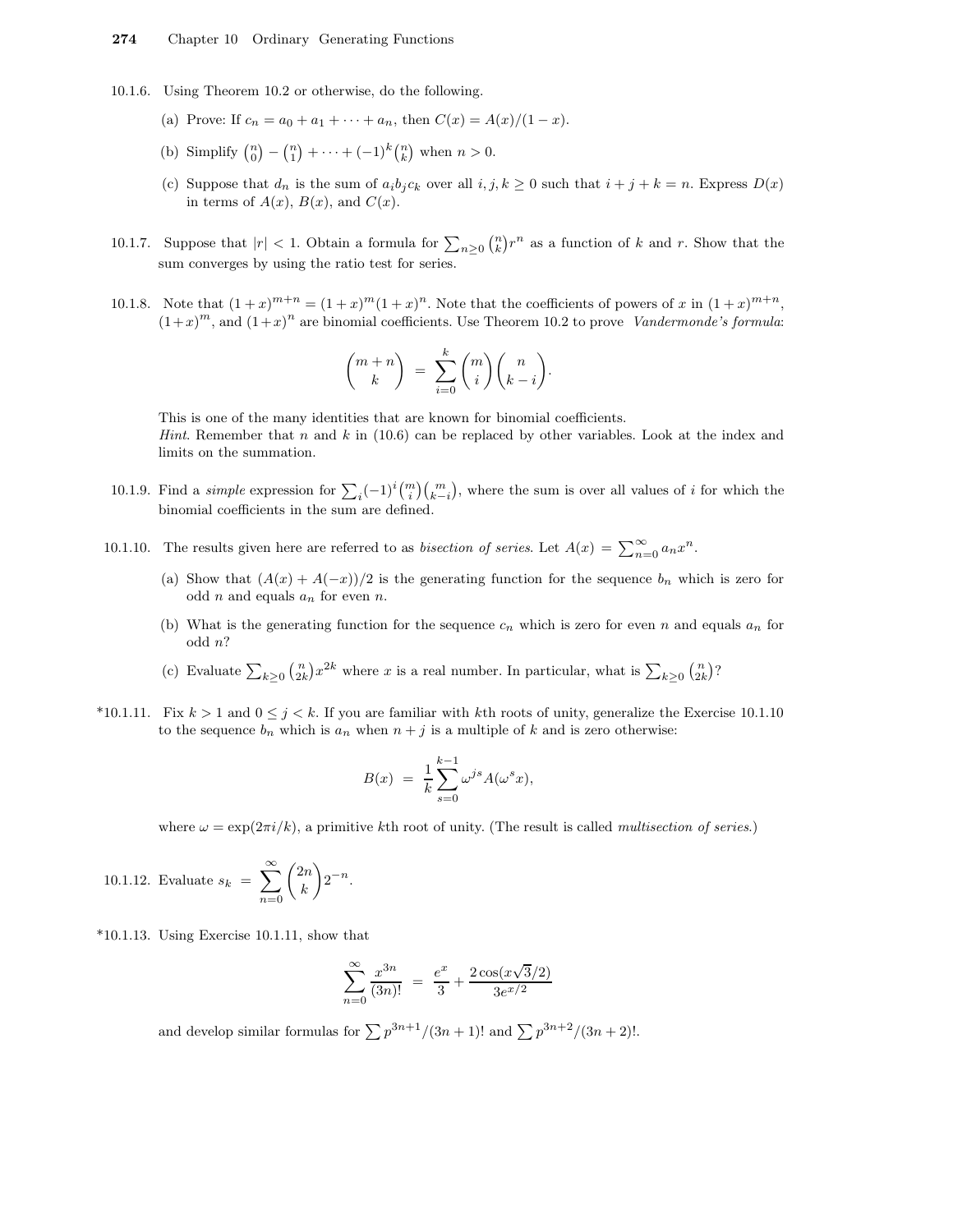- \*10.1.14. We use the terminology from the Principle of Inclusion and Exclusion (Theorem 4.1 (p. 95)). Also, let  $E_k$  be the number of elements of S that lie in exactly k of the sets  $S_1, S_2, \ldots, S_m$ .
	- (a) Using the Rules of Sum and Product (not Theorem 4.1), prove that

$$
N_r = \sum_{k \ge 0} {r+k \choose r} E_{r+k}.
$$

- (b) If the generating functions corresponding to  $E_0, E_1, \ldots$  and  $N_0, N_1, \ldots$  are  $E(x)$  and  $N(x)$ , conclude that  $N(x) = E(x + 1)$ .
- (c) Use this to conclude that  $E(x) = N(x 1)$  and then deduce the extension of the Principle of Inclusion and Exclusion:

$$
E_k = \sum_{i \geq 0} (-1)^i \binom{k+i}{i} N_{k+i}.
$$

# 10.2 Solving a Single Recursion

In this section we'll use ordinary generating functions to solve some simple recursions, including two that we were unable to solve previously: the Fibonacci numbers and the number of unlabeled full binary RP-trees.

**Example 10.2 Fibonacci numbers** Let  $F_n$  be the number of n long sequences of zeroes and ones with no consecutive ones. We can easily see that  $F_1 = 2$  and  $F_2 = 3$ , but what is the general formula?

Suppose that  $t_1, \ldots, t_n$  is an arbitrary sequence of desired form. We want to see what happens when we remove the end of the sequence, so we assume that  $n > 1$ . If  $t_n = 0$ , then  $t_1, \ldots, t_{n-1}$  is also an arbitrary sequence of the desired form. Now suppose that  $t_n = 1$ . Then  $t_{n-1} = 0$  and so, if  $n > 2$ ,  $t_1, \ldots, t_{n-2}$  is an arbitrary sequence of the desired form. All this is reversible: Suppose that  $n > 2$ . The following two operations produce all n long sequences of the desired form exactly once.

- Let  $t_1, \ldots, t_{n-1}$  be an arbitrary sequence of the desired form. Set  $t_n = 0$ .
- Let  $t_1, \ldots, t_{n-2}$  be an arbitrary sequence of the desired form. Set  $t_{n-1} = 0$  and  $t_n = 1$ .

Since all  $n$  long sequences of the desired form are obtained exactly once this way, the Rule of Sum yields the recursion

$$
F_n = F_{n-1} + F_{n-2} \quad \text{for} \quad n > 2. \tag{10.12}
$$

Here are the first few values.

$$
\begin{array}{c|cccccccccccc}\nn & 0 & 1 & 2 & 3 & 4 & 5 & 6 & 7 & 8 & 9 & 10 \\
\hline\nF_n & 1 & 2 & 3 & 5 & 8 & 13 & 21 & 34 & 55 & 89 & 144\n\end{array}
$$

These numbers, called the Fibonacci numbers, were studied in Exercise 1.4.10, but we couldn't solve the recursion there. Now we will.

First, we want to adjust (10.12) so that it holds for all  $n \geq 0$ . To do this we define  $F_n$  when n is small and introduce a new sequence  $c_n$  to "correct" the recursion for small n;

$$
F_n = F_{n-1} + F_{n-2} + c_n, \tag{10.13}
$$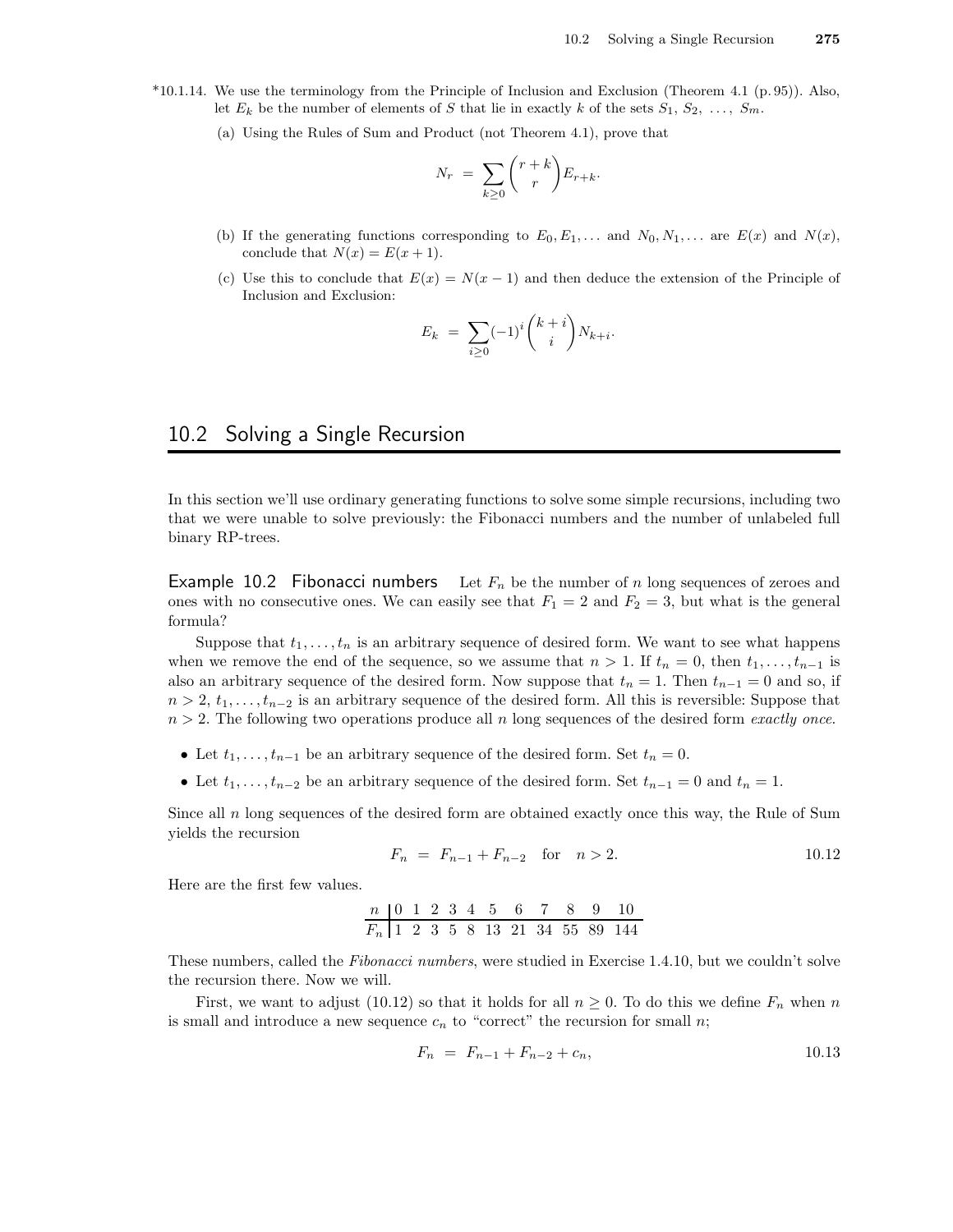where  $F_0 = 1$ ,  $F_k = 0$  for  $k < 0$ ,  $c_0 = c_1 = 1$ , and  $c_n = 0$  for  $n \ge 2$ . This recursion is now valid for  $n \geq 0$ . Let  $F(x)$  be the generating function for  $F_0, F_1, \ldots$  In the following series of equations, steps without explanation require only simple algebra.

$$
F(x) = \sum_{n=0}^{\infty} F_n x^n
$$
 by definition  
\n
$$
= \sum_{n=0}^{\infty} (F_{n-1} + F_{n-2} + c_n) x^n
$$
 by (10.13)  
\n
$$
= \sum_{n=0}^{\infty} (xF_{n-1}x^{n-1} + x^2 F_{n-2}x^{n-2} + c_n x^n)
$$
  
\n
$$
= x \sum_{n=0}^{\infty} F_{n-1}x^{n-1} + x^2 \sum_{n=0}^{\infty} F_{n-2}x^{n-2} + \sum_{n=0}^{\infty} a_n x^n
$$
  
\n
$$
= x \sum_{i=1}^{\infty} F_i x^i + x^2 \sum_{k=0}^{\infty} F_k x^k + 1 + x
$$
 by definition  
\n
$$
= xF(x) + x^2 F(x) + 1 + x.
$$

In summary,  $F(x) = 1 + x + (x + x^2)F(x)$ . We can easily solve this equation:

$$
F(x) = \frac{1+x}{1-x-x^2}.
$$
 10.14

Now what? We want to find a formula for the coefficient of  $x^n$  in  $F(x)$ . We could try using Taylor's Theorem. Unfortunately,  $F^{(n)}(x)$  appears to be extremely messy. What alternative do we have?

Remember partial fractions from calculus? If not, you should read Appendix D (p. 387). Using partial fractions, we will be able to write  $F(x) = A/(1 - ax) + B/(1 - bx)$  for some constants a, b, A and B. Since the formula for summing geometric series is  $1 + ax + (ax)^2 + \cdots = 1/(1 - ax)$ , we will have  $F_n = Aa^n + Bb^n$ . There is one somewhat sneaky point here. We want to factor a polynomial of the form  $1+cx+dx^2$  into  $(1-ax)(1-bx)$ . To do this, let  $y=1/x$  and multiply by  $y^2$ . The result is  $y^2 + cy + d = (y - a)(y - b)$ . Thus a and b are just the roots of  $y^2 + cy + d = 0$ . In our case we have  $y^2 - y - 1 = 0$ .

Let's carry out the partial fraction approach. We have

$$
1-x-x^2 = (1-ax)(1-bx)
$$
 where  $a, b = \frac{1 \pm \sqrt{5}}{2}$ .

(Work it out.) For definitiveness, let a be associated with the + and b with the  $-$ . To get some idea of the numbers we are working with,  $a = 1.618 \cdots$  and  $b = -.618 \cdots$ . By expanding in partial fractions, you should be able to derive

$$
F(x) = \frac{1+x}{1-x-x^2} = \frac{1+a}{\sqrt{5}(1-ax)} - \frac{1+b}{\sqrt{5}(1-bx)}.
$$

Now use geometric series and the algebraic observations  $1 + a = a^2$  and  $1 + b = b^2$  to get

$$
F_n = \frac{a^{n+2}}{\sqrt{5}} - \frac{b^{n+2}}{\sqrt{5}}.
$$

It is not obvious that this expression is even an integer, much less equal to  $F_n$ . If you're not convinced, you might like to calculate a few values.

Since  $|b| < 1$ ,  $|b^{n+2}/\sqrt{5}| < 1/\sqrt{5} < 1/2$ . Thus we have the further observation that  $F_n$  is the integer closest to  $a^{n+2}/\sqrt{5} = (1.618 \cdots)^{n+2}/2.236 \cdots$ . For example  $a^4/\sqrt{5} = 3.065 \cdots$  which is close to  $F_2 = 3$  and  $a^{12}/\sqrt{5} = 144.001 \cdots$ , which is quite close to  $F_{10} = 144$ . Of course, the approximations get better as *n* gets larger since the error is bounded by a large power of b and  $|b| < 1$ .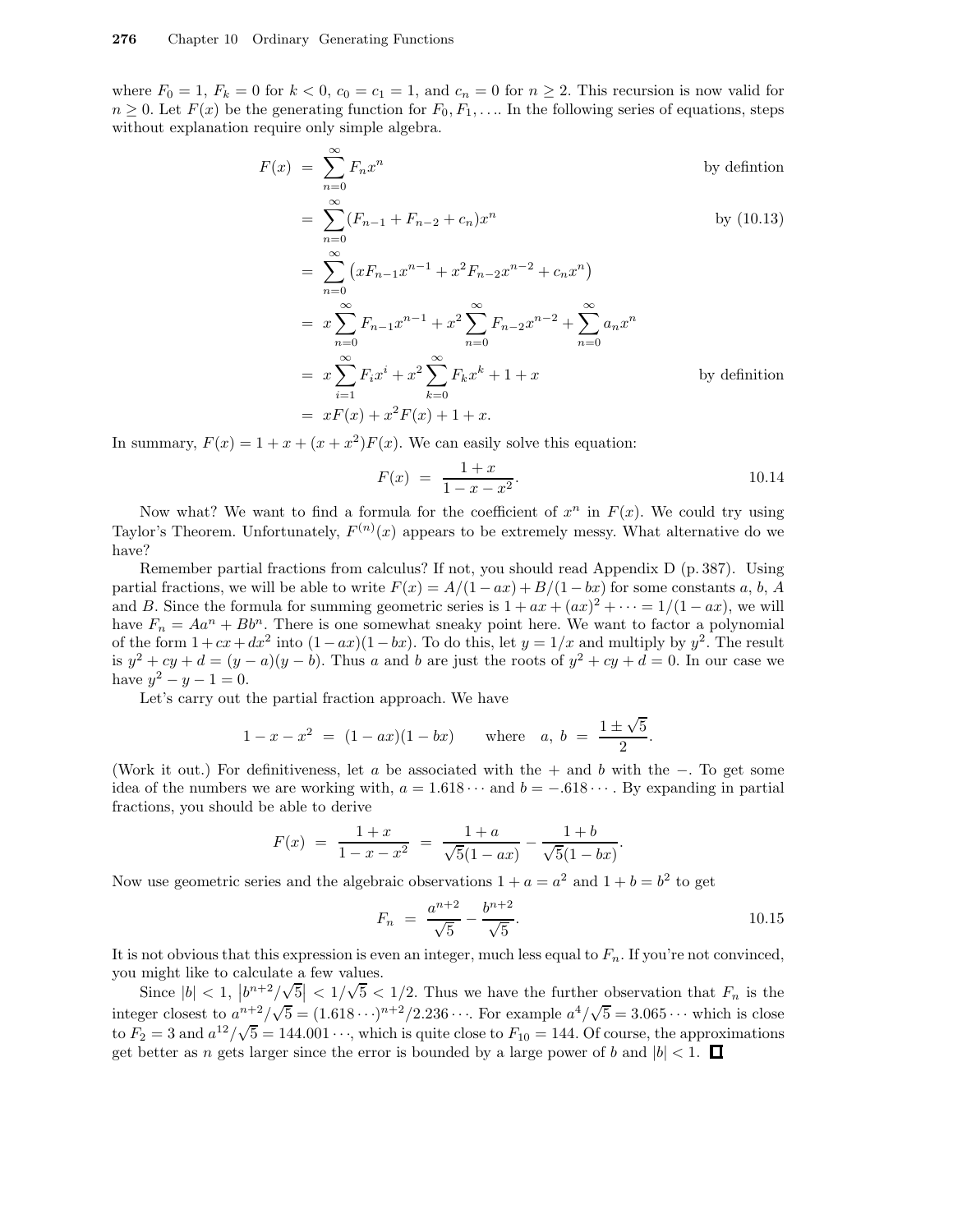The method that we have just used works for many other recursions, so it is useful to lay it out as a series of steps. Although our description is for a singly indexed recursion, it can be applied to the multiply indexed case as well.

A procedure for solving recursions Here is a six step procedure for solving recursions. It is not guaranteed to work because it may not be possible to carry out all of the steps. Let the sequence be  $a_n$ .

- 1. Adjust the recursion so that it is valid for all n. In particular,  $a_n$  should be defined for all n and  $a_n = 0$  for  $n < 0$ . You may need to introduce a "correcting" sequence  $c_n$  as in (10.13).
- 2. Introduce the generating function  $A(x) = \sum_{n\geq 0} a_n x^n$ .
- 3. Substitute the recursion into the summation for  $A(x)$ .
- 4. Rearrange the result so that you can recognize other occurrences of  $A(x)$  and so get rid of summations. (This is not always possible; it depends on what the recursion is like.)
- 5. If possible, solve the resulting equation to obtain an explicit formula for  $A(x)$ .
- 6. By partial fractions, Taylor's Theorem or whatever, obtain an expression for the coefficient of  $x^n$  in this explicit formula for  $A(x)$ . This is  $a_n$ .

You should go back to the previous example and find out where each step was done.

Example 10.3 Fibonacci numbers continued 2 ), which we'll call  $H(x)$ . This is nearly  $F(x) = (1+x)/(1-x-x^2)$  of the previous example, suggesting that there is a connection between binomial coefficients and Fibonacci numbers. Let's explore this.

Writing  $F(x)/(1+x) = H(x)$  is not a good idea since the coefficient of  $x^n$  on the left side is  $F_n - F_{n-1} + F_{n-2} - \cdots$  and we'd like to find a simpler connection if we can. Writing the equation as  $(1+x)H(x) = F(x)$  is better since the coefficient of  $x^n$  on the left side is just  $h_n + h_{n-1}$ .

It would be even better if we could avoid the factor of  $(1+x)$  and have a monomial instead, since then we would not have to add two terms together. You might like to try to find something like that. After some work, we found that  $1 + xF(x) = H(x)$ , which is easily verified by using the formulas for  $H(x)$  and  $F(x)$ . You should convince yourself that for  $n > 0$  the coefficient of  $x^n$  on the left side is  $F_{n-1}$  and so  $F_n = h_{n+1}$ . In fact, some people call 1, 1, 2, 3, ... the Fibonacci numbers and then  $h_n$  is the *n*th Fibonacci number and  $1/(1 - x - x^2)$  is the generating function for the Fibonacci numbers. Still others call  $0, 1, 1, 2, 3, \ldots$  the Fibonacci numbers and then  $x/(1-x-x^2)$  is the generating function for them. Anyway, with  $a_{j,i} = \binom{j}{i}$ , our Fibonacci number  $F_n$  is the coefficient of  $x^{n+1}$  in  $H(x)$ . By  $(10.1)$ ,

$$
H(x) = \sum_{j=0}^{\infty} \sum_{i=0}^{\infty} {j \choose i} x^i x^j.
$$

Note that the coefficient of  $x^{n+1}$  on the right side is the sum of  $(i)$  over all nonnegative i and j such that  $i + j = n + 1$ . Hence  $F_n = \sum_{i=0}^{n+1} {n+1-i \choose i}$ . This is such a simple expression that it should have a direct proof. We leave that as an exercise.  $\Box$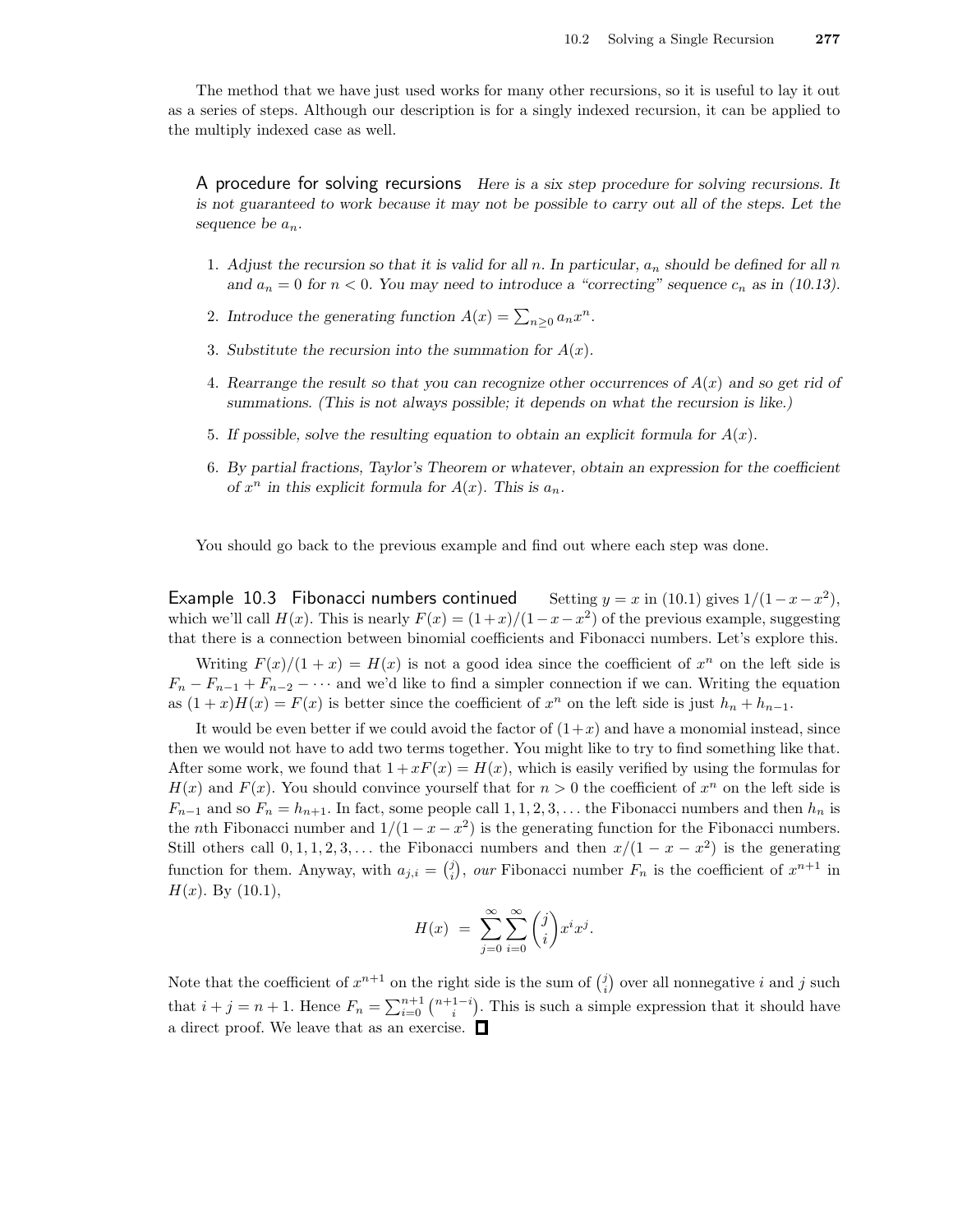Example 10.4 The worst case time for merge sorting Let  $M(n)$  be the maximum number of comparisons needed to merge sort a list of  $n$  items. (Merge sorting was discussed in Example 7.13) and elsewhere.) The best way to do a merge sort is to split the list as evenly as possible. If  $n$  is even, we can divide the list exactly in half. It takes at most  $M(n/2)$  comparisons to merge sort each of the two halves and then at most  $n - 1 < n$  comparisons to merge the two resulting lists. Thus  $M(n) < n + 2M(n/2)$ . We'd like to use this to define a recursion, but there's a problem:  $n/2$  may not be even.

How can we avoid this? We can just look at those values of  $n$  which are powers of 2. For example, the fact that  $M(1) = 0$  gives us

$$
M(8) < 8 + 2M(4) < 8 + 2(4 + 2M(2))
$$
\n
$$
< 8 + 2\left(4 + 2(2 + 2M(1))\right) = 8 + 2(4 + 4) = 24.
$$

How can we set up a recursion that only looks at values of  $n$  which are a power of 2? We let  $m_k = M(2^k)$ . Then

$$
m_0 = M(1) = 0
$$
 and  $m_k = M(2^k) < 2^k + 2M(2^{k-1}) = 2^k + 2m_{k-1}$ .

So far we have only talked about solving recursive relations that involve equality, but this is an inequality. What can we do about that?

If we define  $c_k$  by

$$
c_0 = 0 \quad \text{and} \quad c_k = 2^k + 2c_{k-1} \text{ for } k > 0,
$$
 (10.16)

then it follows that  $m_k \leq c_k$ . We'll solve (10.16) and so get a bound for  $m_k = M(2^k)$ .

Before calculating the general solution, it may be useful to use the recursion to calculate a few values. This might lead us to guess what the solution is. Even if we can't guess the solution, we'll have some special cases of the general solution available so that we'll be able to partially check the general solution when we finally get it. It's a good idea to get in the habit of making such checks because it is very easy to make algebra errors when manipulating generating functions.

From (10.16), the first few values of  $c_k$  are

$$
c_0 = 0
$$
,  $c_1 = 2$ ,  $c_2 = 2 \cdot 2^2 = 2^3$ ,  $c_3 = 3 \cdot 2^3$  and  $c_4 = 4 \cdot 2^4$ .

This strongly suggests that  $c_k = k2^k$ . You should verify that this is correct by using (10.16) and induction.

Since we have the answer, why bother with generating functions? We want to study generating function techniques so that you can use them in situations where you can't guess the answer. This problem is a rather simple one, so the algebra won't obscure the use of the techniques.

For Step 1, rewrite (10.16) as

$$
c_k = 2^k + 2c_{k-1} + a_k \text{ for } k \ge 0,
$$

where  $c_k = 0$  for  $k < 0$ ,  $a_0 = -1$ , and  $a_n = 0$  for  $n > 0$ . Now

$$
C(x) = \sum_{k=0}^{\infty} c_k x^k
$$
 This is Step 2.  
\n
$$
= \sum_{k=0}^{\infty} (2^k + 2c_{k-1} + a_k) x^k
$$
 This is Step 3.  
\n
$$
= \sum_{k=0}^{\infty} (2x)^k 2x \sum_{k=0}^{\infty} c_{k-1} x^{k-1} - 1
$$
  
\n
$$
= \frac{1}{1 - 2x} + 2xC(x) - 1.
$$
 This is Step 4.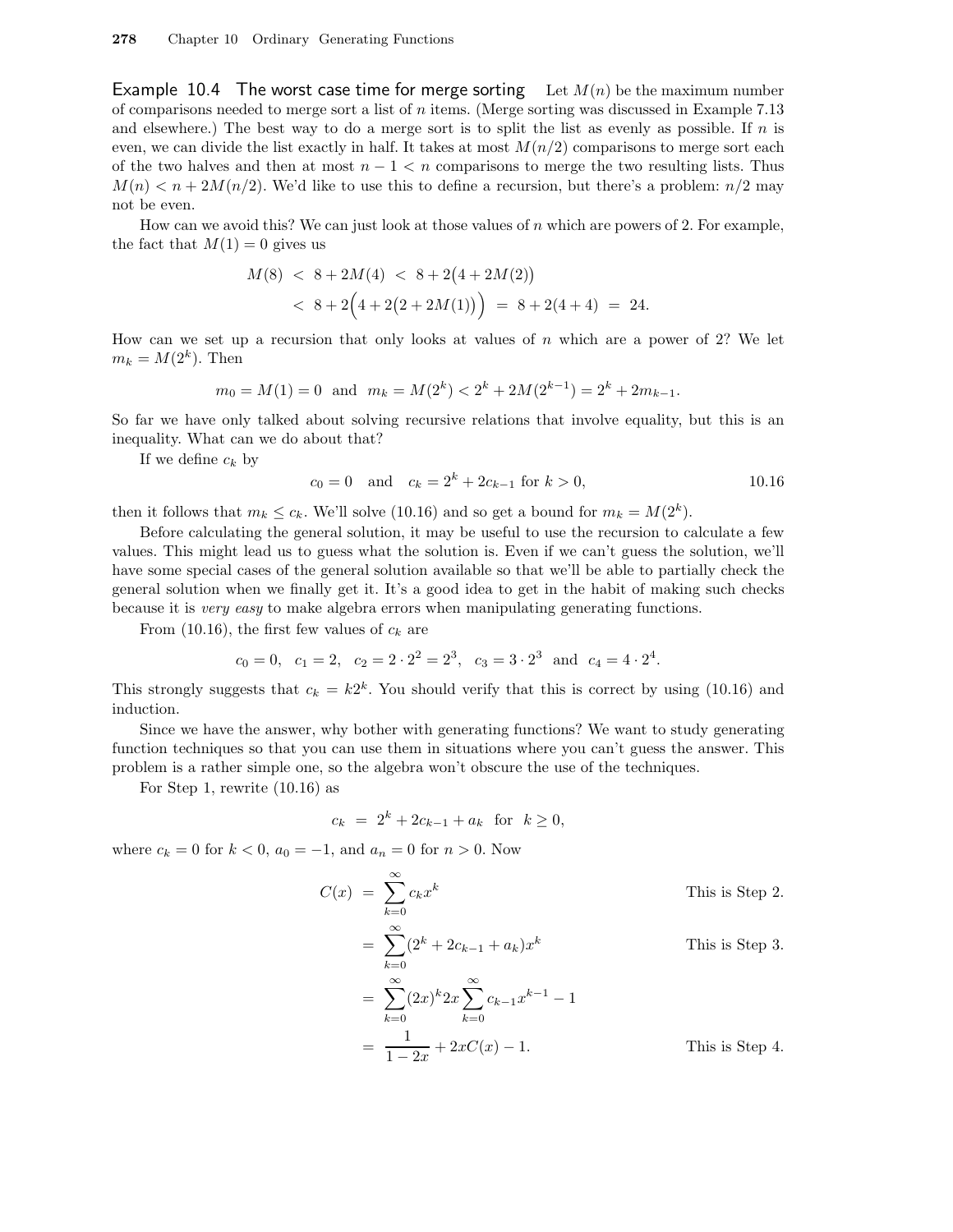For Step 5 we have  $C(x) = 2x/(1-2x)^2$ . Partial fractions (Step 6) leads to

$$
C(x) = \frac{1}{(1-2x)^2} - \frac{1}{1-2x} = \sum \binom{-2}{k} (-2x)^k - \sum (2x)^k.
$$

Thus  $c_k = 2^k ((-1)^k {2 \choose k} - 1) = k2^k$ . Hence  $M(n) \le n \log_2 n$  when n is a power of 2. How good is this bound? What happens when n is not a power of 2? It turns out that  $n \log_2 n$  is a fairly good estimate for  $M(n)$  for all n, but we won't prove it.  $\Box$ 

Perhaps you've noticed that when we obtain a rational function (i.e., a quotient of two polynomials) as a generating function, the denominator is, in some sense, the important part. We can state this more precisely: For rational generating functions, the recursion determines the denominator and the initial conditions interacting with the recursion determine the numerator. No proof of this claim will be given here. A related observation is that, if we have the same denominators for two rational generating functions  $A(x)$  and  $B(x)$  that have been reduced to lowest terms, then the coefficients  $a_n$  and  $b_n$  have roughly the same rate of growth for large n; i.e., we usually have  $a_n = \Theta(b_n)^*$ .

Example 10.5 Counting unlabeled full binary RP-trees Let  $b_n$  be the number of unlabeled full binary RP-trees with n leaves. By Example 9.4  $(p. 251)$ , the number of such trees is the Catalan number  $C_{n-1}$ . See Example 1.13 (p. 15) for more examples of things that are counted by the Catalan numbers.

The recursion

$$
b_n = \sum_{k=1}^{n-1} b_k b_{n-k} \quad \text{if } n > 1 \tag{10.17}
$$

with  $b_1 = 1$  was derived as (9.3). Recall that  $b_1 = 1$  and  $b_0$  was not defined. Let's use our procedure to find  $b_n$ . Here it is, step by step.

1. Since (10.17) is nearly a convolution, we define  $b_0 = 0$  to make it a convolution:

$$
b_n = \sum_{k=0}^n b_k b_{n-k} + a_n,
$$

where  $a_1 = 1$  and  $a_n = 0$  for  $n \neq 1$ .

- 2. Let  $B(x) = \sum_{n\geq 0} b_n x^n$ .
- 3.  $B(x) = \sum_{n\geq 0} \sum_{k=0}^{n} b_k b_{n-k} x^n + x.$
- 4. By the formula for convolutions, we now have

$$
B(x) = B(x)B(x) + x.
$$
 10.18

5. The quadratic equation  $B = x + B^2$  has the solution  $B = (1 \pm \sqrt{1-4x})/2$ . Since  $B(0) = b_0 = 0$ , the minus sign is the correct choice. Thus

$$
B(x) = \frac{1 - \sqrt{1 - 4x}}{2}.
$$

6. By Exercise 10.1.4,

$$
(1+z)^r = \sum_{n=0}^{\infty} {r \choose n} z^n, \text{ where } {r \choose n} = \frac{r(r-1)\cdots(r-n+1)}{n!}.
$$

 $*$  This notation is discussed in Appendix B. It means there exist positive constants A and B such that  $Aa_n \leq b_n \leq Ba_n$ .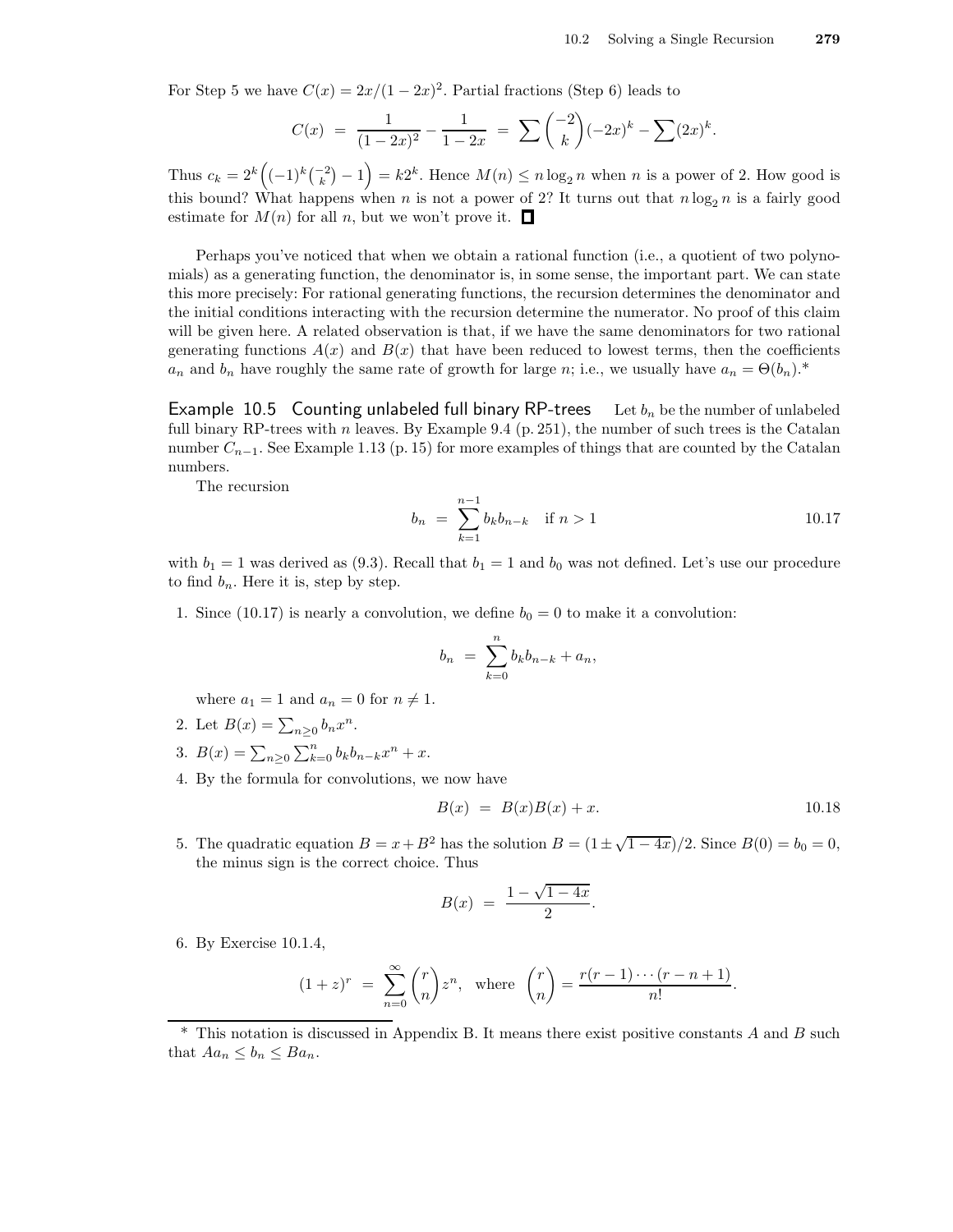Now for some algebra. With  $n > 0$ ,  $r = 1/2$  and  $z = -4x$  we obtain

$$
b_n = -\frac{1}{2} \binom{\frac{1}{2}}{n} (-4)^n
$$
  
=  $\left(\frac{1}{2} (2^n)\right) \left(\frac{\frac{1}{2} (\frac{1}{2} - 1)(\frac{1}{2} - 2) \cdots (\frac{1}{2} - n + 1)}{n!} 2(-2)^{n-1}\right)$   
=  $\left(\frac{2^{n-1} (n-1)!}{(n-1)!}\right) \left(\frac{(-1+2)(-1+4) \cdots (-1+2n-2)}{n!}\right)$   
=  $\left(\frac{2 \cdot 4 \cdots (2n-2)}{(n-1)!}\right) \left(\frac{1 \cdot 3 \cdots (2n-3)}{n!}\right)$   
=  $\frac{(2n-2)!}{(n-1)!n!} = \frac{1}{n} \binom{2n-2}{n-1}.$ 

As remarked at the beginning of the example, this number is the Catalan number  $C_{n-1}$ . Thus  $C_n = \frac{1}{n+1} {2n \choose n}.$ 

#### **Exercises**

- 10.2.1. Solve the following recursions by using generating functions.
	- (a)  $a_0 = 0$ ,  $a_1 = 1$  and  $a_n = 5a_{n-1} 6a_{n-2}$  for  $n > 1$ .
	- (b)  $a_0 = a_1 = 1$  and  $a_{n+1} = a_n + 6a_{n-1}$  for  $n > 0$ .
	- (c)  $a_0 = 0$ ,  $a_1 = a_2 = 1$  and  $a_n = a_{n-1} + a_{n-2} + 2a_{n-3}$  for  $n > 2$ .
	- (d)  $a_0 = 0$  and  $a_n = 2a_{n-1} + n$  for  $n > 0$ .
- 10.2.2. Let  $S(n)$  be the number of moves needed to solve the Towers of Hanoi puzzle. In Exercise 7.3.9 you were asked to show that  $S(1) = 1$  and  $S(n) = 2S(n - 1) + 1$  for  $n > 1$ .
	- (a) Use this recursion to obtain the generating function for S.
	- (b) Use the generating function to determine  $S(n)$ .
- 10.2.3. Show without generating functions that  $\binom{n+1-i}{i}$  is the number of n long sequences of zeroes and ones with exactly i ones, none of them adjacent. Use this result to prove the formula  $F_n = \sum_{i \geq 0} {n+1-i \choose i}$ that was derived in the Example 10.3 via generating functions.
- 10.2.4. Let  $s_n$  be the number of n long sequences of zeroes, ones and twos with no adjacent ones and no adjacent twos. Let  $s_0 = 1$ ; i.e., there is one empty sequence.
	- (a) Let k be the position of the last zero in such a sequence. If there is no zero, set  $k = 0$ . Show that the last  $n - k$  elements in the sequence consist of an alternating pattern of ones and twos and that the only restriction on the first  $k - 1$  elements in the sequence is that there be no adjacent ones and no adjacent twos.
	- (b) By considering all possibilities for k in (a), conclude that, for  $n > 0$ ,

$$
s_n = 2 + 2s_0 + 2s_1 + \dots + 2s_{n-2} + s_{n-1}.
$$

(c) Use the convolution formula to deduce

$$
S(x) = (1 + 2x + 2x2 + 2x3 + \cdots)(1 + s_0x + s_1x2 + s_2x3 + \cdots) = \left(1 + \frac{2x}{1 - x}\right)(1 + xS(x)).
$$

- (d) Conclude that  $S(x) = (1+x)/(1-2x-x^2)$ .
- (e) Find a formula for  $s_n$  and check it for  $n = 0, 1, 2$ .
- (f) Show that  $s_n$  is the integer closest to  $(1 + \sqrt{2})^{n+1}/2$ .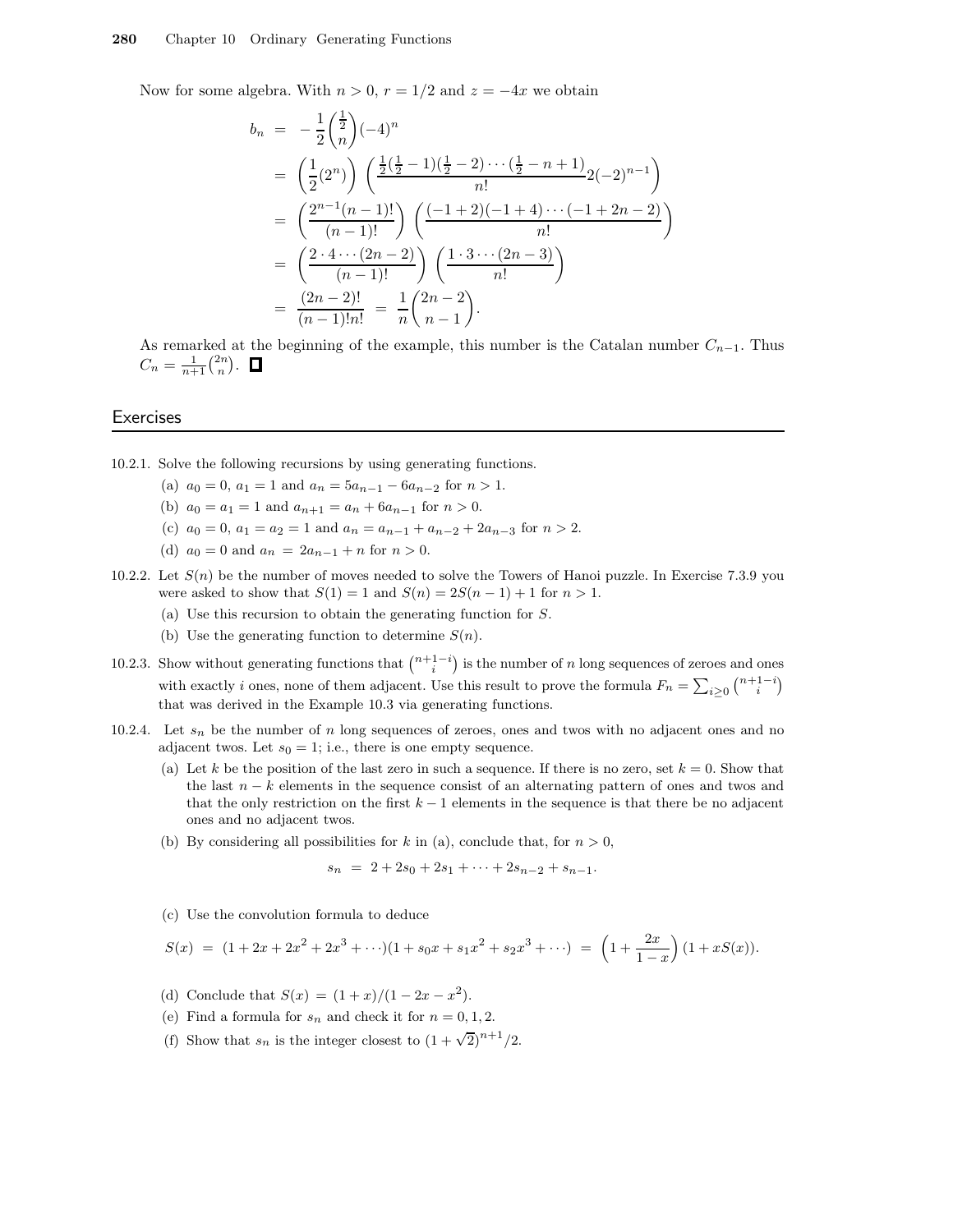10.2.5. The usual method for multiplying two polynomials of degree  $n-1$ , say

 $P_1(x) = a_{0,1} + a_{1,1}x + \dots + a_{n-1,1}x^{n-1}$  and  $P_2(x) = a_{0,2} + a_{1,2}x + \dots + a_{n-1,2}x^{n-1}$ 

requires  $n^2$  multiplications to form the products  $a_{i,1}a_{j,2}$  for  $0 \leq i,j \leq n$ . These are added together in the appropriate way to form the  $2n - 1$  sums that constitute the coefficients of the product  $P_1(x)P_2(x)$ . There is a less direct method that requires less multiplications. For simplicity, suppose that  $n = 2m$ .

- First, split the polynomials in "half":  $P_i(x) = L_i(x) + x^m H_i(x)$ , where  $L_i$  and  $H_i$  have degree at most  $m - 1$ .
- Second, let  $A = H_1 H_2$ ,  $B = L_1 L_2$  and  $C = (H_1 + L_1)(H_2 + L_2)$ .
- Third, note that  $P_1 P_2 = Ax^{2m} + B + (C A B)x^m$ .
- (a) Prove that the formula for  $P_1P_2$  is correct.
- (b) Let  $M(n)$  be the least number of multiplications we need in a general purpose algorithm for multiplying two polynomials of degree  $n - 1$ . show that  $M(2m) \leq 3M(m)$ .
- (c) Use the previous result to derive an upper bound for  $M(n)$  when n is a power of 2 that is better than  $n^2$ . (Your answer should be  $M(n) \leq n^c$  where  $c = 1.58 \cdots$ .) How does this bound compare with  $n^2$  when  $n = 2^{10} = 1024$ ?

Your bound will give a bound for all n since, if  $n \leq 2^k$ , we can fill the polynomials out to degree  $2^k$  by introducing high degree terms with zero coefficients. This gives  $M(n) \leq M(2^k)$ .

- (d) Show how the method used to obtain the bound multiplies  $1 + 2x x^2 + 3x^3$  and  $5 + 2x$  $x^3$ .
- \*(e) It may be objected that our method could lead to such a large number of additions and subtractions that the savings in multiplication may be lost. Does this happen? Justify your answer.
- 10.2.6. Let  $t_n$  be the number of *n*-vertex unlabeled binary RP-trees. (Each vertex has 0, 1 or 2 children.)
	- (a) Derive the recursion

$$
t_1 = 1
$$
 and  $t_{n+1} = t_n + \sum_{k=1}^{n-1} t_k t_{n-k}$  for  $n > 0$ .

- (b) With  $t_0 = 0$ , derive an equation for the generating function  $T(x) = \sum_{n \geq 0} t_n x^n$ .
- (c) Solve the equation in (b) to obtain

$$
T(x) = \frac{1 - x - \sqrt{1 - 2x - 3x^2}}{2x}
$$

and explain the choice of sign before the square root.

10.2.7. Let  $c_1, \ldots, c_k$  be arbitrary real numbers. If you are familiar with partial fractions, explain why the solution to the recursion  $a_n = c_1 a_{n-1} + \cdots + c_k a_{k-k}$  has the form  $a_n = \sum_{i=1}^m P_i(n) r_i^n$  for all sufficiently large n, where  $P_i(n)$  is a polynomial of degree less than  $d_i$ , the  $r_i$  are all different, and

$$
1 - c_1 x - \dots - c_k x^k = \prod_{i=1}^m (1 - r_i x)^{d_i}.
$$

How can the polynomials  $P_n(n)$  be found without using partial fractions?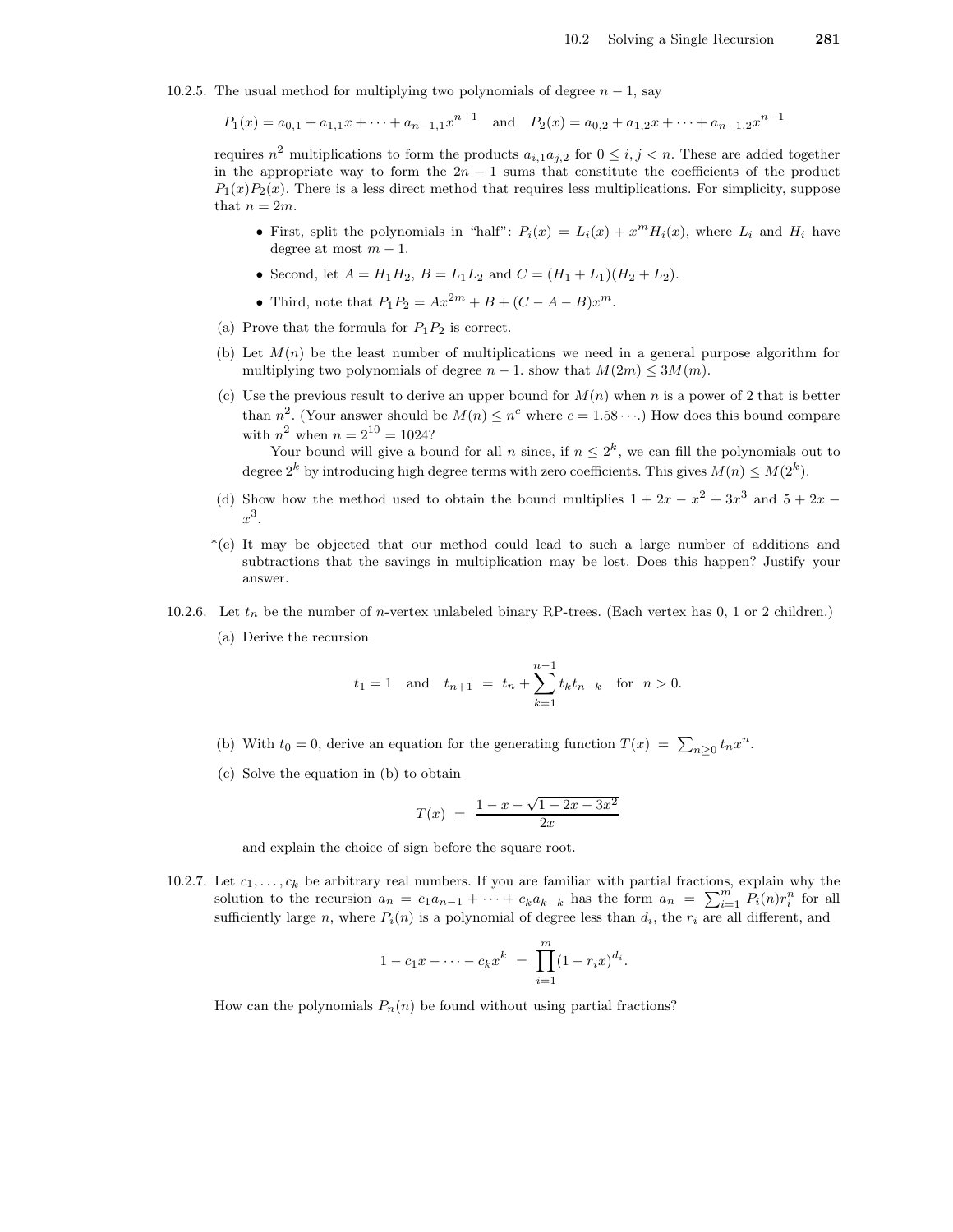## 10.3 Manipulating Generating Functions

Almost anything we do with generating functions can be regarded as manipulation, so what does the title of this section refer to? We mean the use of tools from algebra and calculus to obtain information from generating functions. We've already seen some examples of one tool being used: partial fractions. In this section we'll focus on two others; (i) the manipulation of generating functions to obtain, when possible, simple recursions and (ii) the interplay of derivatives with generating functions. Some familiarity with calculus is required. The results in this section are used some in later sections, but they are not essential for understanding the concepts introduced there.

#### Obtaining Recursions

Suppose we have an equation that determines a generating function  $B(x)$ ; for example,  $B(x) = \frac{1-\sqrt{1-4x}}{2}$ . The basic idea for obtaining a recursion for  $B(x)$  is to rewrite the equation  $B(x) = \frac{2}{2}$ . The basic decal for obtaining a recursion for  $D(x)$  is to rewrite the equation so that  $B(x)$  appears in expressions that are simple and so that the remaining expressions are easy to expand in power series. Once a simple form has been found, equate coefficients of  $x^n$  on the two sides of the equation. We'll explore this idea here.

Example 10.6 Rational functions and recursions Suppose that  $B(x) = P(x)/Q(x)$  where  $P(x)$  and  $Q(x)$  are polynomials. Expressions that involve division are usually not easy to expand unless the divisor is a product of linear factors with integer coefficients. Thus, we would usually rewrite our equation as  $Q(x)B(x) = P(x)$  and then equate coefficients. This gives us a recursion for the  $b_i$ 's which is linear and has constant coefficients.

The description of the procedure is a bit vague, so let's look at an example. When we study systems of recursions in the next chapter, we will show that the number of ways to place nonoverlapping dominoes on a 2 by  $n$  board has the generating function

$$
C(x) = \frac{1-x}{1-3x-x^2+x^3}.
$$

Thus  $P(x) = 1 - x$  and  $Q(x) = 1 - 3x - x^2 + x^3$ . Using our plan, we have

$$
(1 - 3x - x2 + x3)C(x) = 1 - x.
$$
 10.19

There are now various ways we can proceed:

Keep all subscripts nonnegative: When  $n \geq 3$ , the coefficient of  $x^n$  on the right side is 0 and the coefficient on the left side is  $c_n - 3c_{n-1} - c_{n-2} + c_{n-3}$ , so all the subscripts are nonnegative. Rearranging this,

$$
c_n = 3c_{n-1} + c_{n-2} - c_{n-3} \text{ for } n \ge 3.
$$

The values of  $a_0$ ,  $a_1$  and  $a_2$  are given by initial conditions. Looking at the coefficients of  $x^0$ ,  $x^1$  and  $x^2$  on both sides of (10.19), we have

$$
a_0 = 1 \qquad a_1 - 3a_0 = -1 \qquad a_2 - 3a_1 - a_0 = 0.
$$

Solving we have  $a_0 = 1$ ,  $a_1 = 2$  and  $a_2 = 7$ . (You might want to try deriving the recursion directly. It's not easy, but it's not an unreasonable problem for you at this time.)

Allow negative subscripts: We now allow negative subscripts, with the understanding that  $a_n = 0$ if  $n < 0$ . Proceeding as above, we get  $c_n - 3c_{n-1} - c_{n-2} + c_{n-3} = 0$  provided  $n \ge 2$ . Thus we get the same recursion, but now  $n \geq 2$  and the initial conditions are only  $a_0 = 1$  and  $a_1 = 2$  since  $a_3$  is given by the recursion.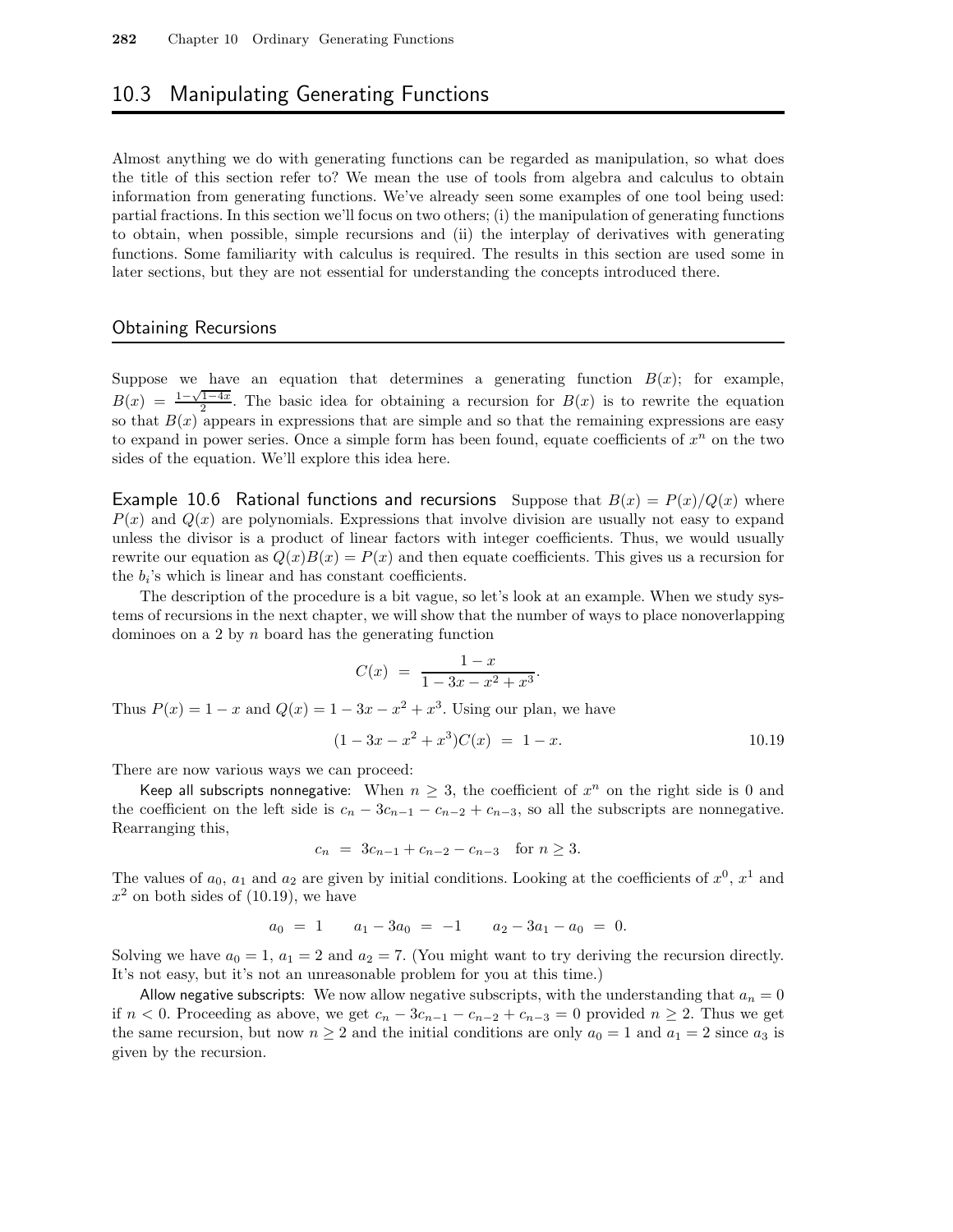Avoid initial conditions: Now we not only allow negative subscripts, we also do not restrict n. From (10.19) we have

$$
c_n - 3c_{n-1} - c_{n-2} + c_{n-3} = b_n
$$
, where  $b_n = [x^n](1-x)$ .

Thus we have the recursion

$$
c_n = 3c_{n-1} + c_{n-2} - c_{n-3} + b_n \text{ for } n \ge 0,
$$

where  $b_0 = 1$ ,  $b_1 = -1$  and  $b_n = 0$  otherwise.  $\Box$ 

The ideas are not limited to ratios of polynomials, but then it's not always clear how to proceed. In the next example, we use the fact that  $e^{-x}$  has a simple power series.

Example 10.7 Derangements In the next chapter, we obtain, as (11.17) the formula

$$
D(x) = \sum_{n=0}^{\infty} D_n x^n / n! = \frac{e^{-x}}{1-x};
$$
 10.20

in other words,  $e^{-x}/(1-x)$  is the ordinary generating function for the numbers  $d_n = D_n/n!$ . We can get rid of fractions in (10.20) by multiplying by  $(1-x)$ . Since

$$
e^{-x} = \sum_{n=0}^{\infty} \frac{(-1)^n x^n}{n!},
$$

equating coefficients of  $x^n$  on both sides of  $(1-x)D(x) = e^{-x}$  gives us

$$
\frac{D_n}{n!} - \frac{D_{n-1}}{(n-1)!} = \frac{(-1)^n}{n!}.
$$

Rearranging leads to the recursion  $D_n = nD_{n-1} + (-1)^n$ . A direct combinatorial proof of this recursion is known, but it is difficult.  $\Box$ 

One method for solving a differential equation is to write the unknown function as a power series  $y(x) = \sum a_n x^n$ , use the differential equation to obtain a recursion for the  $a_n$ , and finally use the recursion to obtain information about the  $a_n$ 's and hence  $y(x)$ . Here we proceed differently. Sometimes a recursion may lead to a differential equation which can solved to obtain the generating function. Sometimes a differential equation can be found for a known generating function and then be used to obtain a recursion. We consider the latter approach in the next example. What sort of differential equation should we look for? Linear equations with polynomial coefficients give the simplest recursions.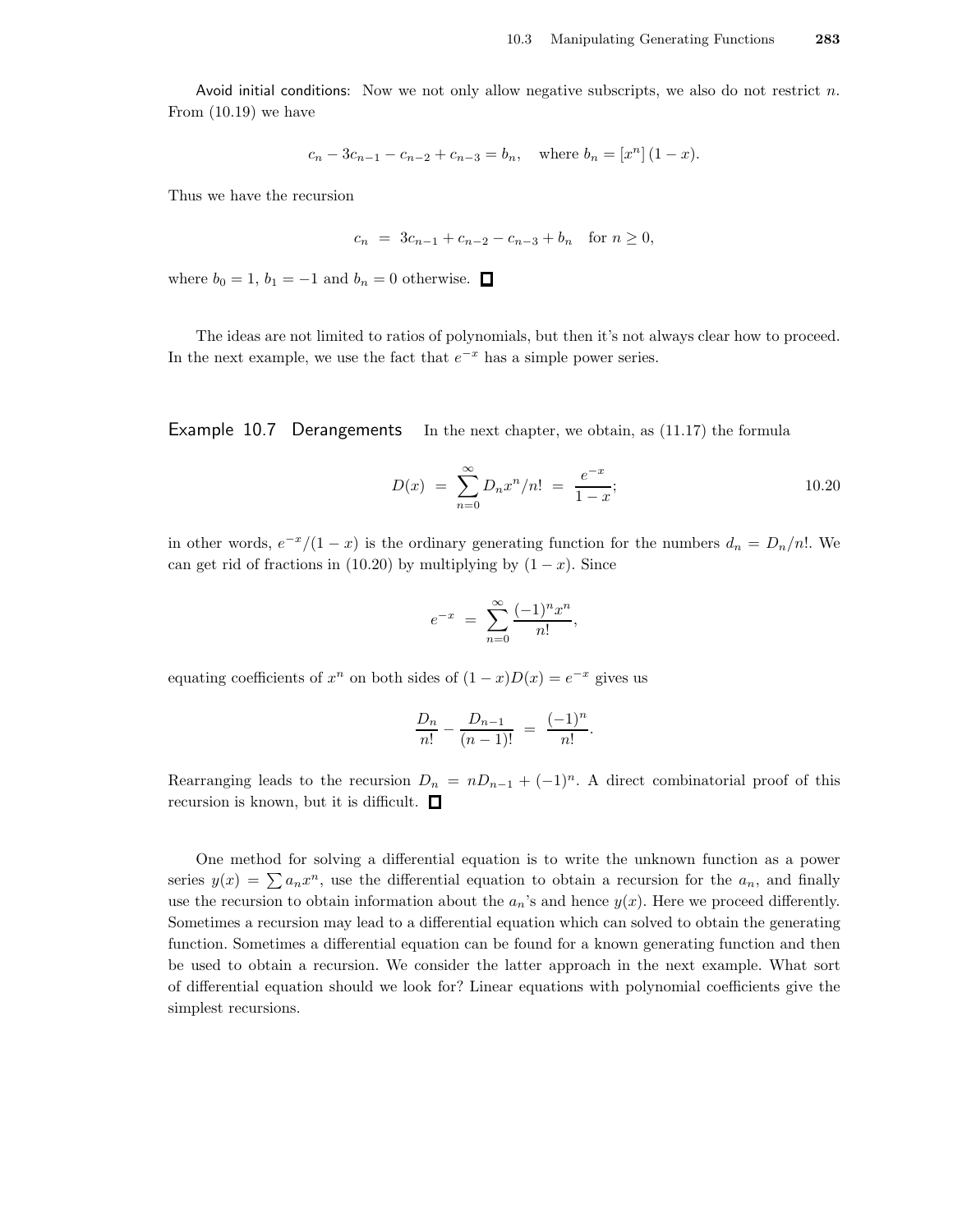Example 10.8 A recursion for unlabeled full binary RP-trees In Example 10.5 we found that the generating function for unlabeled full binary RP-trees is  $B(x) = \frac{1-\sqrt{1-4x}}{2}$ . We then obtained an explicit formula for  $b_n$  by expanding  $\sqrt{1-4x}$  in a power series. Instead, we could obtain a differential equation which would lead to a recursion.

We can proceed in various ways to obtain a simple differential equation. One is to observe that  $2B(x) - 1 = -(1 - 4x)^{1/2}$  and differentiate both sides to obtain  $2B'(x) = 2(1 - 4x)^{-1/2}$ . Multiply by  $1 - 4x$ :

$$
2(1-4x)B'(x) = 2(1-4x)^{1/2} = -(2B(x)-1).
$$

Thus  $2B'(x) - 8xB'(x) + 2B(x) = 1$ . Replacing  $B(x)$  by its power series we obtain

$$
\sum 2n b_n x^{n-1} - \sum 8n b_n x^n + \sum 2b_n x^n = 1.
$$

Replacing the first sum by  $\sum 2(n+1)b_{n+1}x^n$  and equating coefficients of  $x^n$  gives

$$
2(n+1)b_{n+1} - 8nb_n + 2b_n = 0 \text{ for } n > 0.
$$

After some rearrangement,  $b_{n+1} = (4n-2)b_n/(n+1)$  for  $n > 0$ . We already know that  $b_1 = 1$ , so we have the initial condition for the recursion. This recursion was obtained in Exercise 9.3.13 (p. 266) by a counting argument.  $\Box$ 

#### Derivatives, Averages and Probability

The fact that  $xA'(x) = \sum na_n x^n$  can be quite useful in obtaining information about averages. We'll explain how this works and then look at some examples.

Let  $\mathcal{A}_n$  be a set of objects of size n; for example, some kind of n-long sequences or some kind of n-vertex trees. For each n, make  $A_n$  into a probability space using the uniform distribution:

$$
\Pr(\alpha) = \frac{1}{|\mathcal{A}_n|} \text{ for all } \alpha \in \mathcal{A}_n.
$$

(Probability is discussed in Appendix C.) Suppose that for each n we have a random variable  $X_n$  on  $\mathcal{A}_n$  that counts something; for example, the number of ones in a sequence or the number of leaves on a tree. The average value (average number of ones or average number of leaves) is then  $\mathbf{E}(X_n)$ .

Now let's look at this in generating function terms. Let  $a_{n,k}$  be the number of  $\alpha \in A_n$  with  $X_n(\alpha) = k$ ; for example, the number of n-long sequences with k ones or the number of n-vertex trees with k leaves. Let  $A(x, y)$  be the generating function  $\sum_{n,k} a_{n,k} x^n y^k$ . By the definition of expectation and simple algebra,

$$
\mathbf{E}(X_n) = \sum_{k} k \Pr(X_n = k) = \sum_{k} k \frac{a_{n,k}}{|\mathcal{A}_n|} = \frac{\sum_{k} ka_{n,k}}{|\mathcal{A}_n|} = \frac{\sum_{k} ka_{n,k}}{\sum_{k} a_{n,k}}.
$$

Let's look at the two sums in the last fraction.

Since 
$$
[x^n] A(x, y) = \sum_k a_{n,k} y^k
$$
,  $\sum_k a_{n,k} = [x^n] A(x, 1)$ .  
Since  $[x^n] \frac{\partial A(x, y)}{\partial y} = \sum_k k a_{n,k} y^{k-1}$ ,  $\sum_k k a_{n,k} = [x^n] A_y(x, 1)$ ,

where  $A_y$  stands for  $\partial A/\partial y$ . Putting this all together,

$$
\mathbf{E}(X_n) = \frac{[x^n] A_y(x, 1)}{[x^n] A(x, 1)}.
$$
 10.21

We can use the same idea to compute variance. Recall that  $\text{var}(X_n) = \mathbf{E}(X_n^2) - \mathbf{E}(X_n)^2$ . Since (10.21) tells us how to compute  $\mathbf{E}(X_n)$ , all we need is a formula for  $\mathbf{E}(X_n^2)$ . This is just like the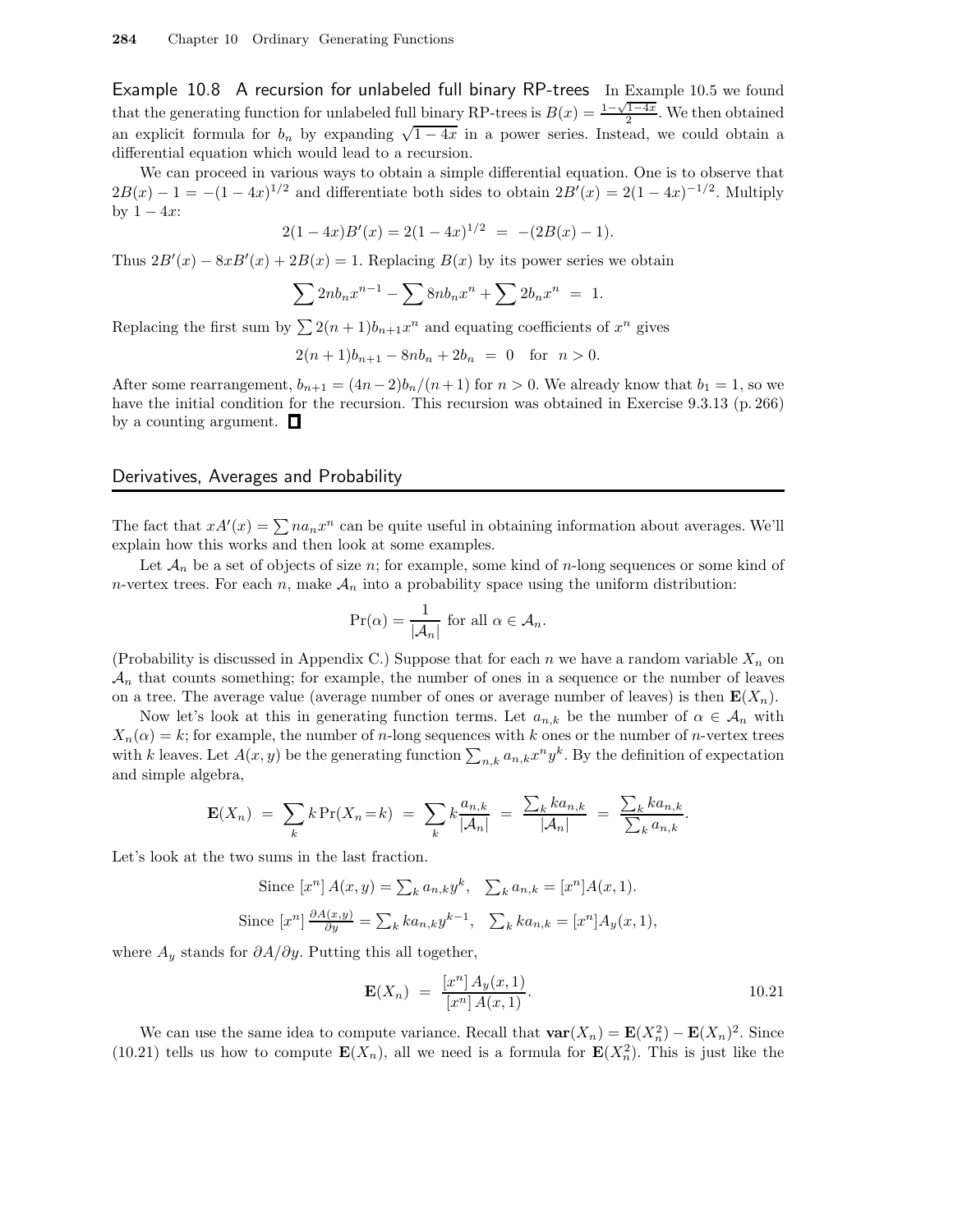previous derivation except we need factors of  $k^2$  multiplying  $a_{n,k}$ . We can get this by differentiating twice:

$$
\sum_{k} k^{2} a_{n,k} = [x^{n}] \frac{\partial (y A_{y}(x, y))}{\partial y} \bigg|_{y=1} = [x^{n}] (A_{yy}(x, 1) + A_{y}(x, 1)). \tag{10.22}
$$

This discussion has all been rather abstract. Let's apply it.

**Example 10.9 Fibonacci sequences** What is the average number of ones in an n long sequence of zeroes and ones containing no adjacent ones? We studied these sequences in Example 10.2 (p. 275), where we used the notation  $F_n$ . To be more in keeping with the previous discussion, let Let  $f_{n,k}$  be the number of n long sequences containing exactly k ones. We need  $F(x, y) = \sum_{n,k} f_{n,k} x^n y^k$ .

In Example 10.16 we'll see how to compute  $F(x, y)$  quickly, but for now the only tool we have is recursions, so it will take a bit longer. You should be able to extend the argument used to derive the recursion (10.12) to show that

$$
f_{n,k} = f_{n-1,k} + f_{n-2,k-1} \quad \text{for} \quad n \ge 2, \tag{10.23}
$$

provided we set  $f_{n,k} = 0$  when  $k < 0$ . Let  $F_n(y) = \sum_k f_{n,k} y^k$  and sum  $y^k$  times (10.23) over all k to obtain

$$
F_n(y) = F_{n-1}(y) + yF_{n-2}(y) \quad \text{for } n \ge 2.
$$
 10.24

For  $n = 0$  we have only the empty sequence and for  $n = 1$  we have the two sequences 0 and 1. Thus, the initial conditions for (10.24) are  $F_0(y) = 1$  and  $F_1(y) = 1 + y$ . Multiplying (10.24) by  $x^n$  and summing over  $n \geq 2$ , we obtain

$$
F(x, y) - F_0(y) - xF_1(y) = x(F(x, y) - F_0(y)) + x^2yF(x, y).
$$
  

$$
1 + xy
$$

Thus

 $F(x, y) = \frac{1 + xy}{1}$  $1 - x - x^2y$ . 10.25

We are now ready to use  $(10.21)$ . From  $(10.25)$ ,

$$
F_y(x,y) = \frac{x(1-x-x^2y) - (1+xy)(-x^2)}{(1-x-x^2y)^2} = \frac{x}{(1-x-x^2y)^2}
$$

and so

$$
F_y(x,1) = \frac{x}{(1-x-x^2)^2}.
$$

Thus

$$
[x^n] F_y(x, 1) = [x^{n-1}] \frac{1}{(1 - x - x^2)^2}.
$$

This can be expanded by partial fractions in various ways. The easiest method is probably to use the ideas and formulas in Appendix D (p. 387), which we now do. With  $a, b = (1 \pm \sqrt{5})/2$ , as in Example 10.2, we have

$$
\frac{1}{(1-x-x^2)^2} = \frac{1}{(1-ax)^2(1-bx)^2}.
$$

We make use of the relations

$$
a + b = 1
$$
  $ab = -1$  and  $a - b = \sqrt{5}$ .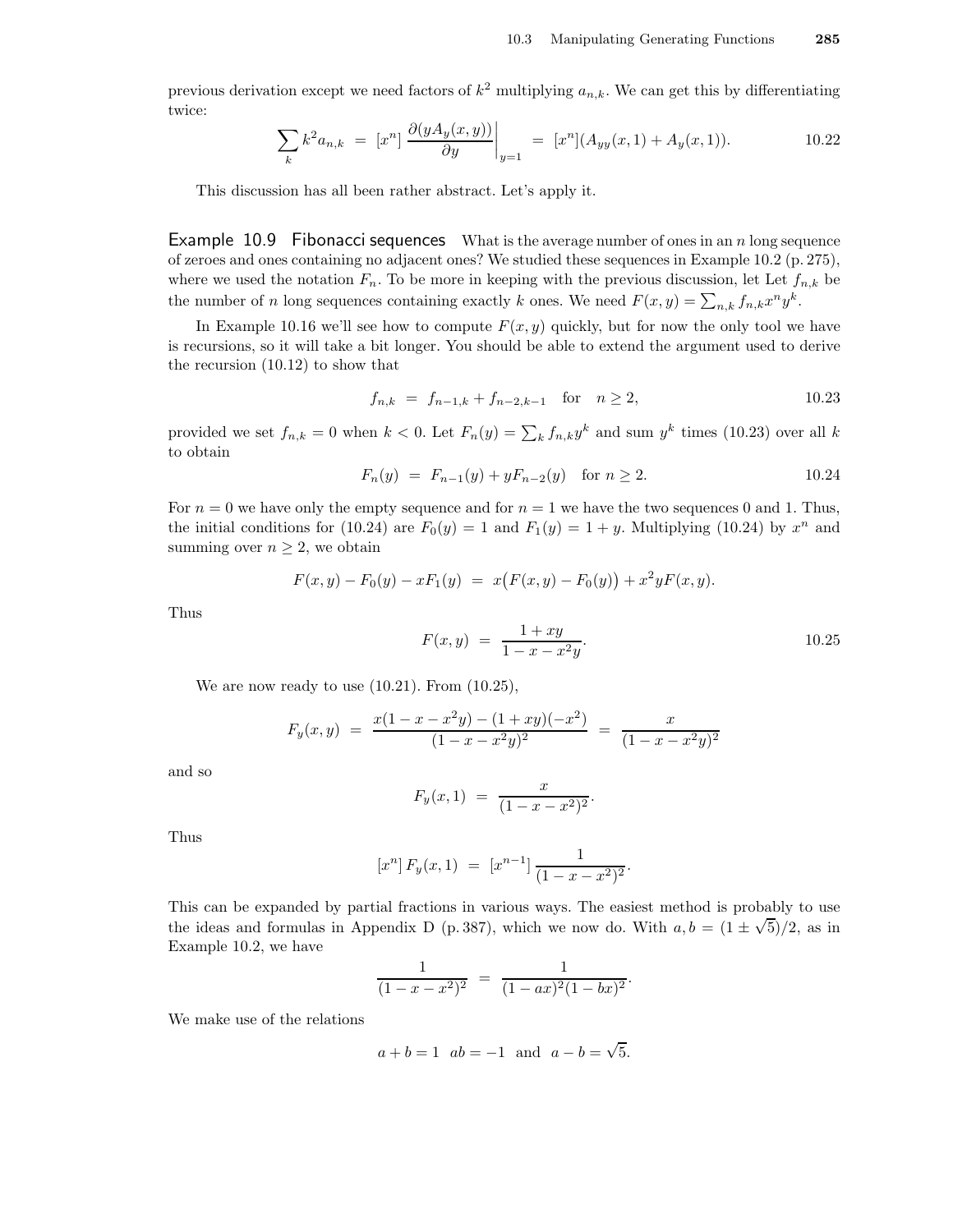Here are the calculations

$$
\frac{1}{(1 - ax)^2 (1 - bx)^2} = \left(\frac{a/\sqrt{5}}{1 - ax} - \frac{b/\sqrt{5}}{1 - bx}\right)^2
$$

$$
= \frac{a^2/5}{(1 - ax)^2} - \frac{2ab/5}{(1 - ax)(1 - bx)} + \frac{b^2/5}{(1 - bx)^2}
$$

$$
= \frac{a^2/5}{(1 - ax)^2} + \frac{2a/5\sqrt{5}}{1 - ax} - \frac{2b/5\sqrt{5}}{1 - bx} + \frac{b^2/5}{(1 - bx)^2}.
$$

Thus

$$
[x^n] F_y(x,1) = \frac{a^2}{5} { -2 \choose n-1} (-a)^{n-1} + \frac{2a}{5\sqrt{5}} a^{n-1} - \frac{2b}{5\sqrt{5}} b^{n-1} + \frac{b^2}{5} { -2 \choose n-1} (-b)^{n-1}
$$
  
= 
$$
\frac{na^{n+1}}{5} + \frac{2a^n}{5\sqrt{5}} - \frac{2b^n}{5\sqrt{5}} + \frac{nb^{n+1}}{5}.
$$

Since  $|b| < .62$ , the last two terms in this expression are fairly small. In fact, we will show that  $w_n$ is the integer closest to

$$
\frac{a^n}{5}(an+2/\sqrt{5}).
$$

Using the expression (10.15) for  $\sum_{k} f_{n,k}$ , the average number of ones is very close to

$$
\frac{n}{a\sqrt{5}} + \frac{2}{5a^2}.
$$

We must prove our claim about the smallness of the terms involving  $b$ . It suffices to show that their sum is less than  $1/2$ . Since  $|b| = (\sqrt{5}-1)/2 < 1$ , we have

$$
\frac{2|b|^n}{5\sqrt{5}} \ \leq \ \frac{2b}{5\sqrt{5}} \ < \ 0.12.
$$

The term  $n|b|^{n+1}/5$  is a bit more complicated. We study it as a function of n to find its maximum. Its derivative with respect to  $n$  is

$$
\frac{|b|^{n+1}}{5} + \frac{n \ln |b| |b|^{n+1}}{5} = \frac{|b|^{n+1}}{5} (1 + n \ln |b|).
$$

Since  $-0.25 < \ln |b| < -0.2$ , this is positive for  $n \le 4$  and negative for  $n \ge 5$ . It follows that the term achieves its maximum at  $n = 4$  or at  $n = 5$ . The values of these two terms are

$$
4|b|^5/5 \, < \, |b|^5 \, < \, 0.1 \, \text{ and } \, 5|b|^6/5 \, < \, |b|^5 \, < \, 0.1,
$$

proving our claim.  $\Box$ 

Example 10.10 Leaves in trees What can we say about the number of leaves in  $n$ -vertex unlabeled RP-trees? We'll study the average number of leaves and the variance using (10.21) and  $(10.22)$ .

 $\sum_{n,k} t_{n,k} x^n y^k$ . Using tools at our disposal, it is not easy to work out the generating function for Let  $t_{n,k}$  be the number of unlabeled RP-trees having n vertices and k leaves and let  $T(x, y)$  be  $T(x, y)$ . On the other hand, after you have read the next section, you should be able to show that

$$
T(x,y) = xy + xT(x,y) + x(T(x,y))^{2} + \cdots + x(T(x,y))^{i} + \cdots,
$$

where  $x(T(x, y))^i$  comes from building trees whose roots have degree *i*. We'll assume this has been done. Summing the geometric series in (10.25), we have

$$
T(x,y) = xy + \frac{xT(x,y)}{1 - T(x,y)}.
$$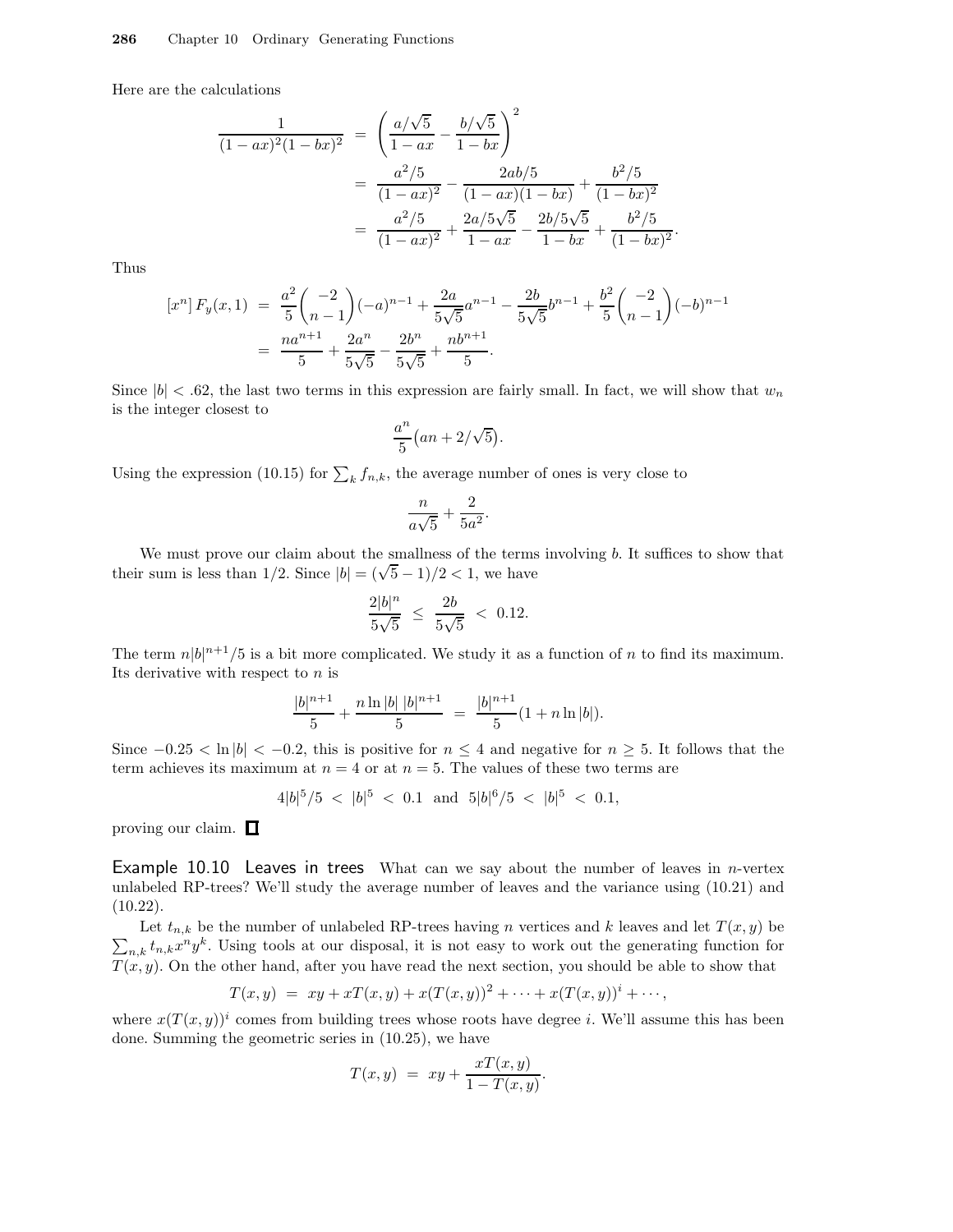Clearing of fractions and rearranging:

$$
(T(x,y))^{2} - (1 - x + xy)T(x,y) + xy = 0,
$$

a quadratic equation in  $T($ ,  $y)$  whose solution is

$$
T(x,y) = \frac{1-x+xy \pm \sqrt{(1-x+xy)^2-4xy}}{2} = \frac{1-x+xy \pm \sqrt{(1+x-xy)^2-4x}}{2}.
$$

Do we use the plus sign or the minus sign? Since there are no trees with no vertices  $t_{0,0} = 0$ . On the other hand,

$$
t_{0,0} = T(0,0) = \frac{1 \pm \sqrt{1}}{2}
$$

and so we want the minus sign. We finally have  $T(x, y)$ . Let's multiply be 2 to get rid of the annoying fraction:

$$
2T(x,y) = 1 - x + xy - ((1 + x - xy)^{2} - 4x)^{1/2}.
$$

Differentiating with respect to  $y$ , we have

$$
2T_y(x,y) = x + x(1 + x - xy)((1 + x - xy)^2 - 4x)^{-1/2}
$$

and

$$
2T_{yy}(x,y) = -x^2((1+x-xy)^2-4x)^{-1/2} + x^2(1+x-xy)^2((1+x-xy)^2-4x)^{-3/2}.
$$

Thus

$$
2T(x, 1) = 1 - (1 - 4x)^{1/2},
$$
  
\n
$$
2T_y(x, 1) = x + x(1 - 4x)^{-1/2},
$$
  
\n
$$
2T_{yy}(x, 1) = -x^2(1 - 4x)^{-1/2} + x^2(1 - 4x)^{-3/2}.
$$

For  $n > 2$  we have

$$
2[x^n] T(x, 1) = -(-4)^n {1/2 \choose n},
$$
  
\n
$$
2[x^n] T_y(x, 1) = [x^{n-1}] (1 - 4x)^{-1/2} = (-4)^{n-1} {1/2 \choose n-1},
$$
  
\n
$$
2[x^n] T_{yy}(x, 1) = -[x^{n-2}] (1 - 4x)^{-1/2} + [x^{n-2}] (1 - 4x)^{-3/2}
$$
  
\n
$$
= -(-4)^{n-2} {1/2 \choose n-2} + (-4)^{n-2} {3/2 \choose n-2}.
$$

Let  $X_n$  be the number of leaves in a random *n*-vertex tree and suppose  $n > 2$ . Then

$$
\mathbf{E}(X_n) = \frac{2[x^n] T_y(x, 1)}{2[x^n] T(x, 1)} = \frac{\binom{-1/2}{n-1}}{-(-4)\binom{1/2}{n}}
$$

$$
= \frac{\frac{(-1/2)(-3/2)\cdots(-1/2 - (n-2))}{(n-1)!}}{\frac{(1/2)(-1/2)\cdots(1/2 - (n-1))}{n!}} = \frac{n!}{4(1/2)(n-1)!} = \frac{n}{2}
$$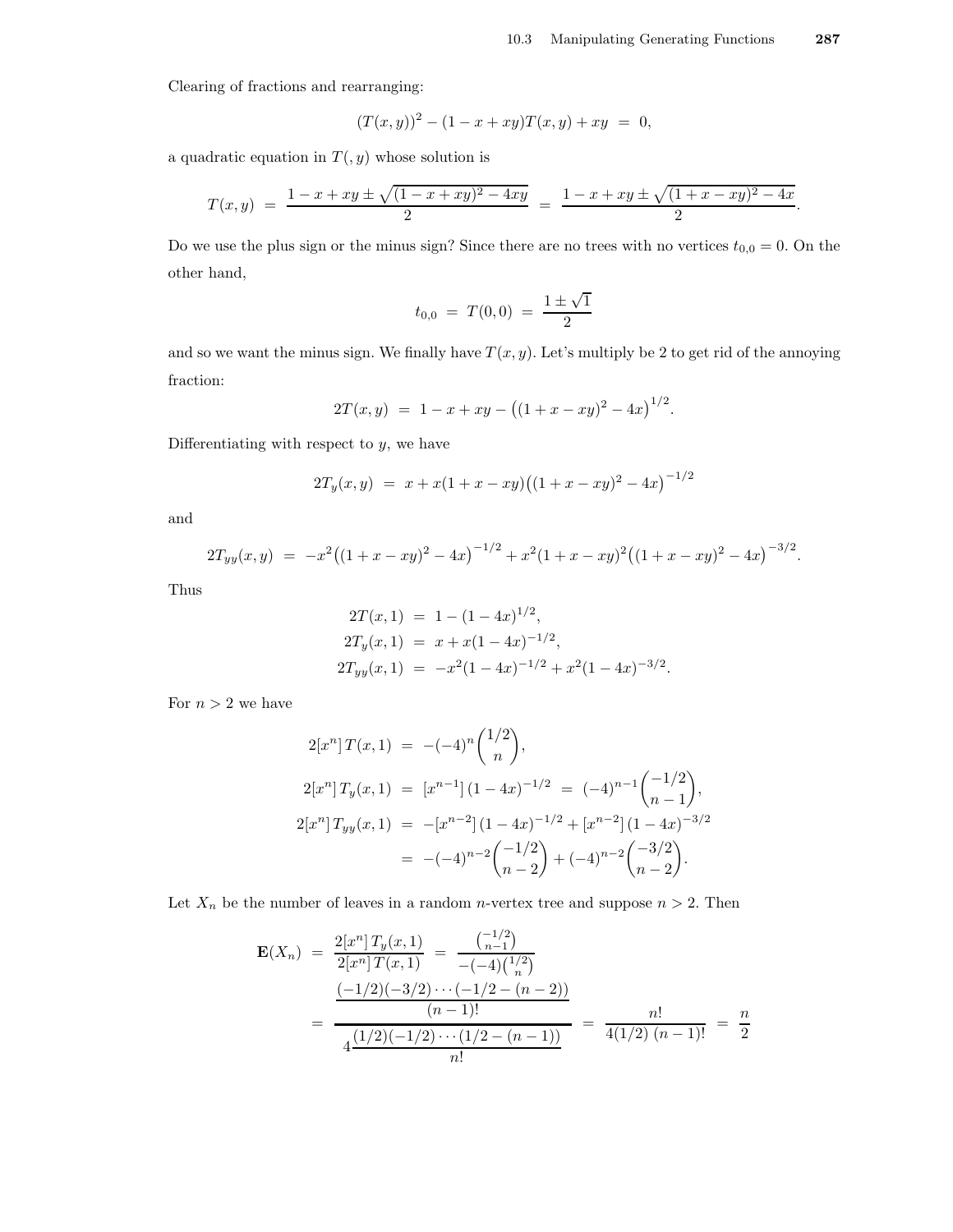and, recalling (10.22),

$$
\mathbf{E}(X_n^2) = \frac{2[x^n]T_{yy}(x,1)}{2[x^n]T(x,1)} + \frac{2[x^n]T_y(x,1)}{2[x^n]T(x,1)} = \left(\frac{\binom{-1/2}{n-2}}{4^2\binom{1/2}{n}} - \frac{\binom{-3/2}{n-2}}{4^2\binom{1/2}{n}}\right) + \frac{n}{2}
$$

$$
= \frac{\frac{(-1/2)\cdots(-1/2 - (n-3))}{(n-2)!}}{4^2\frac{(1/2)\cdots(1/2 - (n-1))}{n!}} - \frac{\frac{(-3/2)\cdots(-3/2 - (n-3))}{(n-2)!}}{4^2\frac{(1/2)\cdots(1/2 - (n-1))}{n!}} + \frac{n}{2}
$$

$$
= \frac{n!}{4^2(1/2)(1/2 - (n-1)) (n-2)!} - \frac{n!}{4^2(1/2)(-1/2) n!} + \frac{n}{2}
$$

$$
= \frac{n(n-1)}{4(3-2n)} + \frac{n(n-1)}{4} + \frac{n}{2}
$$

$$
= \frac{n^2 + n}{4} - \frac{n(n-1)}{4(2n-3)}.
$$

Thus

$$
\operatorname{var}(X_n) = \mathbf{E}(X_n^2) - (\mathbf{E}(X_n))^2 = \left(\frac{n^2 + n}{4} - \frac{n(n-1)}{4(2n-3)}\right) - \frac{n^2}{4}
$$

$$
= \frac{n}{4} - \frac{n(n-1)}{4(2n-3)} = \frac{n((2n-3) - (n-1))}{4(2n-3)} = \frac{n(n-2)}{4(2n-3)}.
$$

For large *n* this is nearly  $n/8$ .

We've shown that the average number of leaves in an RP-tree is  $n/2$  and the variance in the number of leaves is about  $n/8$ . By Chebyshev's inequality (C.3) (p. 385), it follows that, in most large RP-trees, about half the vertices are leaves. More precisely:

It is unlikely that 
$$
\frac{|(\text{number of leaves}) - n/2|}{\sqrt{n/8}}
$$
 will be large.

By Exercise 5.4.8 (p. 140), every N-vertex full binary tree has exactly  $\frac{N+1}{2}$  leaves, very slightly larger than the average over all trees. Since a tree that has many edges out of nonleaf vertices will have more leaves, it would seem that a full binary tree should have relatively few leaves. What is going on? Random RP-trees must have many nonleaf vertices with only one child, counterbalancing those with many children so that the average comes out to be nearly two.  $\Box$ 

\*Example 10.11 Average distance to a leaf What is the average distance to the leaf in a random full binary RP-tree?

Before answering this question, we need to say precisely what it means. If T is an unlabeled full binary RP-tree, let  $d(T)$  be the sum of the distances from the root to each of the leaves of the tree. (The distance from the root to a leaf is the number of edges on the unique path joining them.) We want the average value of  $d(T)/n$  over all unlabeled n leaf full binary RP-trees. This average can be important because many algorithms involve traversing such trees from the root to a leaf and the time required is proportional to the distance.

Let  $D(x) = \sum d(T) x^{w(T)}$ , where the sum ranges over all unlabeled full binary RP-trees T and  $w(T)$  is the number of leaves in T. Let  $B(x) = \sum x^{w(T)}$ . By Example 10.5

$$
B(x) = \frac{1 - \sqrt{1 - 4x}}{2} \text{ and } b_n = -\frac{1}{2} \binom{\frac{1}{2}}{n} (-4)^n = \frac{1}{n} \binom{2n - 2}{n - 1}.
$$

Suppose that T has more than one leaf. Let  $T_1$  and  $T_2$  be the two principal subtrees of T; that is, the two trees whose roots are the sons of the root of  $T$ . You should be able to show that

$$
d(T) = w(T) + d(T_1) + d(T_2).
$$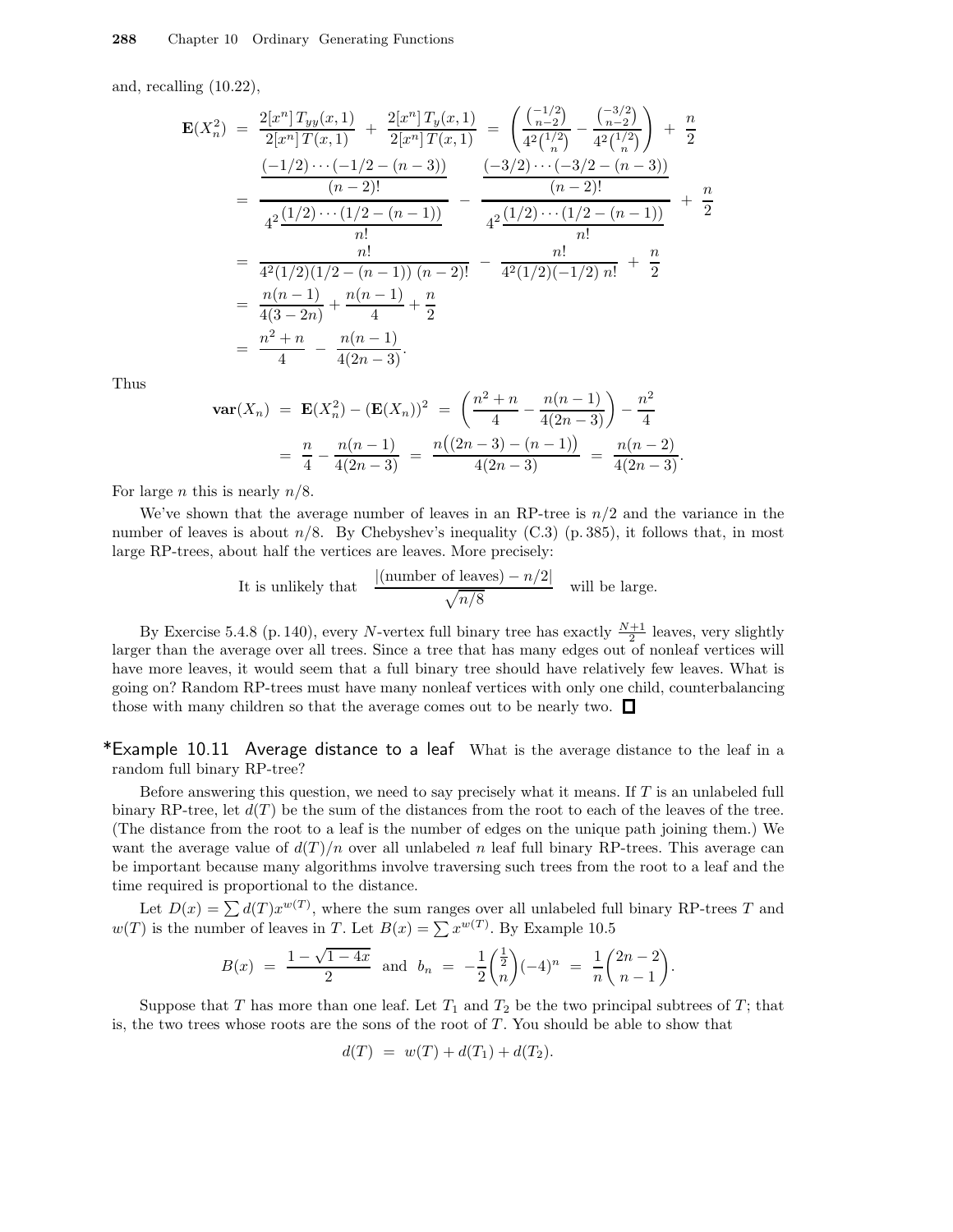Multiply this by  $x^{w(T)}$  and sum over all T with more than one leaf. Since  $d(\bullet) = 0$  and  $w(T) = w(T_1) + w(T_2)$ , we have

$$
D(x) = \sum_{n>1} nb_n x^n + \sum_{T_1, T_2} d(T_1) x^{w(T_1) + w(T_2)} + \sum_{T_1, T_2} d(T_2) x^{w(T_1) + w(T_2)}
$$
  
=  $xB'(x) - x + D(x)B(x) + B(x)D(x)$ .

Thus

$$
D(x) = \frac{xB'(x) - x}{1 - 2B(x)} = \frac{1}{\sqrt{1 - 4x}} \left( \frac{x}{\sqrt{1 - 4x}} - x \right) = \frac{x}{1 - 4x} - \frac{x}{\sqrt{1 - 4x}}.
$$

It follows that

$$
d_n = 4^{n-1} - \binom{-\frac{1}{2}}{n-1}(-4)^{n-1} = 4^{n-1} + \frac{n}{2}\binom{\frac{1}{2}}{n-1}(-4)^n = 4^{n-1} - nb_n
$$

and so the average distance to a leaf is

$$
\frac{4^{n-1}}{nb_n} - 1 = \frac{4^{n-1}}{\binom{2n-2}{n-1}} - 1.
$$

Using Stirling's formula, it can be shown that this is asymptotic to  $\sqrt{\pi n}$ .

This number is fairly small compared to n. We could do much better by limiting ourselves to averaging over certain subclasses of binary RP-trees. For example, we saw in Chapter 8 that if the distances to the leaves of the tree are all about equal, then the average and *largest* distances are both only about  $\log_2 n$ . Thus, when designing algorithms that use trees as data structures, restricting the shape of the tree could lead to significant savings. Good information storage and retrieval algorithms are designed on this basis.  $\Box$ 

\*Example 10.12 The average time for Quicksort We want to find out how long it takes to sort a list using Quicksort. Quicksort was discussed briefly in Chapter 8. We'll review it here. Given a list  $a_1, a_2, \ldots, a_n$ , Quicksort selects an element x, divides the list into two parts (greater and less than  $x$ ) and sorts each part by calling itself. There are two problems. First, we haven't been specific enough in our description. Second, the time Quicksort takes depends on the order of the list and the way  $x$  is chosen at each call. To avoid the dependence on order, we will average over all possible arrangements. We now give a more specific description using  $x = a_1$ . Given a list  $a_1, a_2, \ldots, a_n$ of distinct elements, we create a new list  $s_1, s_2, \ldots, s_n$  with the following properties.

- (a) For some  $1 \leq k \leq n$ ,  $s_k = a_1$ .
- (b)  $s_i < a_1$  for  $i < k$  and  $s_i > a_1$  for  $i > k$ .
- (c) The relative order of the elements in the two sublists is the same as in the original list; i.e., if  $s_i = a_p, s_j = a_q$  and either  $i < j < k$  or  $k < i < j$ , then  $p < q$ .

It turns out that this can be done with  $n-1$  comparisons. We now apply Quicksort recursively to  $s_1, \ldots, s_{k-1}$  and to  $s_{k+1}, \ldots, s_n$ .

Let  $q_n$  be the average number of comparisons needed to Quicksort an n long list. Thus  $q_1 = 0$ . We define  $q_0 = 0$  for convenience later.

Note that k is the position of  $a_1$  in the sorted list. Since the original list is random, all values of  $k$  from 1 to n are equally likely. By analyzing the algorithm carefully, it can be shown that all orderings of  $s_1, \ldots, s_{k-1}$  are equally likely as are all orderings of  $s_{k+1}, \ldots, s_n$ . (We will not do this.) Thus, given k, it follows that the average length of time needed to sort both  $s_1, \ldots, s_{k-1}$  and  $s_{k+1}, \ldots, s_n$ is  $q_{k-1} + q_{n-k}$ .

Averaging over all possible values of k and remembering to include the original  $n-1$  comparisons, we obtain

$$
q_n = n - 1 + \frac{1}{n} \sum_{k=1}^{n} (q_{k-1} + q_{n-k}) = n - 1 + \frac{2}{n} \sum_{j=0}^{n-1} q_j,
$$

which is valid for  $n > 0$ .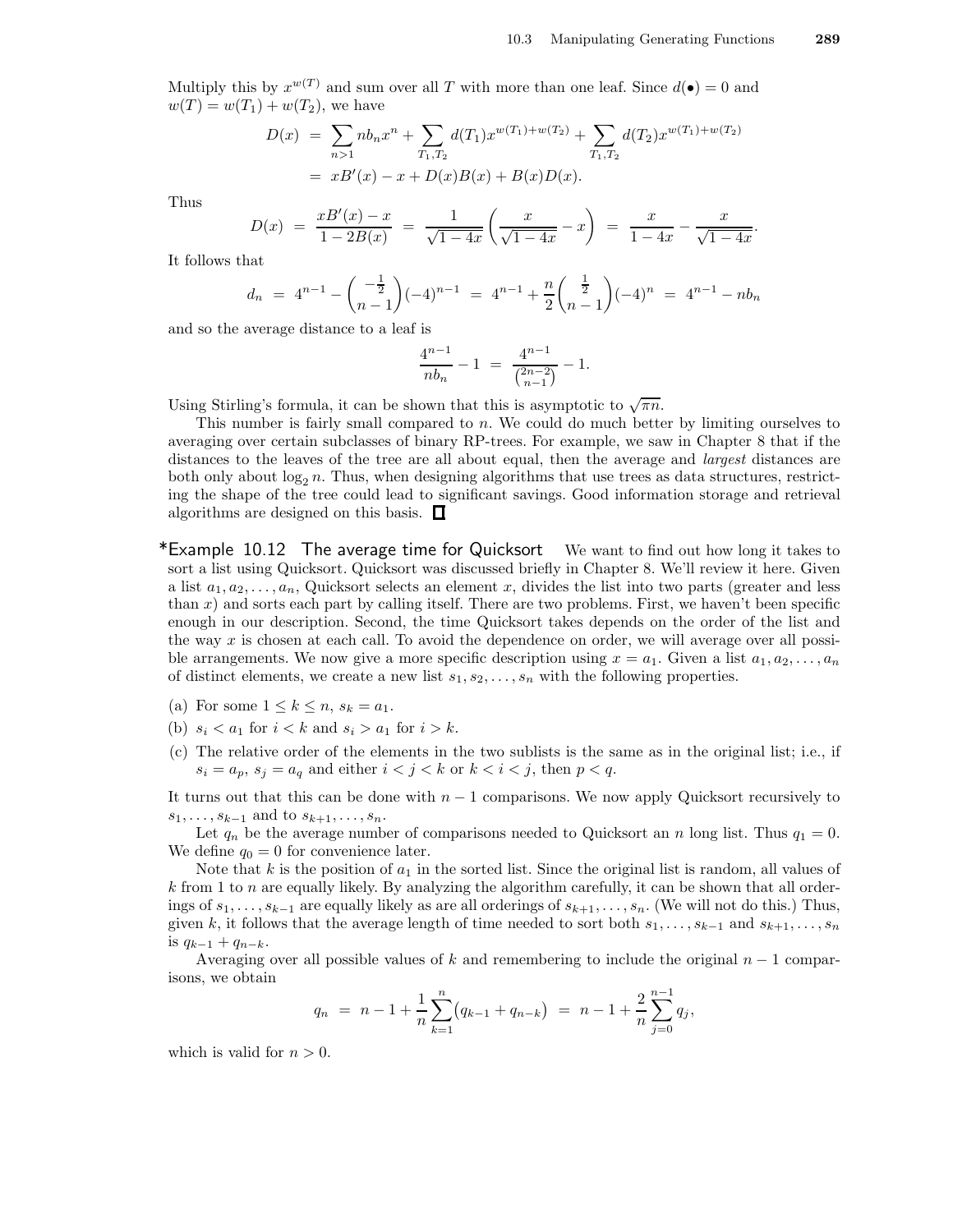#### 290 Chapter 10 Ordinary Generating Functions

To solve this recursion by generating functions, we should let  $Q(x) = \sum q_n x^n$  and use the recursion to get a relation for  $Q(x)$ . If we simply substitute, we obtain

$$
Q(x) = q_0 + \sum_{n=1}^{\infty} \left( n - 1 + \frac{2}{n} \sum_{j=0}^{n-1} q_j \right) x^n.
$$
 10.26

If we try to manipulate this to simplify the double sum over n and j of  $2q_jx^n/n$ , we will run into problems because of the  $n$  in the denominator. How can we deal with this?

One approach would be to multiply the original recursion by n before we use it. Another approach, which it turns out is equivalent, is to differentiate  $(10.26)$  with respect to x. Which is better? The latter is easier when we have a denominator as simple as  $n$ , but the former may be better when we have more complicated expressions. We use the latter approach. Differentiating (10.26), we have

$$
Q'(x) = \sum_{n=1}^{\infty} \left( (n-1)n + 2 \sum_{j=0}^{n-1} q_j \right) x^{n-1} = \sum_{n=1}^{\infty} n(n-1)x^{n-1} + 2 \sum_{n=1}^{\infty} \sum_{j=0}^{n-1} q_j x^{n-1}
$$
  
=  $x \left( \frac{1}{1-x} \right)^n + 2 \sum_{k=0}^{\infty} \sum_{j=0}^{k} q_j x^k = \frac{2x}{(1-x)^3} + 2Q(x) \frac{1}{1-x},$ 

where  $Q(x)/(1-x)$  follows either by recognizing that we have a convolution or by applying Exercise 10.1.6 (p. 274).

Rearranging, we see that we must solve the differential equation

$$
Q'(x) - 2(1-x)^{-1}Q(x) = 2x(1-x)^{-3},
$$
 10.27

which is known as a linear first order differential equation. This can be solved by standard methods from the theory of differential equations. We leave it as an exercise to show that the solution is

$$
Q(x) = \frac{-2\ln(1-x) - 2x + C}{(1-x)^2},
$$
 10.28

where the constant C must be determined by an initial condition. Since  $Q(0) = q_0 = 0$ , we have  $C=0.$ 

Using the Taylor series

$$
-\ln(1-x) = \sum \frac{x^k}{k}
$$

and some algebra, one eventually obtains

$$
q_n = 2(n+1)\sum_{k=1}^n \frac{1}{k} - 4n.
$$
 10.29

Again, details are left as an exercise.

Using Riemann sum approximations, we have

$$
\sum_{k=2}^{n} \frac{1}{k} < \int_{1}^{n} \frac{dx}{x} < \sum_{k=1}^{n-1} \frac{1}{k},
$$

from which it follows that the summation in (10.29) equals  $\ln n + O(1)$ . It follows that

$$
q_n = 2n \ln n + O(n) \text{ as } n \to \infty. \tag{10.30}
$$

This is not quite as small as the result  $n \log_2 n$  that we obtained for worst case merge sorting of a list of length  $n = 2<sup>k</sup>$ ; however, merge sorting requires an extra array but Quicksort does not because the array  $s_1, \ldots, s_n$  can simply replace the array  $a_1, \ldots, a_n$ . (Actually, merge sorting can be done "in place" if more time is spent on merging. The Batcher sort is an in place merge sort.) You might like to compare this with Exercise 8.2.10 (p. 238), where we obtained an estimate of 1.78 n ln n for  $q_n$ .  $\Box$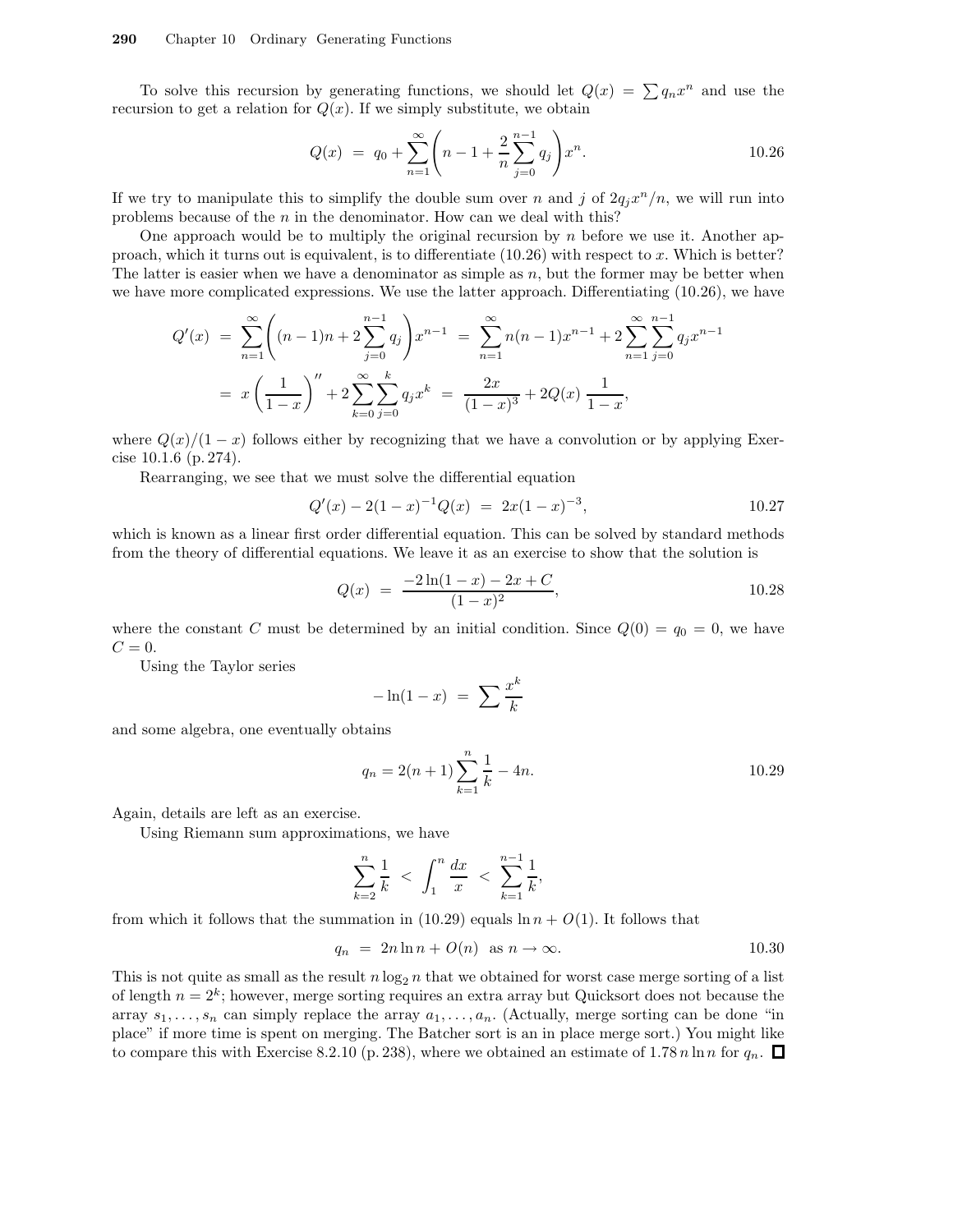- 10.3.1. Let  $D(x)$  be the "exponential" generating function for the number of derangements as in Example 10.7. You'll use (10.20) to derive a linear differential equation with polynomial coefficients for  $D(x)$ . Then you'll equate coefficients to get a recursion for  $D_n$ .
	- (a) Differentiate  $(1-x)D(x) = e^{-x}$  and the use  $e^{-x} = (1-x)D(x)$  to eliminate  $e^{-x}$ .
	- (b) Equate coefficients to obtain  $D_{n+1} = n(D_n + D_{n-1})$  for  $n > 0$ . What are the initial conditions?
- 10.3.2. A "path" of length n is a sequence  $0 = u_0, u_1, \ldots, u_n = 0$  of nonnegative integers such that  $u_{k+1} - u_k \in \{-1, 0, 1\}$  for  $k < n$ . Let  $a_n$  be the number of such paths of length n The OGF for  $a_n$ can be shown to be  $A(x) = (1 - 2x - 3x^2)^{-1/2}$ .
	- (a) Show that  $(1 2x 3x^2)A'(x) = (1 + 3x)A(x)$ .
	- (b) Obtain the recursion

$$
(n+1)a_{n+1} = (2n+1)a_n + 3na_{n-1} \text{ for } n > 0.
$$

What are the initial conditions?

- (c) Use the general binomial theorem to expand  $(1-(2x+3x^2))^{-1/2}$  and then the binomial theorem to expand  $(2x+3x^2)^k$ . Finally look at the coefficient of  $x^n$  to obtain  $a_n$  as a sum involving binomial coefficients.
- 10.3.3. Fill in the steps in the derivation of the average time formula for Quicksort:
	- (a) Solve (10.27) to obtain (10.28) by using an integrating factor or any other method you wish.
	- (b) Obtain (10.29) from (10.28).
- 10.3.4. In Exercise 10.2.6, you derived the formula

$$
T(x) = \frac{1 - x - \sqrt{1 - 2x - 3x^2}}{2x}.
$$

Use the methods of this section to derive a recursion for  $t_n$  that is simpler than the summation in Exercise 10.2.6(a).

Hint. Since the manipulations involve a fair bit of algebra, it's a good idea to check your recursion for  $t_n$  by comparing it with actual value for small n. They can be determined by constructing the trees.

# 10.4 The Rules of Sum and Product

Before the 1960's, combinatorial constructions and generating function equations were, at best, poorly integrated. A common route to a generating function was:

- 1. Obtain a combinatorial description of how to construct the structures of interest; e.g., the recursive description of unlabeled full binary RP-trees.
- 2. Translate the combinatorial description into equations relating elements of the sequence that enumerate the objects; e.g.,  $b_n = \sum_{k=1}^{n-1} b_k b_{n-k}$ , for  $n > 1$  and  $b_1 = 1$ .
- 3. Introduce a generating function for the sequence and substitute the equations into the generating function. Apply algebraic manipulation.
- 4. The result is a relation for the generating function.

From the 1960's on, various people have developed methods for going directly from a combinatorial construction to a generating function expression, eliminating Steps 2 and 3. These methods often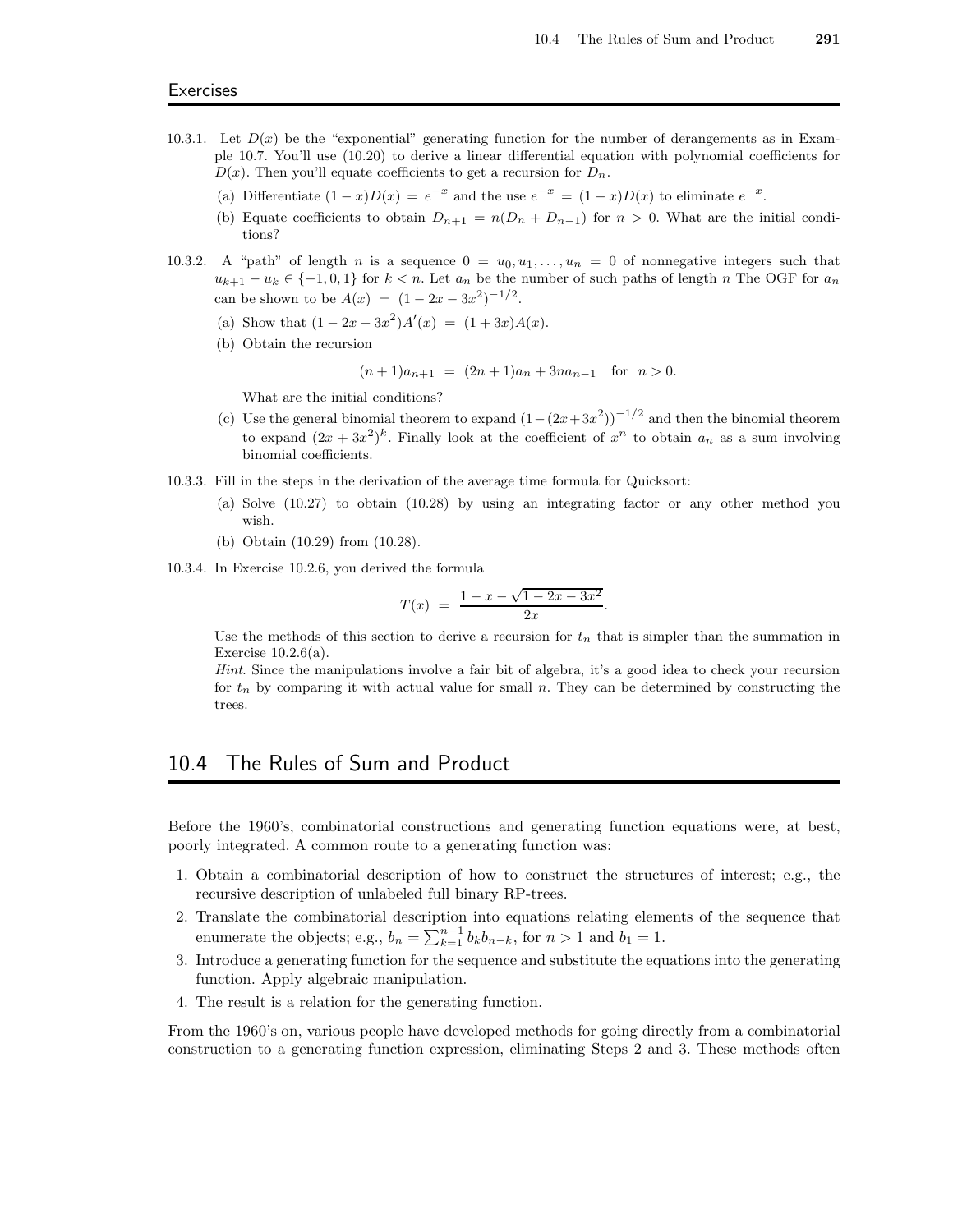allow us to proceed from Step 1 directly to Step 4. The Rules of Sum and Product for generating functions are basic tools in this approach. We study them in this section.

So far we have been thinking of generating functions as being associated with a sequence of numbers  $a_0, a_1, \ldots$  which usually happen to be counting something. It is often helpful to think more directly about what is being counted. For example, let  $\beta$  be the set of unlabeled full binary RP-trees. For  $B \in \mathcal{B}$ , let  $w(B)$  be the number of leaves of B. Then  $b_n$  is simply the number of  $B \in \mathcal{B}$  with  $w(B) = n$  and so

$$
\sum_{B \in \mathcal{B}} x^{w(B)} = \sum_{n} b_n x^n = B(x). \tag{10.31}
$$

We say that  $B(x)$  counts unlabeled full binary RP-trees by number of leaves. It is sometimes convenient to refer to the generating function by the set that is associated with it. In this case, the set is  $\mathcal{B}$  so we use the notation  $\mathsf{G}_{\mathcal{B}}(x)$  or simply  $\mathsf{G}_{\mathcal{B}}$ . Thus, instead of asking for the generating function<br>for the h is we see just as well self for the generating function for unlabeled full binary P for the  $b_n$ 's, we can just as well ask for the generating function for unlabeled full binary RP-trees (by number of leaves). Similarly, instead of asking for the generating function for  $F_n$ , we can ask for the generating function for sequences of zeroes and ones with no adjacent ones (by the length of the sequence). When it is clear, we may omit the phrase "by number of leaves," or whatever it is we are counting things by. We could also keep track of more than one thing simultaneously, like the length of a sequence and the number of ones. We won't pursue that now.

As noted above, if T is some set of structures (e.g.,  $\mathcal{T} = \mathcal{B}$ ), we let  $G_{\mathcal{T}}$  be the generating function  $\mathcal{T}$ , with generating function  $\mathcal{T}$ for  $\mathcal T$ , with respect to whatever we are counting the structures in  $\mathcal T$  by (e.g., leaves in (10.31)).

The Rule of Sum for generating functions is nothing more than a restatement of the Rule of Sum for counting that we developed in Chapter 1. The Rule of Product is a bit more complex. At this point, you may find it helpful to look back at the Rules of Sum and Product for counting: Theorem 1.2  $(p. 6)$  and Theorem 1.3  $(p. 8)$ .

Theorem 10.3 Rule of Sum Suppose a set T of structures can be partitioned into sets  $\mathcal{T}_1, \ldots, \mathcal{T}_j$  so that each structure in  $\mathcal T$  appears in exactly one  $\mathcal T_i$ . It then follows that

$$
\mathsf{G}_{\mathcal{T}}(x) = \mathsf{G}_{\mathcal{T}_1}(x) + \cdots + \mathsf{G}_{\mathcal{T}_j}(x).
$$

The Rule of Sum remains valid when the number of blocks in the partition  $\mathcal{T}_1, \mathcal{T}_2, \ldots$  is infinite.

Theorem 10.4 Rule of Product Let w be a function that counts something in structures. Suppose each T in a set T of structures is constructed from a sequence  $T_1, \ldots, T_k$  of k structures such that

- (i) the possible structures  $T_i$  for the ith choice may depend on previous choices, but the generating function for them does not depend on previous choices,
- (ii) each structure arises in exactly one way in this process and
- (iii) if the structure T comes from the sequence  $T_1, \ldots, T_k$ , then

$$
w(T) = w(T_1) + \ldots + w(T_k).
$$

It then follows that

$$
\mathsf{G}_{\mathcal{T}}(x) = \sum_{T \in \mathcal{T}} x^{w(T)} = \mathsf{G}_1(x) \cdots \mathsf{G}_k(x), \qquad 10.32
$$

where  $G_i$  is the generating function for the possible choices for the ith structure.

The Rule of Product remains valid when the number of steps is infinite.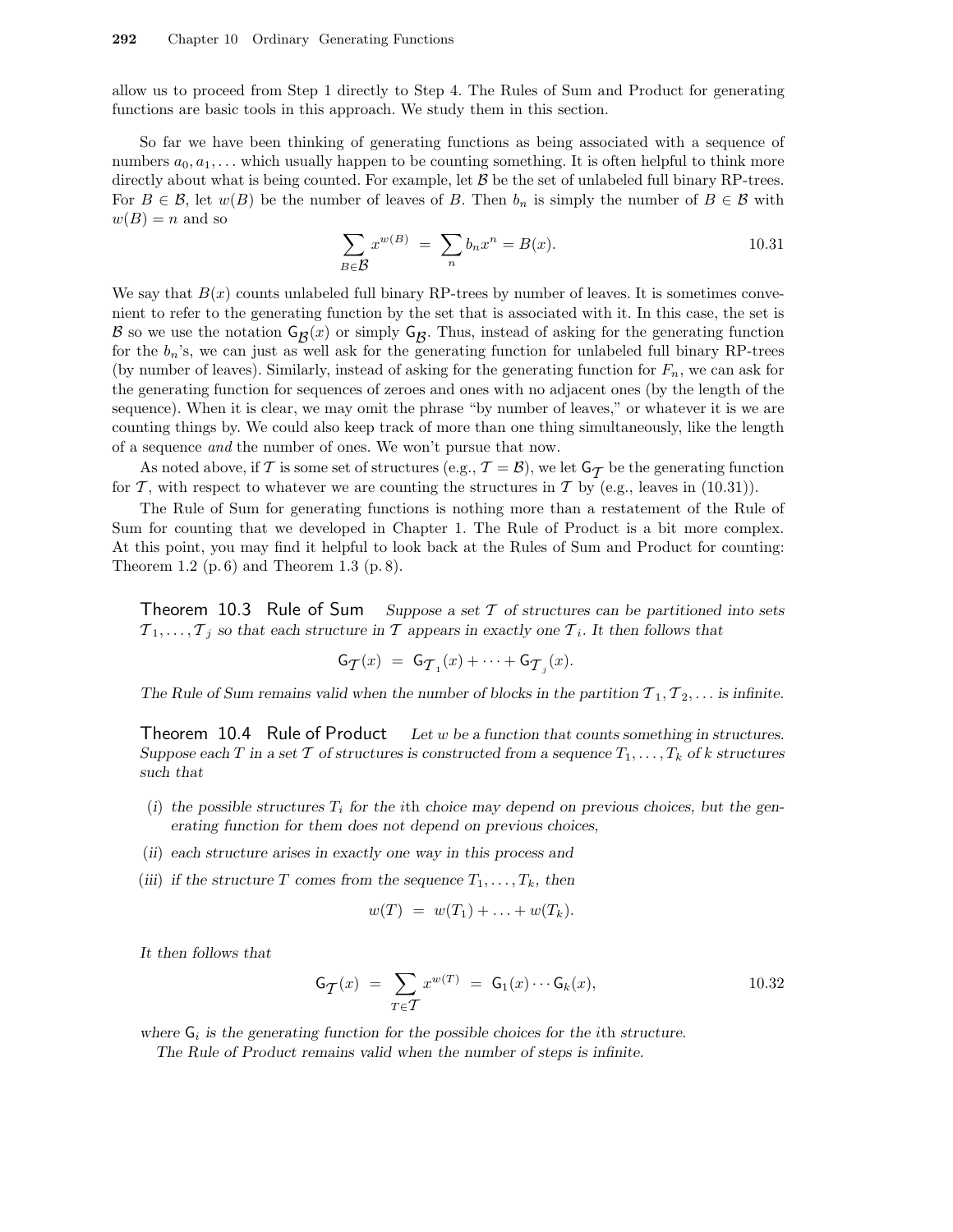As with the Rule of Product for counting, the available choices for the ith step may depend on the previous choices, but the generating function must not. If the choices at the ith step do not depend on the previous choices, we can think of T as simply a Cartesian product  $\mathcal{T}_1 \times \cdots \times \mathcal{T}_k$ .

The additivity condition (iii) is needed to insure that multiplication works correctly, namely

$$
x^{w(T)} = x^{w(T_1)} \cdots x^{w(T_k)}.
$$

Weights that count things (e.g., leaves in trees, cycles in a permutation, size of set being partitioned) usually satisfy (iii). This is not always the case; for example, counting the number of distinct things (e.g., cycle lengths in a permutation) is usually not additive. Weights dealing with a maximum (e.g., longest path from root to leaf in a tree, longest cycle in a permutation) do not satisfy (iii).

**Proof:** We will prove (10.32) by induction on k, starting with  $k = 2$ . The induction step is practically trivial—simply group the first  $k - 1$  choices together as one choice, apply the theorem for  $k = 2$  to this grouped choice and the kth choice, and then apply the theorem for  $k - 1$  to the grouped choice.

The proof for  $k = 2$  can be obtained by applying of the Rules of Sum and Product for counting as follows. Let  $t_{i,j}$  be the number of ways to choose the *i*th structure so that it contains exactly j of the objects we are counting; that is, the number of ways to choose  $T_i$  so that  $w(T_i) = j$ . The number of ways to choose  $T_1$  so that it contains j objects AND then choose  $T_2$  so that together  $T_1$  and  $T_2$ contain n objects is  $t_{1,j} t_{2,n-j}$ . Thus, the total number of structures in T that contain exactly n objects is

$$
\sum_{j=0}^n t_{1,j} \, t_{2,n-j}.
$$

Multiplying by  $x^n$ , summing over n and recognizing that we have a convolution, we obtain  $(10.32)$ for  $k = 2$ .

Compare the proof we have just given for  $k = 2$  with the following. By hypotheses (ii) and (iii) of the theorem,

$$
\sum_{T \in \mathcal{T}} x^{w(T)} = \sum_{T_1 \in \mathcal{T}_1} x^{w(T_1)} \bigg( \sum_{T_2 \in \mathcal{T}_2} x^{w(T_2)} \bigg).
$$

By hypothesis (i), the inner sum equals  $G_2$  even though  $T_2$  may depend on  $T_1$ . Thus the above expression becomes  $G_1G_2$ . While this might seem almost magical, it's a perfectly valid proof. The lesson here is that it's often easier to sum over structures than to sum over indices.

Passing to the infinite case in the theorems is essentially a matter of taking a limit. We omit the proof.  $\Box$ 

Example 10.13 Binomial coefficients Let's apply these theorems to enumerating binomial coefficients. Our structures will be subsets of  $\underline{n}$  and we will be keeping track of the number of elements in a subset; i.e.,  $w(S) = |S|$ , the number of elements in S. We form all subsets exactly once by a sequence of n choices. The *i*th choice will be either  $\emptyset$  (the empty set) or the set  $\{i\}$ . The union of our choices will be a subset. The Rule of Product can be applied. Since  $w(\emptyset) = 0$  and  $w(\{i\}) = 1$ ,  $G_i(x) = 1 + x$  by the Rule of Sum. Thus the generating function for subsets of  $\underline{n}$  by cardinality is  $(1+x)\cdots(1+x)=(1+x)^n$ . Compare this with the derivation in Example 1.14 (p. 19). Because this problem is so simple and because you are not familiar with using our two theorems, you may find the derivation in Example 1.14 easier than the one here. Read on.  $\Box$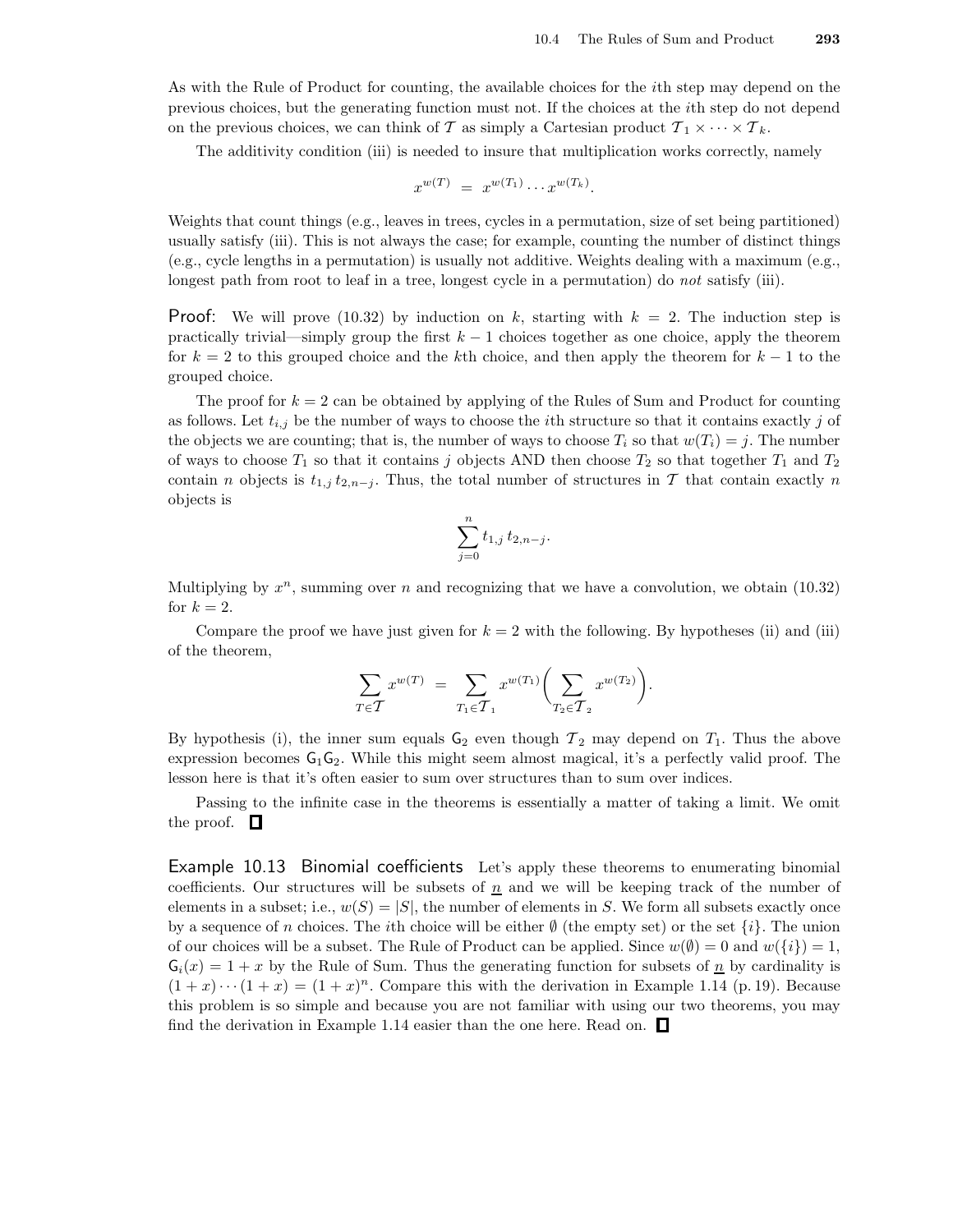Example 10.14 Counting unlabeled RP-trees Let's look at unlabeled RP-trees from this new vantage point. If a tree has more that one vertex, let  $s_1, \ldots, s_k$  be the sons of the root from left to right. We can describe such a tree by listing the k subtrees  $T_1, \ldots, T_k$  whose roots are  $s_1, \ldots, s_k$ . This gives us a k-tuple. Note that T has as many leaves as  $T_1, \ldots, T_k$  together. In fact, if you look back to the start of Chapter 9, you will see that this is nothing more nor less than the definition we gave there.

Let  $B(x)$  be the generating function for unlabeled full binary unlabeled RP-trees by number of leaves. By the previous paragraph, an unlabeled full binary RP-tree is either one vertex OR a 2-tuple of unlabeled full binary RP-trees (joined to a new root). Applying the Rules of Sum and Product with  $j = k = 2$ , we have

$$
\mathsf{G}_{\mathcal{B}}(x) = x + \mathsf{G}_{\mathcal{B}}(x)\,\mathsf{G}_{\mathcal{B}}(x),
$$

which can also be written

$$
B(x) = x + B(x)B(x).
$$

This is much easier than deriving the recursion first—compare this derivation with the one in Example 10.5 (p. 279).

Now let's count arbitrary unlabeled RP-trees. In this case, we cannot count them by leaves because there are an infinite number of trees with just one leaf: any path is such a tree. We'll count them by vertices. Let  $T(x)$  be the generating function. Proceeding as in the previous paragraph, we say that such a tree is either a single vertex, OR one tree, OR a 2-tuple of trees, OR a 3-tuple of trees, and so on. Thus we (incorrectly) write  $T(x) = x + T(x) + T^2(x) + \cdots$ . Why is this wrong? We did not apply the Rule of Product correctly. The number of vertices in a tree  $T$  is not equal to the total number of vertices in the k-tuple  $(T_1, \ldots, T_k)$  that comes from the sons of the root: We forgot that there is one more vertex, the root of  $T$ .

Let's do this correctly. Instead of a  $k$ -tuple of trees, we have a vertex AND a  $k$ -tuple of trees. Thus a tree is either a single vertex, OR a single vertex AND a tree, OR a single vertex AND a 2-tuple of trees, and so on. Now we get (correctly)

$$
T(x) = x + xT(x) + xT^{2}(x) + \cdots = \frac{x}{1 - T(x)},
$$

by the Rules of Sum and Product and the formula for a sum of a geometric series. Multiplying by  $1 - T(x)$ , we have  $T(x) - T^2(x) = x$ , which is the same as the equation for  $B(x)$ . Thus

**Theorem 10.5** The number of n vertex unlabeled RP-trees equals the number of n leaf unlabeled full binary RP-trees.

This was proved in Example 7.9 (p. 206) by showing that the numbers satisfied the same recursion and in Exercise 9.3.12 (p. 266) by giving a bijection.

You should be able to derive  $T(x) = x + T(x)^2$  directly from the second definition of RP-trees in Example 7.9 (p. 206) and hence prove the theorem this way.

We've looked at two extremes: full binary trees (all nonleaf vertices have exactly 2 children) and arbitrary trees (nonleaf vertices can have any number of children). We can study trees in between these two extremes. Let  $D$  be a set of positive integers. Let  $D$  be those unlabeled RP-trees where the number of children of each vertex lies in D. The two extremes correspond to  $D = \{2\}$  and  $D = \{1, 2, 3, \ldots\}$ . If we count these trees by number of vertices, you should be able to show that

$$
G_{\mathcal{D}}(x) = x + \sum_{d \in \mathcal{D}} x G_{\mathcal{D}}(x)^d.
$$

In general, we cannot solve this equation; however, we can simplify the sum if the elements of  $D$  lie in an arithmetic progression. Our two extremes are examples of this. For another example, suppose D is the set of positive odd integers. Then the sum is a geometric series with first term  $x\mathsf{G}_{\mathcal{D}}(x)$  and ratio  $G_{\mathcal{D}}(x)^2$ . After some algebra, one obtains a cubic equation for  $G_{\mathcal{D}}(x)$ . We won't pursue this.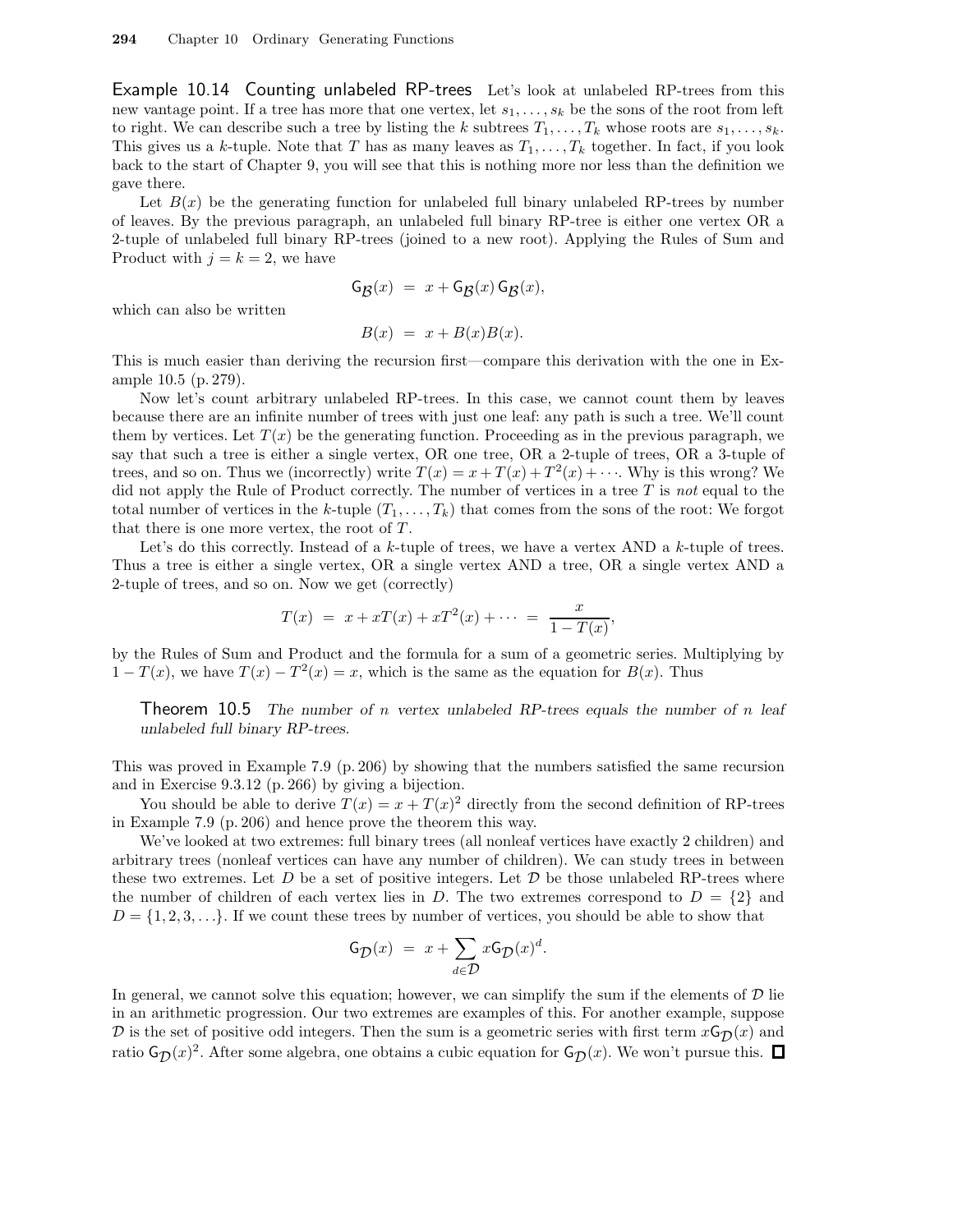Example 10.15 Balls in boxes Problems that involve placing unlabeled balls into labeled boxes (or, equivalently, problems that involve compositions of integers), are often easy to do using the Rules of Sum and Product. Let  $\mathcal{T}_i$  be the set of possible ways to put things into the *i*th box. Let  $\mathsf{G}_{\mathcal{T}_i}$  be the generating function which is keeping track of the things in the *i*th box. Suppose that what can be placed into one box is not dependent on what is placed in other boxes. The Rule of Product (in the Cartesian product form), tells us that we can simply multiply the  $\mathsf{G}_{\mathcal{T}_i}$ 's together.

How many ways can we put unlabeled balls into  $k$  labeled boxes so that no box is empty? Since there is exactly one way to place j balls in a box for every  $j > 0$  and no ways if  $j = 0$  (since the box may not be empty), we have

$$
G_{\mathcal{T}_i}(x) = 1x^0 + 1x^1 + 1x^2 + \dots = \sum_{j=1}^{\infty} x^j = \frac{x}{1-x}
$$

for all  $i$ . By the Rule of Product, the generating function is

$$
\frac{x}{1-x} \cdots \frac{x}{1-x} = x^k (1-x)^{-k}.
$$

Since

$$
x^{k}(1-x)^{-k} = x^{k} \sum {k \choose i} (-x)^{i} = \sum {k+i-1 \choose i} x^{k+i},
$$

it follows that the number of ways to distribute *n* unlabeled balls is  $\binom{n-1}{n-k} = \binom{n-1}{k-1}$ , which you found in Exercise 1.5.4 (p. 38).

How many solutions are there to the equation  $z_1 + z_2 + z_3 = n$  where  $z_1$  is an odd positive integer and  $z_2$  and  $z_3$  are nonnegative integers not exceeding 10? We can think of this as placing balls into boxes where  $z_i$  balls go into the *i*th box. Since

$$
G_{\mathcal{T}_1}(x) = x + x^3 + x^5 + \dots = x(1 + x^2 + (x^2)^2 + (x^2)^3 + \dots) = \frac{x}{1 - x^2}
$$

and

$$
\mathsf{G}_{\mathcal{T}_2}(x) \; = \; \mathsf{G}_{\mathcal{T}_3}(x) \; = \; 1 + x + \dots + x^{10} \; = \; \frac{1 - x^{11}}{1 - x},
$$

it follows that the generating function is

$$
\frac{x}{1-x^2} \frac{1-x^{11}}{1-x} \frac{1-x^{11}}{1-x}.
$$

There isn't a nice formula for the coefficient of  $x^n$ .

What if we allow positive integer coefficients in our equation? For example, how many solutions are there to  $z_1 + 2z_2 + 3z_3 = n$  in nonnegative integers? In this case, put  $z_1$  balls in the first box,  $2z_2$  balls in the second and  $3z_3$  balls in the third. Since the number of balls in box i is a multiple of i,  $G_{\mathcal{T}_i}(x) = 1/(1-x^i)$ . By the Rule of Product  $G_{\mathcal{T}}(x) = 1/((1-x)(1-x^2)(1-x^3))$ . This result can be thought of as counting partitions of the number n where  $z_i$  is the number of parts of size i. By extending this idea, it follows that, if  $p(n)$  is the number of partitions of the integer n, then

$$
\sum_{n=0}^{\infty} p(n)x^n = \frac{1}{1-x} \frac{1}{1-x^2} \frac{1}{1-x^3} \cdots = \prod_{i=1}^{\infty} (1-x^i)^{-1}.
$$

So far we have only used the Rules of Sum and Product for single variable generating functions. We need not limit ourselves in this manner. As we will explain:

Observation The Rules of Sum and Product apply to generating functions with any number of variables.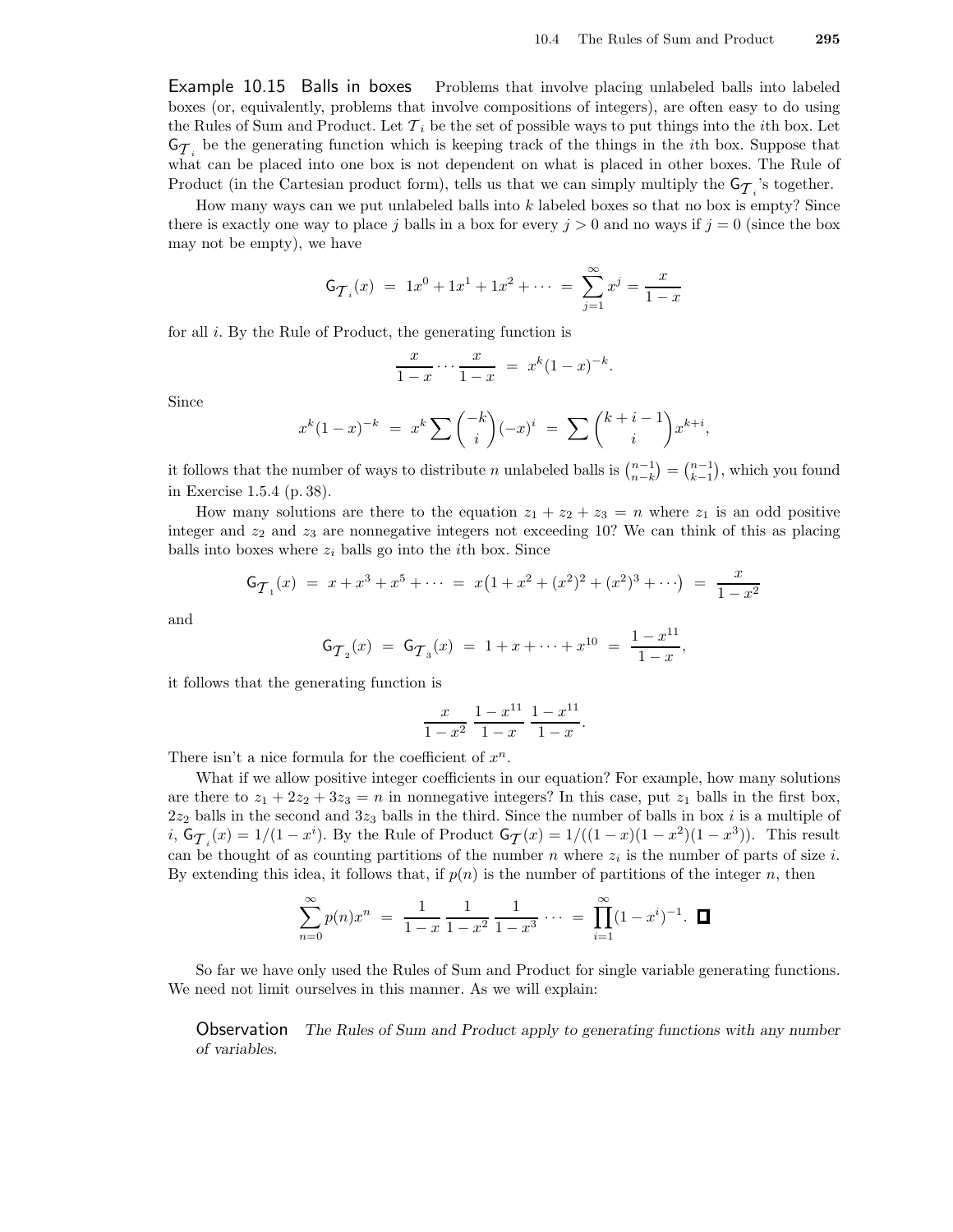Suppose we are keeping track of m different kinds of things. Replace w by  $\mathbf{w}$ , an m long vector of integers. Then  $\vec{x}^{\vec{w}} = x_1^{w_1} \cdots x_m^{w_m}$ . For example, if we count words by the number of vowels, the number of consonants and the length of the word, w will be a 3 long vector—one component for number of vowels, one for number of consonants and one for total number of letters. In that case, the variables will also form a 3 long vector  $x$ . We can replace  $(10.31)$  with

$$
\sum_{B \in \mathcal{B}} \mathbf{x}^{\mathbf{w}(B)} = B(\mathbf{x}),
$$

where, as we already said,  $\mathbf{x}^{\mathbf{w}}$  means  $x_1^{w_1} \cdots x_m^{w_m}$ . The condition on w in the Rule of Product becomes

$$
\mathbf{w}(T) = \mathbf{w}(T_1) + \ldots + \mathbf{w}(T_k).
$$

Of course, we could choose other indices besides  $1, \ldots, m$  for our vectors and even replace some of the  $x_i$ 's with other letters. In the next example, we find it convenient to use  $\mathbf{x} = (x_0, x_1)$ .

Example 10.16 Strings of zeroes and ones Let's look at strings of zeroes and ones. It will be useful to have a shorthand notation for writing down strings. The empty string will be denoted by  $\lambda$ . If s is a string, then  $(s)^k$  stands for the string  $ss \dots s$  that consists of k copies of s and  $(s)^*$ stands for the set of strings that consist of any number of copies of s, i.e.,  $(s)^* = \{\lambda, s, (s)^2, (s)^3, \ldots\}$ . When s is simply 0 or 1, we usually omit the parentheses. Thus we write  $0^*$  and  $1^k$  instead of  $(0)^*$ and  $(1)^k$ .

The sequences counted by the Fibonacci numbers, namely those which contain no adjacent ones, can be described by

$$
\mathcal{F} = 0^* \cup (0^* 1 Z^* 0^*) \text{ where } Z = 0^* 01.
$$

This means

- (a) any number of zeroes OR
- (b) any number of zeroes AND a one AND any number of sequences of the form Z to be described shortly AND any number of zeroes.

A sequence of the form Z is any number of zeroes AND a zero AND a one. You should convince yourself that  $F$  does indeed give exactly those sequences which contain no adjacent ones. As you can guess from the ANDs and ORs above, this is just the right sort of situation for the Rules of Sum and Product.

What good does such a representation do us?

Observation If this representation gives every pattern in exactly one way, we can mechanically use the Rules of Sum and Product to obtain a generating function.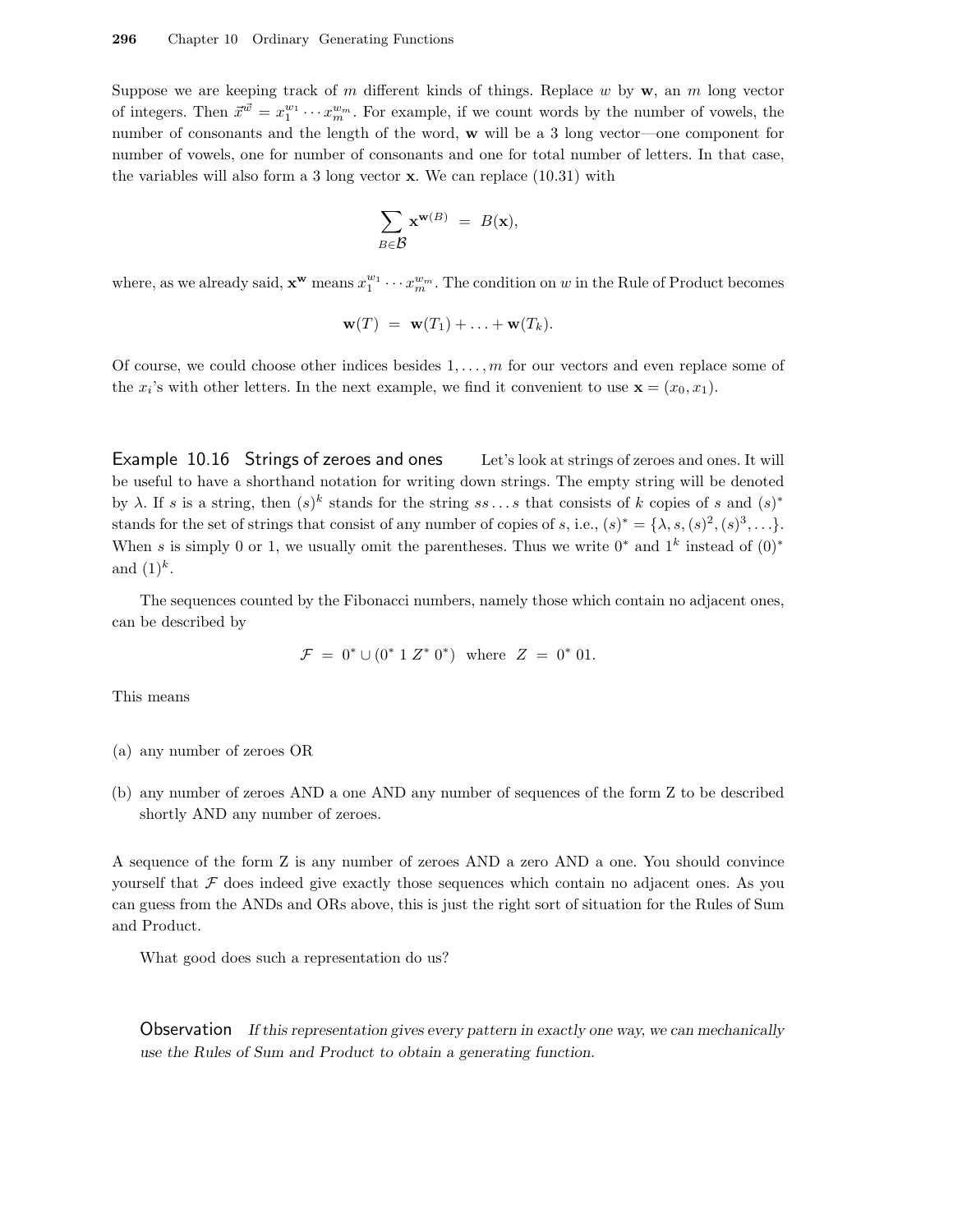For a union (i.e.,  $\cup$  or  $\{\cdot\cdot\cdot\}$ ), we are dealing with OR, so the Rule of Sum applies. When symbols appear to be multiplied it means first one thing AND then another, so we can apply the Rule of Product. For a set S, the notation  $S^*$  means any number of copies of things in S. For example,  $\{0,1\}^*$  is the set of all strings of zeroes and ones, including the empty string. If there is a *unique* way to decompose elements of  $S^*$  into elements in  $S$ , then

$$
\mathsf{G}_{\mathcal{S}^*} = \mathsf{G}_{\emptyset} + \mathsf{G}_{\mathcal{S}} + \mathsf{G}_{\mathcal{S}\times\mathcal{S}} + \mathsf{G}_{\mathcal{S}\times\mathcal{S}\times\mathcal{S}} + \cdots = \sum_{k=0}^{\infty} (\mathsf{G}_{\mathcal{S}})^k = \frac{1}{1 - \mathsf{G}_{\mathcal{S}}}.
$$

What's "unique" decomposition mean? When  $S = \{0, 1\}$ , every string of zeroes and ones has a unique decomposition—just look at each element of the string one at a time. When  $S = \{0, 01, 11\}$  we still have unique decomposition; for example,  $110001111101$  decomposes uniquely as  $11-0-01-11-11-01$ .

We leave it to you to verify that our representation for  $\mathcal F$  gives all the patterns exactly once. Let  $x_0$  keep track of zeroes and  $x_1$  keep track of ones; that is, the coefficient of  $x_0^n x_1^m$  in  $\mathsf{G}_{\mathcal{F}}(x_0, x_1)$ will be the number sequences in  $\mathcal F$  that have n zeroes and m ones. We have

$$
G_{0^*} = \frac{1}{1 - G_0} = \frac{1}{1 - x_0} = (1 - x_0)^{-1}
$$
  
\n
$$
G_{Z^*} = G_{(0^* \ 01)^*} = \frac{1}{1 - G_{0^* \ 01}} = \frac{1}{1 - (1 - x_0)^{-1} x_0 x_1} = \frac{1 - x_0}{1 - x_0 - x_0 x_1}
$$
  
\n
$$
G_{\mathcal{F}} = \frac{1}{1 - x_0} + \frac{1}{1 - x_0} x_1 \frac{1 - x_0}{1 - x_0 - x_0 x_1} \frac{1}{1 - x_0} = \frac{1 + x_1}{1 - x_0 - x_0 x_1}.
$$

We can use this representation to describe and count other sequences; however, the problem can get tricky if we are counting sequences that must avoid patterns more complicated than 11. There are various ways to handle the problem. One method is by the use of sets of recursions, which we'll discuss in the next chapter. Sequences that can be described in this fashion (we haven't said precisely what that means) are called regular sequences. They are, in fact, the strings that can be produced by regular grammars, which we saw in Section 9.2 were the strings that can be recognized by finite automata. See Exercise 10.4.19 (p. 304) for a definition and the connection with automata. There is a method for translating finite automata into recursions. We'll explore this in Example 11.2  $(p. 310)$ .  $\Box$ 

We close this section with an example which combines the Rules of Sum and Product with some techniques for manipulating generating functions.

\*Example 10.17 Counting certain spanning trees Let G be a simple graph with  $V = n \cup \{0\}$ and the  $2n-1$  edges  $\{i, i+1\}$   $(1 \leq i < n)$  and  $\{0, j\}$   $(1 \leq j \leq n)$ . (Draw a picture!) How many spanning trees does G have? We'll call the number  $r_n$ .

To begin with, what does a spanning tree look like? An arbitrary spanning tree can be built as follows. First, select some of the edges  $\{i, i+1\}$   $(1 \leq i \leq n)$ . This gives a graph H with vertex set  $n$ . (Some vertices may not be on any edges.) For each component C of H, select a vertex j in C and add the edge  $\{0, j\}$  to our collection. Convince yourself that this procedure gives all the trees.

We can imagine this in a different way. Let  $\mathcal T$  be the set of rooted trees of the following form. For each  $k > 0$ , let  $V = k \cup \{0\}$  and let 0 be the root. The tree contains the  $k - 1$  edges  $\{i, i + 1\}$  $(1 \leq i \leq k)$  and one edge of the form  $\{0, j\}$  for some  $1 \leq j \leq k$ . Join together an ordered list of trees in T by merging their roots into one vertex and relabeling their nonroot vertices  $1, 2, \ldots$  in order as shown in Figure 10.1. This process produces each spanning tree exactly once.

What we have just described is the perfect setup for the Rules of Sum (on  $k$ ) and Product (of  $\mathcal T$  with itself k times) when we count the number of vertices other than the vertex 0. Thus, recalling the definition of  $r_n$  at the start of the example,

$$
R = \sum_{k=1}^{\infty} (G_{\mathcal{T}})^k = \sum_{k=1}^{\infty} T^k = \frac{T}{1 - T}.
$$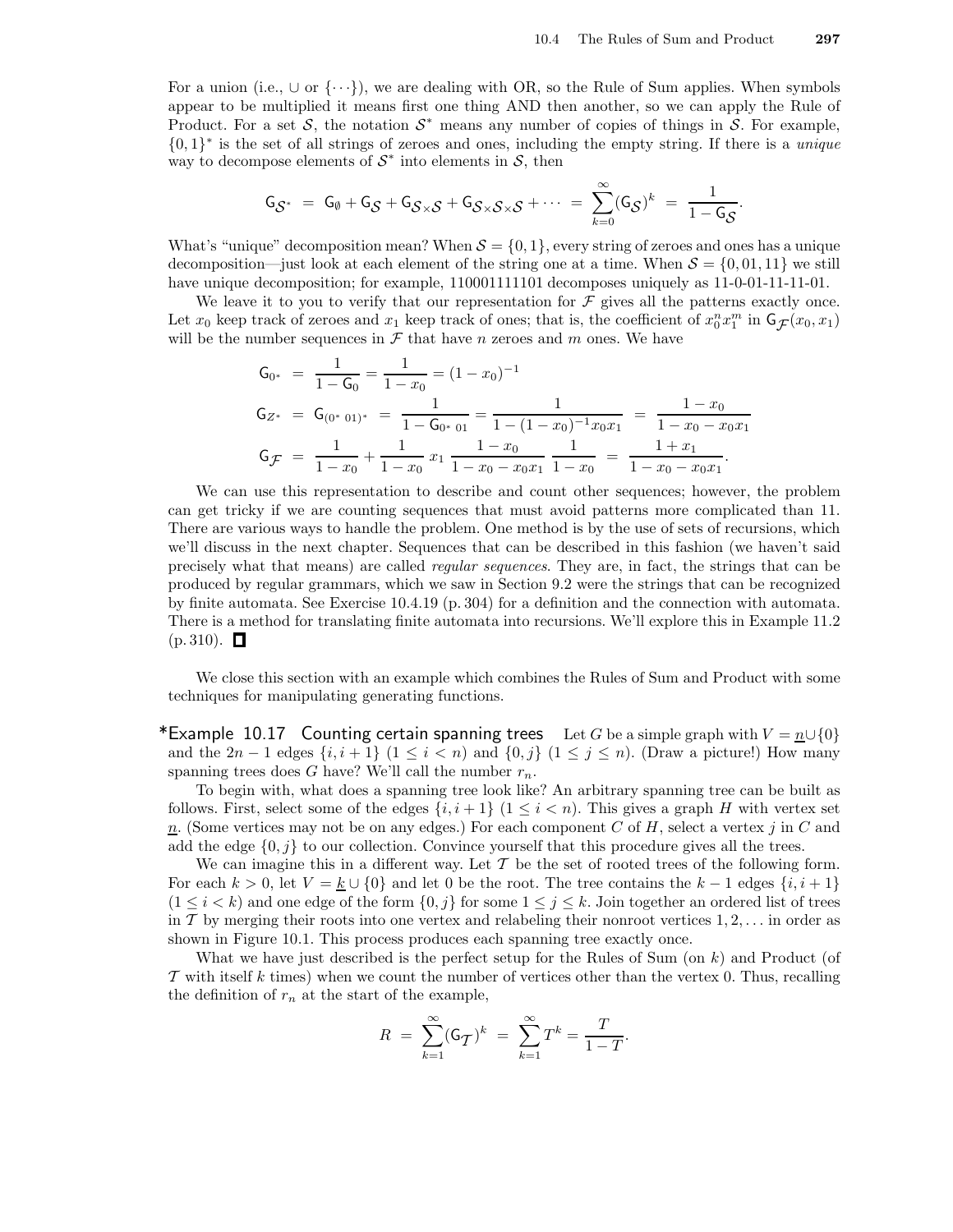

Figure 10.1 Building a spanning tree from pieces. The pieces on the left are assembled to give the middle figure and are then relabeled to give the right-hand figure.

How many trees in  $\mathcal T$  have k nonroot vertices? Exactly k, one for each choice of a vertex to connect to the root. Thus  $T(x) = \sum_{k=1}^{\infty} kx^k$ . We can evaluate this sum by using derivatives as discussed in the previous section:

$$
T(x) = \sum_{k=1}^{\infty} kx^k = \sum_{k=0}^{\infty} kx^k = \sum_{k=0}^{\infty} x \frac{d(x^k)}{dx}
$$
  
=  $x \frac{d}{dx} \left( \sum_{k=0}^{\infty} x^k \right) = x \frac{d((1-x)^{-1})}{dx} = \frac{x}{(1-x)^2}.$ 

Combining these results gives us

$$
R(x) = \frac{\frac{x}{(1-x)^2}}{1 - \frac{x}{(1-x)^2}} = \frac{x}{1 - 3x + x^2}.
$$
 10.33

What can we do now to get values for  $r_n$ ? We have two choices: (a) expand by partial fractions to get an exact value or (b) manipulate (10.33) using the ideas of the previous section to obtain a recursion. By partial fractions,  $r_n$  is the integer closest to  $\alpha^n/\sqrt{5}$ , where  $\alpha = (3+\sqrt{5})/2$ , which gives us a quick, accurate approximation to  $r_n$  for large n. We leave the calculations to you and turn our attention to deriving a recursion.

Clearing of fractions in  $(10.33)$  and equating the coefficients of  $x^n$  on both sides of the resulting equation gives the recursion

$$
r_0 = 0
$$
,  $r_1 = 1$  and  $r_n = 3r_{n-1} - r_{n-2}$  for  $n \ge 2$ ,  $10.34$ 

which makes it fairly easy to build a table of  $r_n$ .

Can you prove (10.34) directly; i.e., without using generating functions? It's a bit tricky. With some thought and experimentation, you may be able to discover the argument.  $\Box$ 

#### **Exercises**

- 10.4.1. Let T be a collection of structures. Suppose that  $\mathbf{w}(T) \neq \mathbf{0}$  for all  $T \in \mathcal{T}$ . Prove the following results.
	- (a) The generating function for k-lists of structures, with repetitions allowed, is  $(G_{\mathcal{T}})^k$ .
	- (b) The generating function for lists of structures, with repetitions allowed, is  $(1 G_T)^{-1}$ . Here lists of spy langth and allowed including the empty list of any length are allowed, including the empty list.
	- (c) If T is a generating function, let  $F^{[k]}$  denote the result of replacing all the variables by their kth powers. For example,  $F^{[k]}(x,y) = F(x^k, y^k)$ . Show that the generating function for sets of structures, where each structure must come from  $T$  is

$$
\exp\biggl(\sum_{k=1}^{\infty}(-1)^{k-1}\left(\mathsf{G}_{\mathcal{T}}\right)^{[k]}/k\biggr).
$$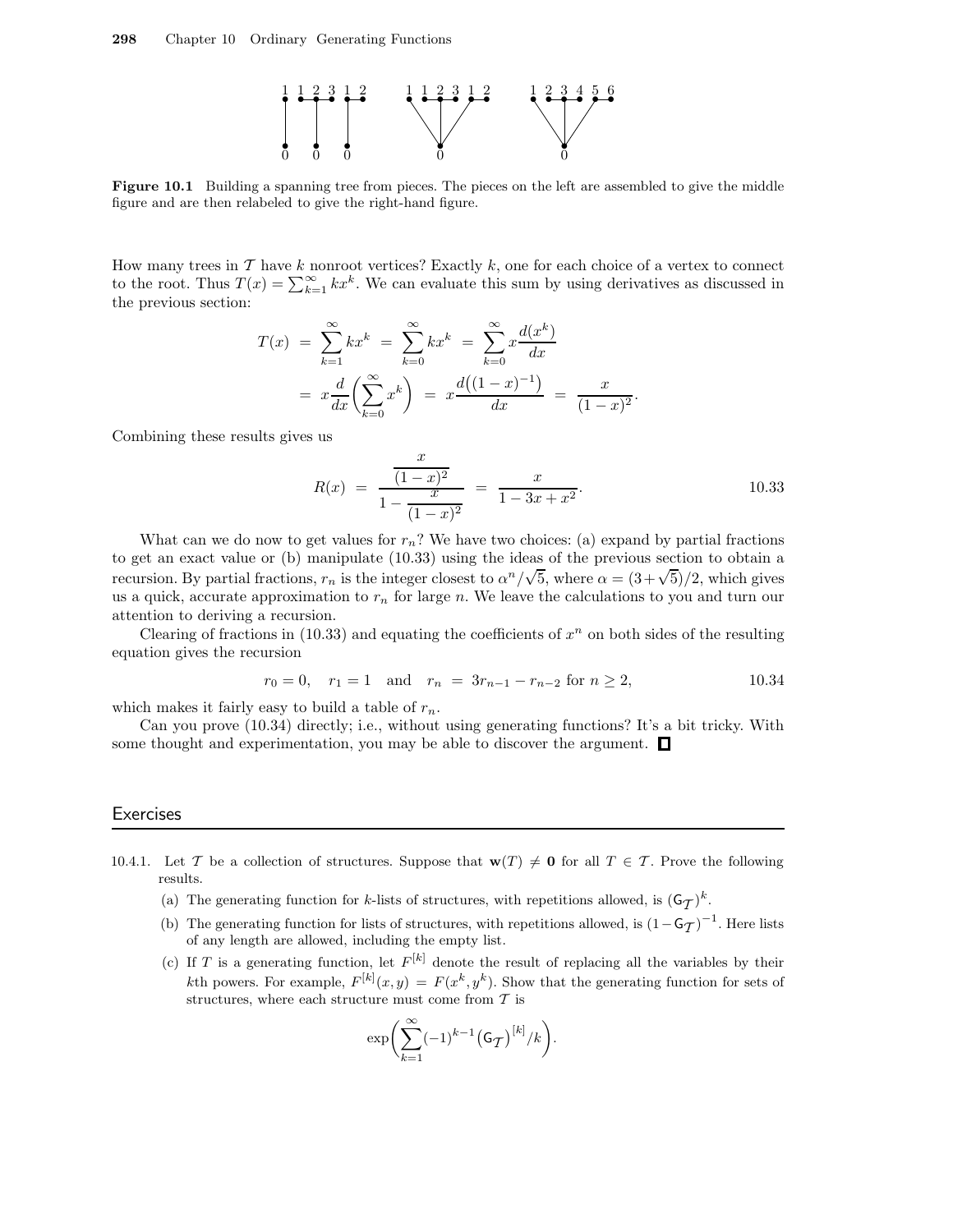Hint. Show that the answer is

$$
\prod_{T\in\mathcal{T}}(1+\mathbf{x}^{\mathbf{w}(T)}),
$$

replace  $(1 + \mathbf{x}^{\mathbf{w}(T)})$ , with  $\exp(\ln(1 + \mathbf{x}^{\mathbf{w}(T)}))$ , expand the logarithm by Taylor's Theorem and rearrange the terms.

(d) Show that generating function for multisets of structures is

$$
\exp\biggl(\sum_{k=1}^{\infty} \bigl(\mathsf{G}_{\mathcal{T}}\bigr)^{[k]}/k\biggr).
$$

10.4.2. Return to Exercise 10.2.4 (p. 280). There we counted the number of sequences of zeros, ones and twos with no adjacent ones and no adjacent twos. Show that part (a) of that exercise can be rewritten as follows.

A sequence of the type we want is either

- an alternating sequence of ones and twos OR
- a sequence of the type we want AND a zero AND an alternating sequence of ones and twos.

Here the alternating sequence may be empty. Use this characterization to deduce an equation that can be solved for  $S(x)$ 

- 10.4.3. Using the notation introduced in Example 10.16, write out expressions for strings satisfying the following properties. Do this in such a way that each string is generated uniquely and then use your representation to get the generating function for the number of patterns of length  $n$ . Finally, obtain a recursion from your generating function. Remember to include initial conditions for the recursion.
	- (a) Strings of zeroes, ones and twos that have do not have the pattern 02 somewhere. Hint. Except possibly for a run of twos at the very start of the string, every 2 must be preceded by a 1 or a 2.
	- (b) Strings of zeroes and ones such that each string of ones is followed by a string of at least  $k$  zeroes; i.e., if it starts with a string of zeroes, that can be of any length, but every other string of zeroes must have length at least k. Use the notation  $0^k$  to stand for a string of k zeroes.
	- (c) Strings of zeroes and ones such that each maximal string of ones (i.e., its ends are the ends of the sequence and/or zeroes) has odd length.
- 10.4.4. Let  $q_n$  be the number of partitions of n with no repeated parts allowed and, as usual, let  $p_n$  be all partitions of *n*. Let  $q_0 = 1$ .
	- (a) Show that

$$
Q(x) = \sum_{n=0}^{\infty} q_n x^n = \prod_{i=1}^{\infty} (1 + x^i).
$$

- (b) Let  $P(x)$  be the generating function for partitions of a number. Show that  $Q(-x)P(x) = 1$ . Equate coefficients of  $x^n$  for  $n > 0$  and then rearrange to avoid subtractions. Interpret the rearranged result combinatorially. Can you give a direct proof of it?
- (c) Let  $q_{n,k}$  (resp.  $p_{n,k}$ ) be the partitions counted in  $q_n$  (resp.  $p_n$ ) in which no part exceeds k. Obtain formulas for  $\sum_{n\geq 0} q_{n,k} x^n$  and  $\sum_{n\geq 0} p_{n,k} x^n$ .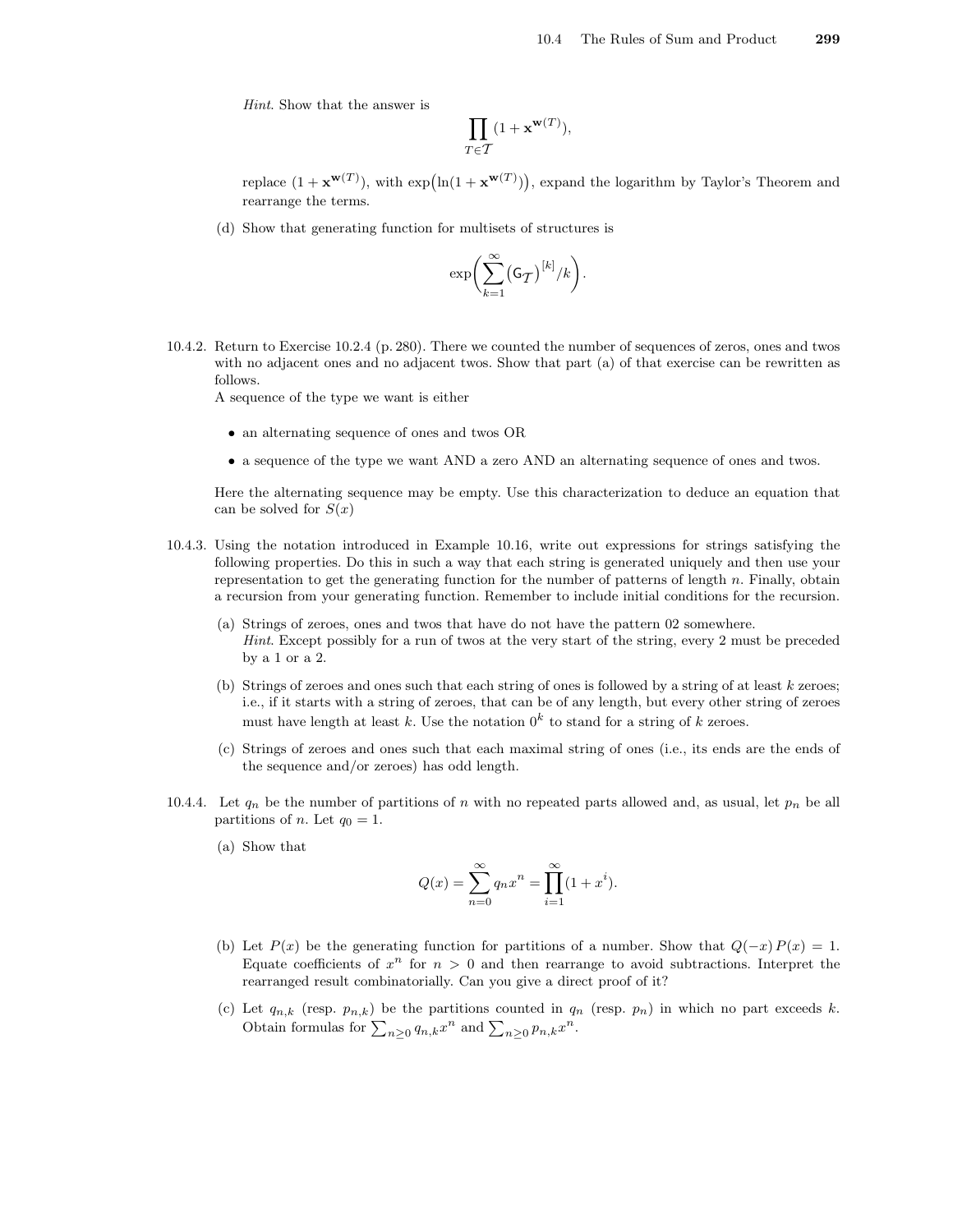10.4.5. Let a "pile" be, roughly, a two dimensional stack of square blocks resting on a flat surface, with each block directly on top of another and each row not having gaps. A more formal definition of a pile of height  $h$  is a sequence of  $2h$  integers such that

$$
0 = a_1 \leq a_2 \leq \cdots \leq a_h < b_h \leq \cdots \leq b_2 \leq b_1.
$$

Here a block has width 1 and, counting rows with the first row on the bottom, the left end of row  $i$  is at  $a_i$  and the right end is at  $b_i$ . The number of blocks in the *i*th row is  $b_i - a_i$  and the total number of blocks in the pile is  $\sum_{i=1}^{h} (b_i - a_i)$ . Let  $s_n$  be the number of *n*-block piles and  $s_{n,h}$  the number of those of height h. Obtain a formula for  $\sum s_n x^n$  and  $\sum_{n\geq 0} s_{n,h} x^n$ .

*Hint*. The generating function for partitions with no part exceeding  $k$  will be useful.

- 10.4.6. Let  $a_1 < a_2 < \cdots < a_k$  be a k element subset of  $\underline{n} = \{1, 2, \ldots, n\}$ . We will study subsets with restrictions on the  $a_i$ .
	- (a) Let  $a_0 = 0$ . By looking at  $a_i a_{i-1}$ , show that there is a bijection between k element subsets of  $n$  and k long sequences of positive integers with sum not exceeding n.
	- (b) Let  $u_n$  be the number of k element subsets of  $\underline{n}$ . Use (a) to show that

$$
U(x) = \left(\sum_{i\geq 1} x^i\right)^k \left(\sum_{i\geq 0} x^i\right) = \frac{x^k}{(1-x)^{k+1}}.
$$

(Do *not* use the fact that  $\binom{-k-1}{n-k} = \binom{n}{n-k}$ .)

(c) Let  $t_n$  be the number of k element subsets  $a_1 < a_2 < \cdots$  of  $\overline{n}$  such that i and  $a_i$  have the same parity. In other words  $a_{2j}$  is even and  $a_{2j+1}$  is odd. Show that

$$
T(x) = \frac{x^{k}}{(1-x^{2})^{k}} \frac{1}{1-x} = \frac{(1+x)x^{k}}{(1-x^{2})^{k+1}}.
$$

- (d) Let  $\lfloor x \rfloor$  be the result of rounding x down; e.g.,  $\lfloor 3.5 \rfloor = 3$ . Show that  $t_n = {\lfloor (n+k)/2 \rfloor \choose k}$ .
- (e) We call  $(a_i, a_{i+1})$  a succession if they differ by one. Let  $s_{n,j}$  be the number of k element subsets of  $\underline{n}$  with exactly j successions. Show that

$$
S(x,y) = \frac{1}{1-x} \frac{x}{1-x} (xy + x^2 + x^3 + \cdots)^{k-1} = \frac{x^k (x+y(1-x))^{k-1}}{(1-x)^{k+1}}.
$$

- (f) Show that  $\sum_{n\geq 0} s_{n,j} x^n = \binom{k-1}{j} x^{2k-j-1} (1-x)^{-(k+1-j)}$ .
- (g) Express  $s_{n,j}$  as a product of two binomial coefficients. Check your result by listing all 4 element subsets of  $\{1, \ldots, 6\}$  and determining how many successions they have.
- 10.4.7. Recall that a binary RP-tree to be an RP-tree where each vertex may have at most two sons. The set  $\mathcal T$  of such trees was studied in Exercise 10.2.6, where we counted them by number of vertices.
	- (a) Using the Rules of Sum and Product, derive the relation  $T(x) = x + xT(x) + xT(x)^2$  that led to

$$
T(x) = \frac{1 - x - \sqrt{1 - 2x - 3x^2}}{2x}
$$

in Exercise 10.2.6

- (b) Discuss how you might compute the number of such trees. In particular, can you find a simple expression as a function of  $n$ ?
- 10.4.8. Change the definition in Exercise 10.4.7 so that, if a node has just one son, then we distinguish whether or not it is a right or a left son. (This somewhat strange sounding distinction is sometimes important.) How many such trees are there with  $n$  internal vertices?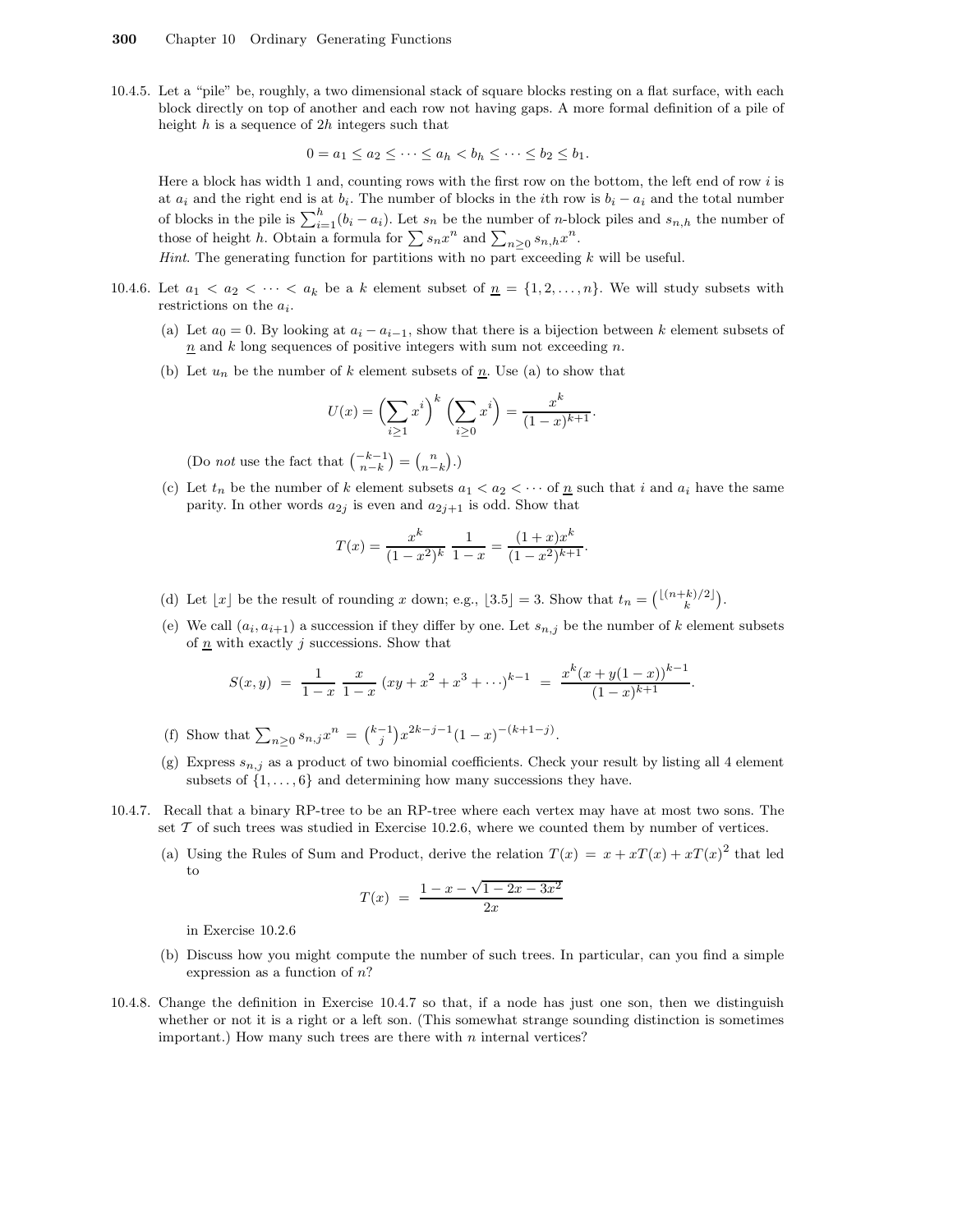- 10.4.9. A rooted tree will be called "contractible" if it has a vertex with just one son since one can imagine combining that vertex's information with the information at its son.
	- (a) Find the generating function for the number of unlabeled noncontractible RP-trees, counting them by number of vertices.
	- (b) Find the generating function for the number of unlabeled noncontractible RP-trees, counting them by number of leaves.
	- (c) Obtain a linear differential equation with polynomial coefficients and thence a recursion from each of the generating functions in this problem. Hint. Solve for the square root, differentiate, multiply by the square of the square root and then replace the square root that remains.
- 10.4.10. Let  $t_{n,k}$  be the number of RP-trees with n leaves and k internal vertices (i.e., nonleaves).
	- (a) Find a generating function for  $T(x, y)$ .
	- (b) Using the previous result, prove that  $t_{n,k} = t_{k,n}$  when  $n + k > 1$ . *Hint.* Compare  $T(x, y)$  and  $T(y, x)$ .
	- \*(c) Find a bijection that proves  $t_{n,k} = t_{k,n}$  when  $n + k > 1$ ; that is, find a map from RP-trees to RP-trees that carries leaves to internal vertices and vice versa for trees with more than one vertex. Write out your bijection for RP-trees with 5 vertices. Hint. Describe the construction recursively (or locally).
- 10.4.11. Let D be a set of nonnegative integers such that  $0 \in D$ . For this exercise, we'll say that an RP-tree is of outdegree D if the number of sons of each vertex lies in D. Thus, full binary RP-trees are of outdegree {0, 2}.
	- (a) Let  $T_D(x)$  be the generating function for unlabeled RP-trees of outdegree D by number of vertices. Prove that

$$
T_D(x) = x \sum_{d \in D} T_D(x)^d
$$

- (b) Show that the previous formula allows us to compute  $T_D(x)$  recursively.
- (c) Let  $L_D(x)$  be the generating function for unlabeled RP-trees of outdegree D by number of leaves. Show that it doesn't make sense to talk about  $L_D(x)$  when  $1 \in D$ , that

$$
L_D(x) \ = \ \sum_{d \in D} L_D(x)^d - 1 + x,
$$

and that this allows us to compute  $L_D(x)$  recursively when  $1 \notin D$ .

10.4.12. We have boxes labeled with pairs of numbers like  $(2, 6)$ . The labels have the form  $(i, j)$  for  $1 \le i \le 3$ and  $1 \leq j \leq k$ . Thus we have 3k boxes. Unlabeled balls are placed into the boxes. This must be done so that the number of balls in box  $(i, j)$  is a multiple of i and, for each j, the total number of balls in boxes  $(1, j)$ ,  $(2, j)$  and  $(3, j)$  is at most 5. What is the generating function for the number of ways to place  $n$  balls?

Hint. Find the generating function for placing balls into  $(1, *), (2, *)$  and  $(3, *)$  and then use the Rule of Product.

\*10.4.13. An unlabeled full binary rooted tree is like the ordered (i.e., plane) situation except that we make no distinction between left and right sons. Let  $\beta_n$  be the number of such trees with n leaves and let  $B(x) = \sum \beta_n x^n$ . Show that  $B(x) = x + (B(x)^2 + B(x^2))/2$ .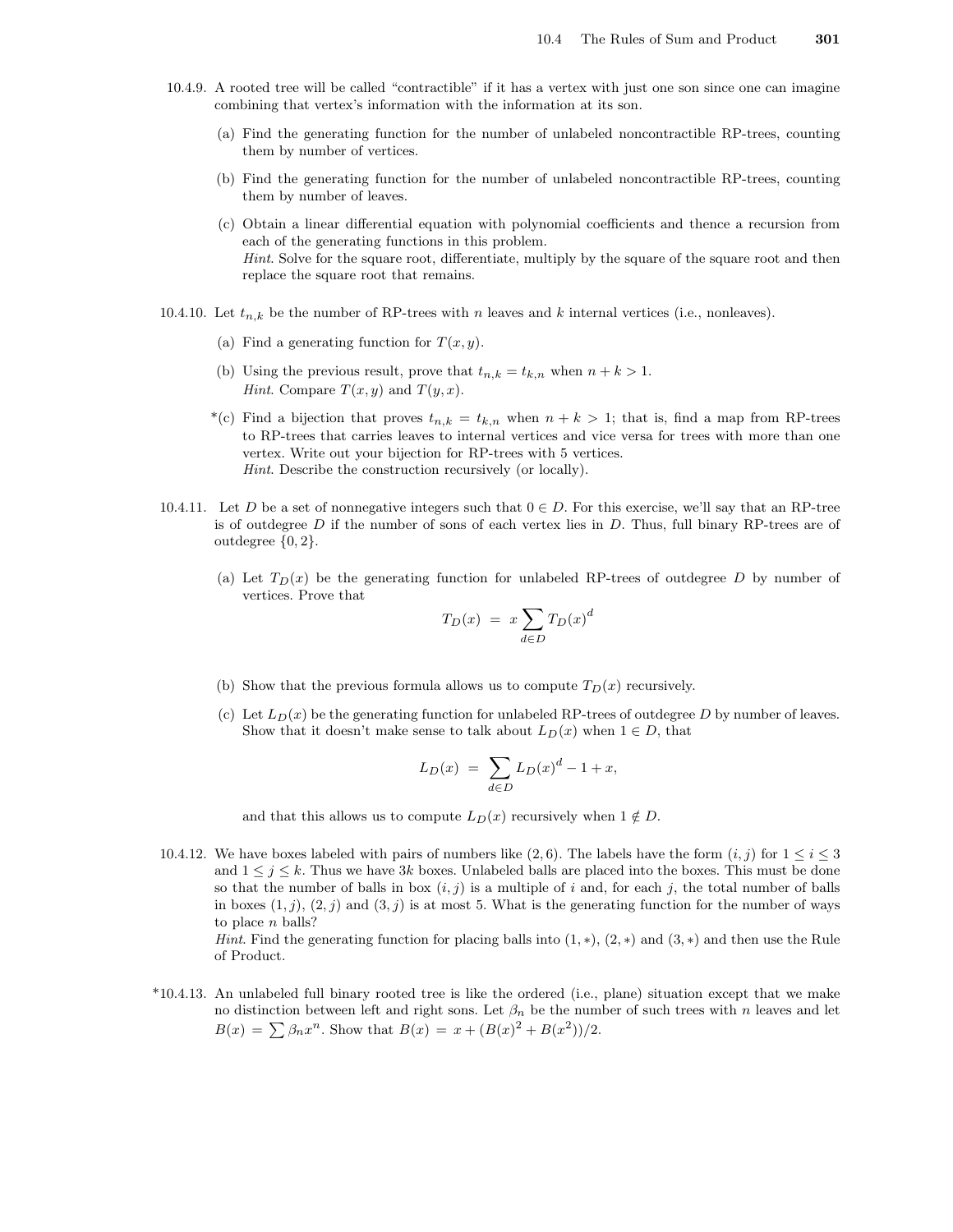

**Figure 10.2** A path for  $n = 4$  for Exercise 10.4.14.

- 10.4.14. Imagine the plane with lines like a sheet of graph paper; i.e., the lines  $x = k$  and the lines  $y = k$ are drawn in for all integers  $k$ . Think of the intersections of the lines vertices and the line segments connecting them as edges. The portion of the plane with  $0 \le x \le n$  and  $0 \le y \le n$  is then a simple graph with  $(n+1)^2$  vertices. Let  $a_n$  be the number of paths from the vertex  $(0,0)$  to the vertex  $(n, n)$  that never go down or left and that remain above the line  $x = y$  except at  $(0, 0)$  and  $(n, n)$ . Figure10.2 shows such a path for  $n = 4$ . We could describe such a path more formally as a sequence  $(x_i, y_i)$  of pairs of nonnegative integers such that  $x_0 = y_0 = 0$ ,  $x_{2n} = y_{2n} = n$ ,  $x_i < y_i$  for  $0 < i < 2n$ and  $(x_i, y_i) - (x_{i-1}, y_{i-1})$  equals either  $(1, 0)$  or  $(0, 1)$ . Draw some pictures to see what this looks like.
	- (a) Show that  $a_n$  is the number of sequences  $s_1, \ldots, s_{2n}$  containing exactly  $n-1$ 's and n 1's such that  $s_1 + \cdots + s_k > 0$  for  $0 < k < 2n$ .
	- (b) By looking at  $s_2, \ldots, s_{2n-1}$  for  $n > 1$ , conclude that  $A(x) = x + \sum_{k \geq 1} x A(x)^k$ .
	- (c) Determine  $s_n$ . Note that this number is the same as the number of unlabeled full binary RP-trees with  $n$  leaves, which is the same as the number of unlabeled RP-trees with  $n$  vertices.
	- \*(d) In the previous part, you concluded that the set  $S_n$  of paths of a certain type from  $(0,0)$  to  $(n, n)$  has the same size as the set  $\mathcal{T}_n$  of unlabeled RP-trees with n vertices. Find a bijection  $f_n: \mathcal{S}_n \to \mathcal{T}_n$ , and thus prove this equality without the use of generating functions.
- 10.4.15. Fix a set S of size s. For  $n \geq 1$ , let  $a_{n,k}$  be the number of n long ordered lists that can be made using S so that we never have more than k consecutive identical entries in the list. Thus, with  $k \geq n$ there is no restraint while with  $k = 1$  adjacent entries must be different. Let  $A_k(x) = \sum_{n \geq 0} a_{n,k} x^n$ . There are various approaches to  $A_k(x)$ .
	- (a) By considering the last run of identical entries in the list and using the Rules of Sum and Product, show that

$$
A_k(x) = s(x + x^2 + \dots + x^k) + A_k(x)(s-1)(x + x^2 + \dots + x^k).
$$

- (b) Find an explicit formula for  $A_k(x)$ .
- (c) Show that  $a_{n+1,k} = sa_{n,k} (s-1)a_{n-k,k}$  for  $n > k$  by using the generating function.
- (d) Derive the previous recursion by a direct argument.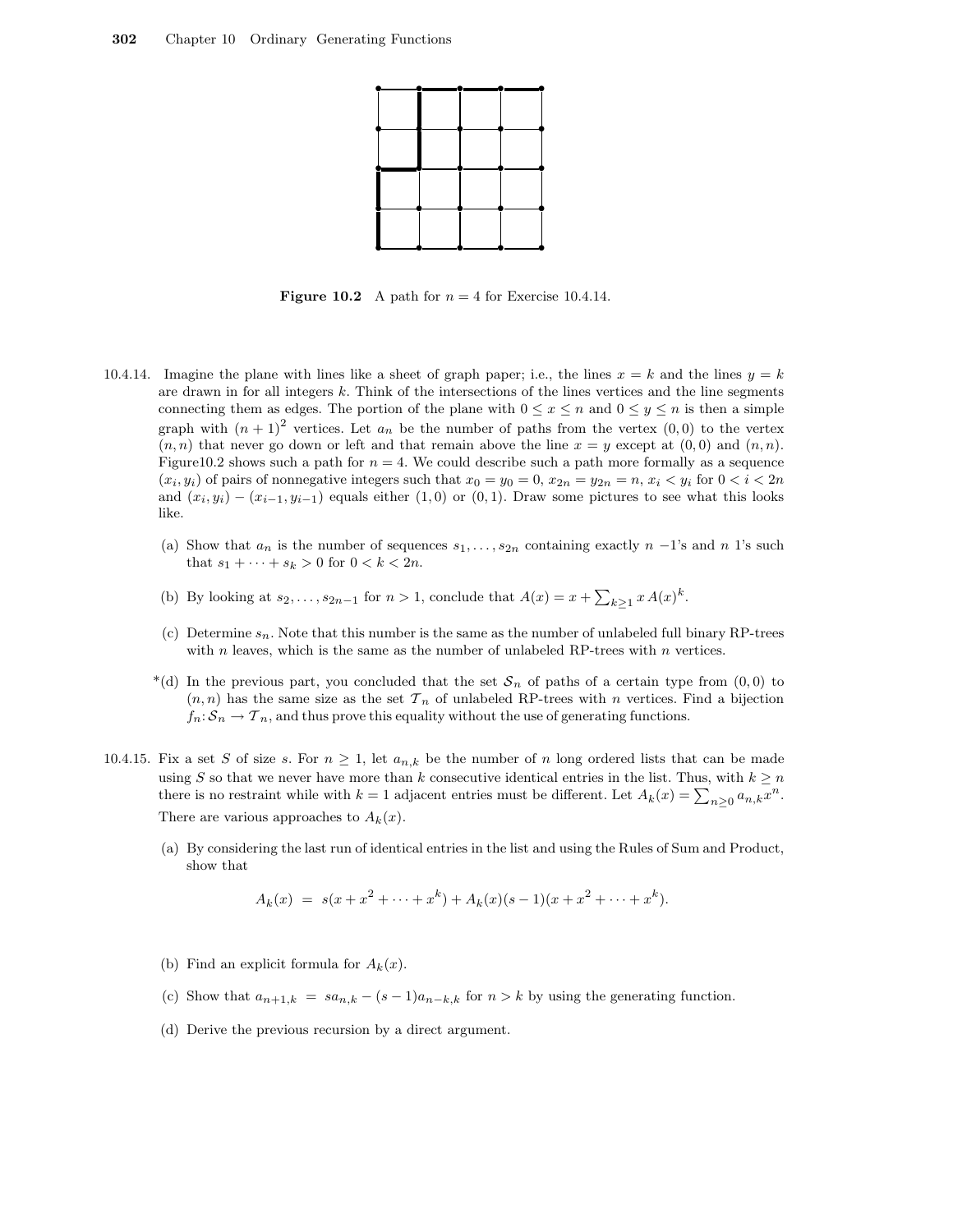10.4.16. We claim that the set of sequences of zeroes and ones that do not contain either 101 or 111 is described by

$$
0^* \cup \left(0^*(1 \cup 11)\left(000^*(1 \cup 11)\right)^*0^*\right)
$$

and each such sequence has a unique description. You need not verify this. Let  $a_n$  be the number of such sequences of length n and let  $A(x)$  be the generating function for  $a_n$ .

- (a) Derive the formula  $A(x) = \frac{1+x+2x^2+x^3}{1-x-x^3-x^4}$ .
- (b) Using  $A(x)$ , obtain the recursion  $a_n = a_{n-1} + a_{n-3} + a_{n-4}$  for  $n \geq 4$  and find the initial conditions.
- (c) Using  $1 x x^3 x^4 = (1 x x^2)(1 + x^2)$ , derive the formula

$$
a_n = \frac{7F_{n+1} + 4F_n - b_n}{5} \quad \text{where} \quad b_n = \begin{cases} 2(-1)^{n/2}, & \text{if } n \text{ is even,} \\ (-1)^{(n-1)/2}, & \text{if } n \text{ is odd,} \end{cases}
$$

where the Fibonacci numbers are given by  $F_0 = 0$ ,  $F_1 = 1$  and  $F_n = F_{n-1} + F_{n-2}$  for  $n \geq 2$ ; that is, their generating function is  $\frac{x}{1-x-x^2}$ .

(d) Prove that

$$
a_{2n} = F_{n+2}^2
$$
 and  $a_{2n+1} = F_{n+2}F_{n+3}$  for  $n \ge 0$ .

Hint. Show that the recursion and initial conditions are satisfied.

- 10.4.17. Using partial fractions, obtain a formula for  $r_n$  from (10.33).
- \*10.4.18. Let G be the simple graph with vertex set  $\underline{n} \cup \{0\}$  and the 2n edges  $\{n, 1\}$ ,  $\{i, i + 1\}$   $(1 \leq i < n)$  and  $\{0, j\}$   $(1 \leq j \leq n)$ , except for  $n = 1, 2$  where we must avoid adding  $\{n, 1\}$  in order to get a simple graph. In other words, G is like the graph in Example 10.17 except that one more edge  $\{1,n\}$  has been added so that the picture looks like a wheel with spokes for  $n > 2$ . We want to know how many spanning trees  $G$  has.
	- (a) Let T be as in Example 10.17 and let T' consist of the trees in T with one of the nonroot vertices marked. Choose one tree from  $\mathcal{T}'$  and then a, possibly empty, sequence of trees from  $\mathcal{T}$ . Suppose we have a total of  $n$  nonroot vertices. Merge the root vertices and relabel the nonroot vertices  $1$  to n, starting with the marked vertex in the tree from  $\mathcal{T}'$  and preceding cyclically until all nonroot vertices have been labeled. Explain why this gives all the spanning trees exactly once.
	- (b) Show that  $G_{\mathcal{T}'}(x) = x(d/dx)(G_{\mathcal{T}}(x)) = x(1+x)/(1-x)^3$ .
	- (c) Show that generating function for the spanning trees is

$$
\frac{x(1+x)}{(1-x)(1-3x+x^2)}.
$$

(d) Show that the number of spanning trees is  $2r_{n+1}-3r_n-2$ , where  $r_n$  is given in Example 10.17.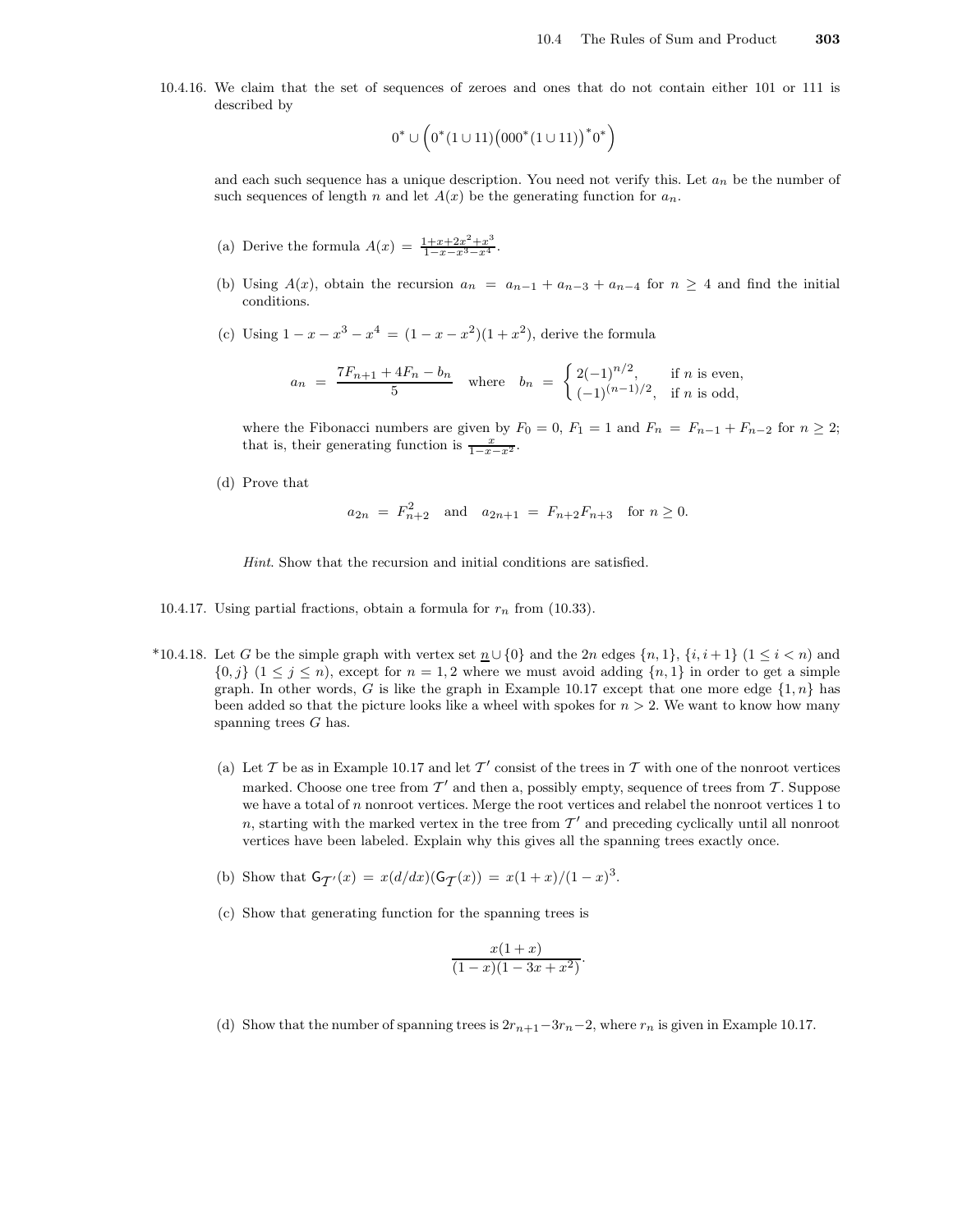- 10.4.19. We define a set of *regular sequences* (or regular strings) on the "alphabet" A. (An alphabet is any finite set.) Let  $R$ ,  $R_1$ , and  $R_2$  stand for sets of regular strings on A. The sets of regular strings on A are the empty set, the sets  ${a} \$  where  $a \in A$ , and the sets that can be built recursively using the following operations:
	- union ("or") of sets, i.e., the set of all strings that belong to either  $R_1$  or  $R_2$ ;
	- juxtaposition ("and then"), i.e., the set of all strings  $r_1r_2$  where  $r_1 \in R_1$  and  $r_2 \in R_2$ ;
	- arbitrary iteration  $R^*$ , i.e., for all  $n \geq 0$ , all strings of the form  $r_1r_2 \ldots r_n$  where  $r_i \in R$ . (The empty string is obtained when  $n = 0$ .)

See Example 10.16 for a specific example of a set of regular sequences The purpose of this exercise is to construct a nondeterministic finite automaton that recognizes any given set of regular strings. Nondeterministic finite automata are defined in Section 6.6 (p. 189). We will build up the machine by following the way the strings are built up.

- (a) Let A be an automaton. Show that there is another automaton  $S(\mathcal{A})$  that recognizes the same strings and has no edges leading into the start state. Hint. Create a new state, let it be the start state and let it have edges to all of the states the old start state did. Remember to specify the accepting states, too.
- (b) If  $A$  recognizes the set A and  $B$  recognizes the set B, construct and automaton that recognizes the set  $A \cup B$ .

Hint. Adjust the idea in (a).

- (c) If A recognizes A, construct an automaton that recognizes  $A^*$ . Hint. Add some edges.
- (d) If A recognizes the set A and B recognizes the set B, construct and automaton that recognizes AB; i.e., the set  $A \times B$ .

### Notes and References

The classic books on generating functions are those by MacMahon [6] and Riordan [7]. They are quite difficult reading and do not take a "combinatorial" approach to generating functions. There are various combinatorial approaches. Some can be found in the texts by Wilf [10] and Stanley [9, Ch. 3] and in the articles by Bender and Goldman [1] and Joyal [5]. The articles are rather technical.

Parts of the texts by Greene and Knuth [4] and by Graham, Knuth and Patashnik [3] are oriented toward computer science uses of generating functions. See also the somewhat more advanced text by Sedgewick and Flajolet [7]. Wilf [10] gives a nice introduction to generating functions. Goulden and Jackson's book [2] contains a wealth of material on generating functions, but is at a higher level than our text.

We have studied only the simplest sorts of recursions. Recursions that require more sophisticated methods are common as are recursions that cannot be solved exactly. Sometimes approximate solutions are possible. We don't know of any systematic exposition of techniques for such problems.

We have not dealt with the problem of defining formal power series; that is, defining a generating function so that the convergence of the infinite series is irrelevant. An introduction to this can be found in the first few pages of Stanley's text [9].

- 1. Edward A. Bender and Jay R. Goldman, Enumerative uses of generating functions, Indiana Univ. Math. J. 20  $(1971)$ , 753–765.
- 2. Ian P. Goulden and David M. Jackson, Combinatorial Enumeration, Dover (2004).
- 3. Ronald L. Graham, Donald E. Knuth and Oren Patashnik, Concrete Mathematics, 2nd ed., Addison-Wesley, Reading (1994).
- 4. Daniel H. Greene and Donald E. Knuth, Mathematics for the Analysis of Algorithms, 3rd ed., Birkhäuser (1990).